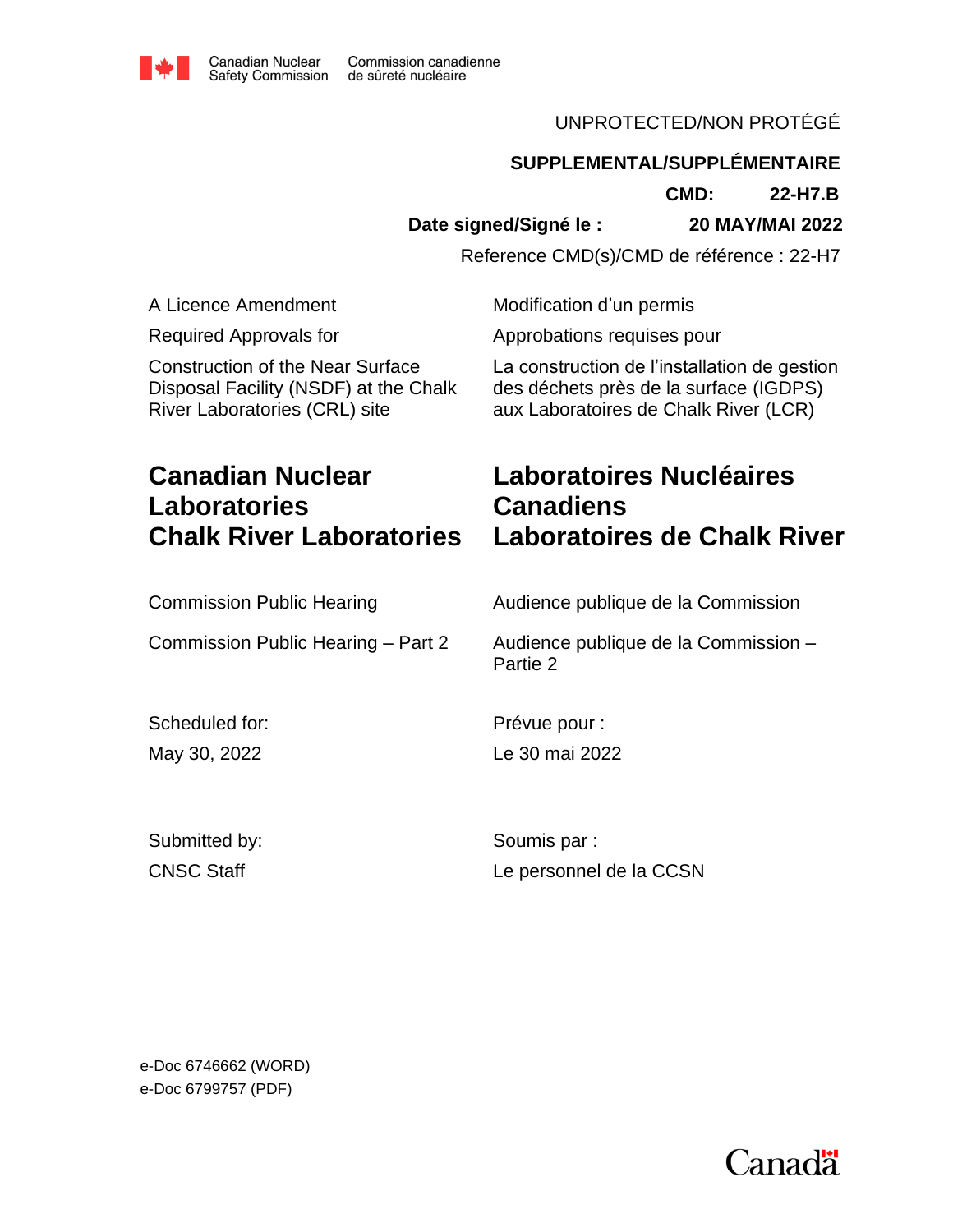#### **Summary Résumé**

The purpose of this supplemental Commission member document (CMD) is to provide additional information to what is presented in **CMD 22-H7**, including:

- CNSC staff's responses to key themes of comments received from public interventions
- **•** Information [requested](http://www.nuclearsafety.gc.ca/eng/the-commission/pdf/Transcript-Feb22-Hearing-e.pdf) by the Commission during Part 1 of the hearing
- A mapping of public and Indigenous concerns in relation to international standards
- Additional information addressing concerns around the adequacy of consultation with Indigenous Nations and communities

No actions are required of the Commission. This CMD is for information only.

Le présent document à l'intention des commissaires (CMD) supplémentaire fournit d'autres renseignements pour étayer le [CMD 22-H7,](https://www.nuclearsafety.gc.ca/eng/the-commission/hearings/cmd/pdf/CMD22/CMD22-H7.pdf) notamment ce qui suit :

- Les réponses du personnel de la CCSN aux thèmes clés des commentaires reçus lors des interventions publiques
- Les renseignements [demandés](http://www.nuclearsafety.gc.ca/eng/the-commission/pdf/Transcript-Feb22-Hearing-e.pdf) par la Commission durant la Partie 1 de l'audience
- Une mise en correspondance des préoccupations du public et des Autochtones par rapport aux normes internationales
- Des renseignements supplémentaires pour donner suite aux préoccupations sur la nature adéquate des consultations auprès des Nations et communautés autochtones

Aucune mesure n'est requise de la Commission. Ce CMD est fourni à titre d'information seulement.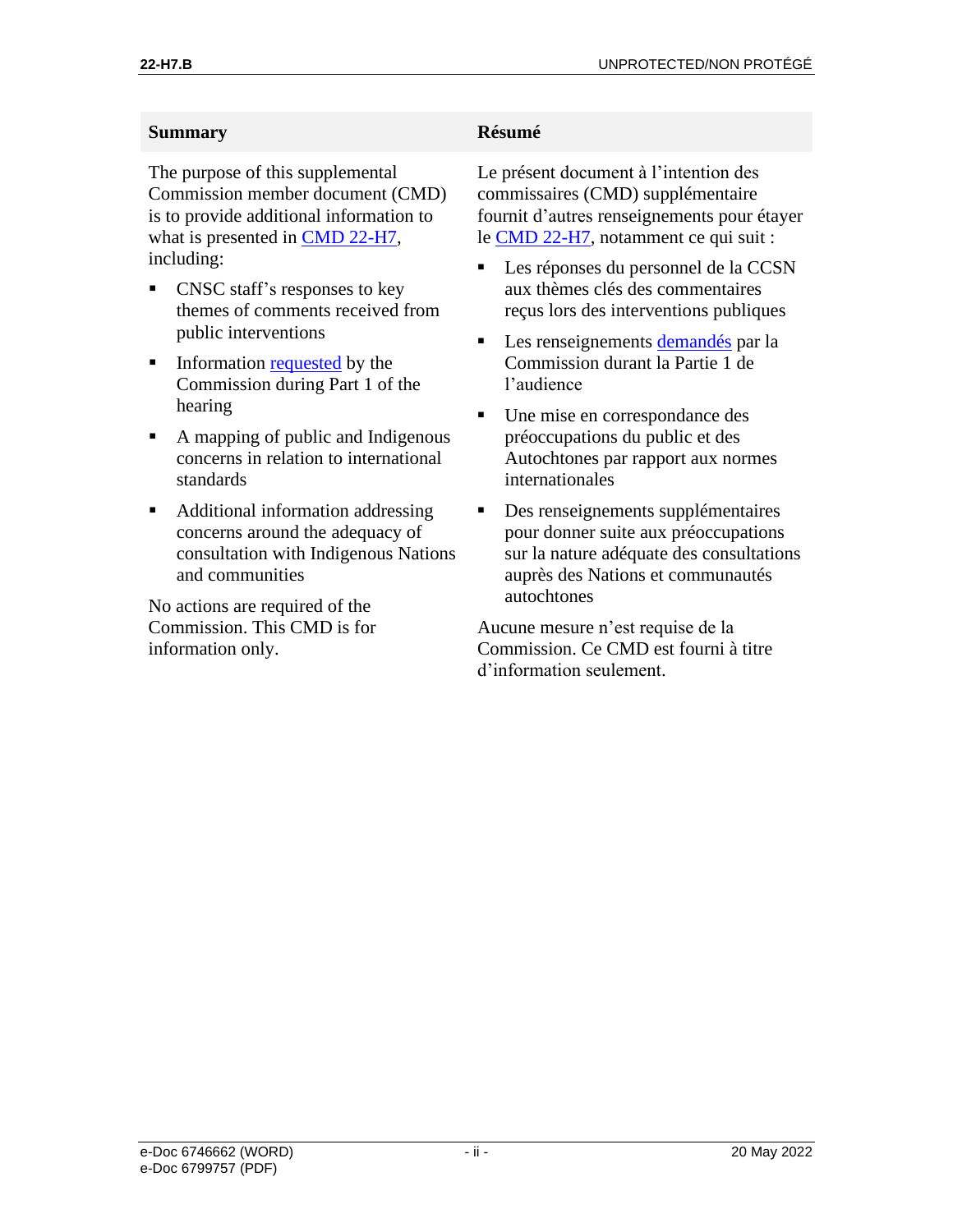#### **Signed/Signé le**

20 May/Mai 2022



Digitally signed by Murthy, Kavita DN: C=CA, O=GC, OU=CNSC-CCSN, CN="Murthy, Kavita" Reason: I am approving this document Location: Ottawa, Ontario. Date: 2022-05-20 09:08:33

Kavita Murthy

#### **Director General**

Directorate of Nuclear Cycle and Facilities Regulation

#### **Directrice générale**

Direction de la réglementation du cycle et des installations nucléaires

## **Signed/Signé le**

20 May/Mai 2022



Haidy Tadros

#### **Director General**

Directorate of Environmental and Radiation Protection and Assessment

#### **Directrice générale**

Direction de l'évaluation et de la protection environnementales et radiologiques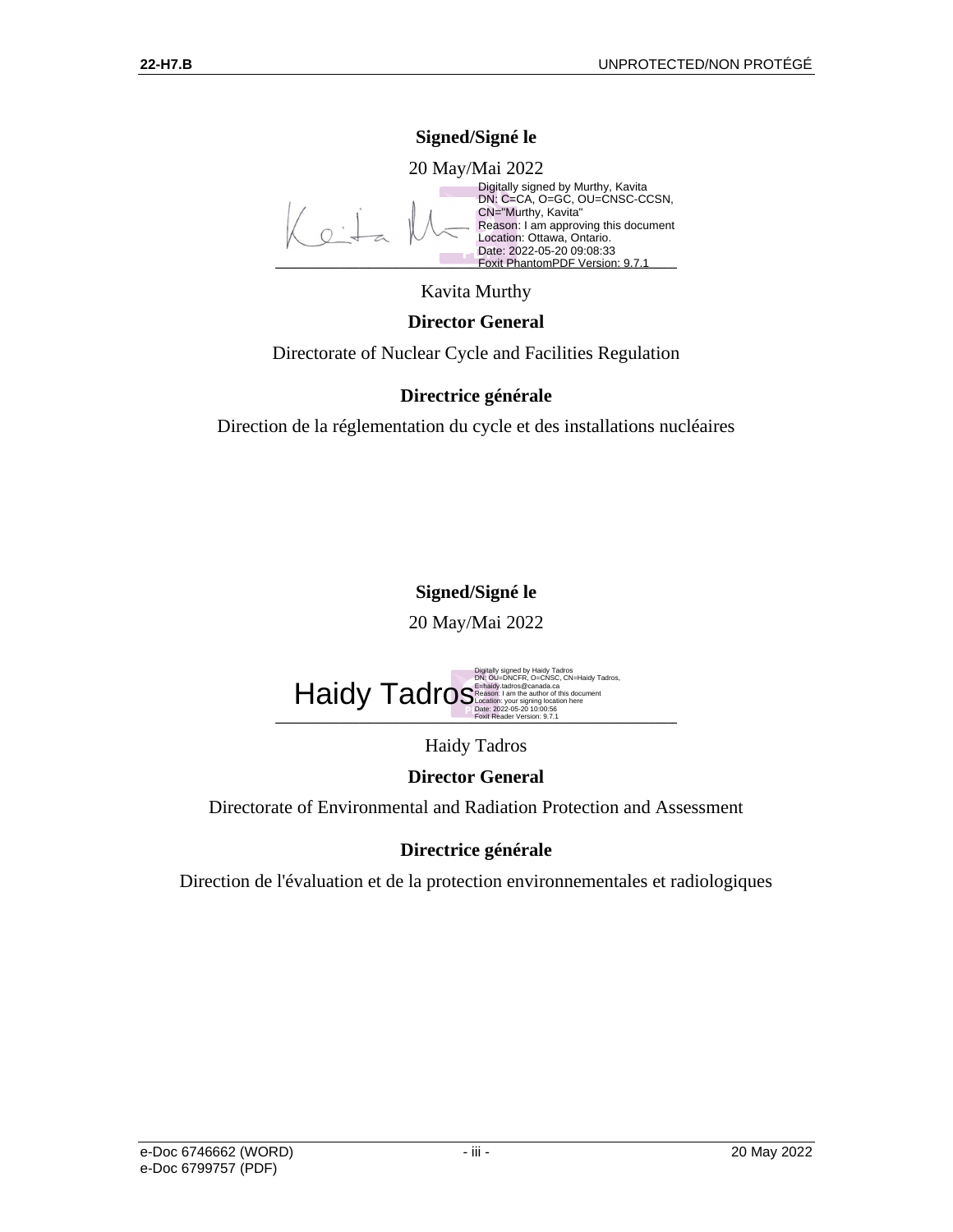This page was intentionally left blank.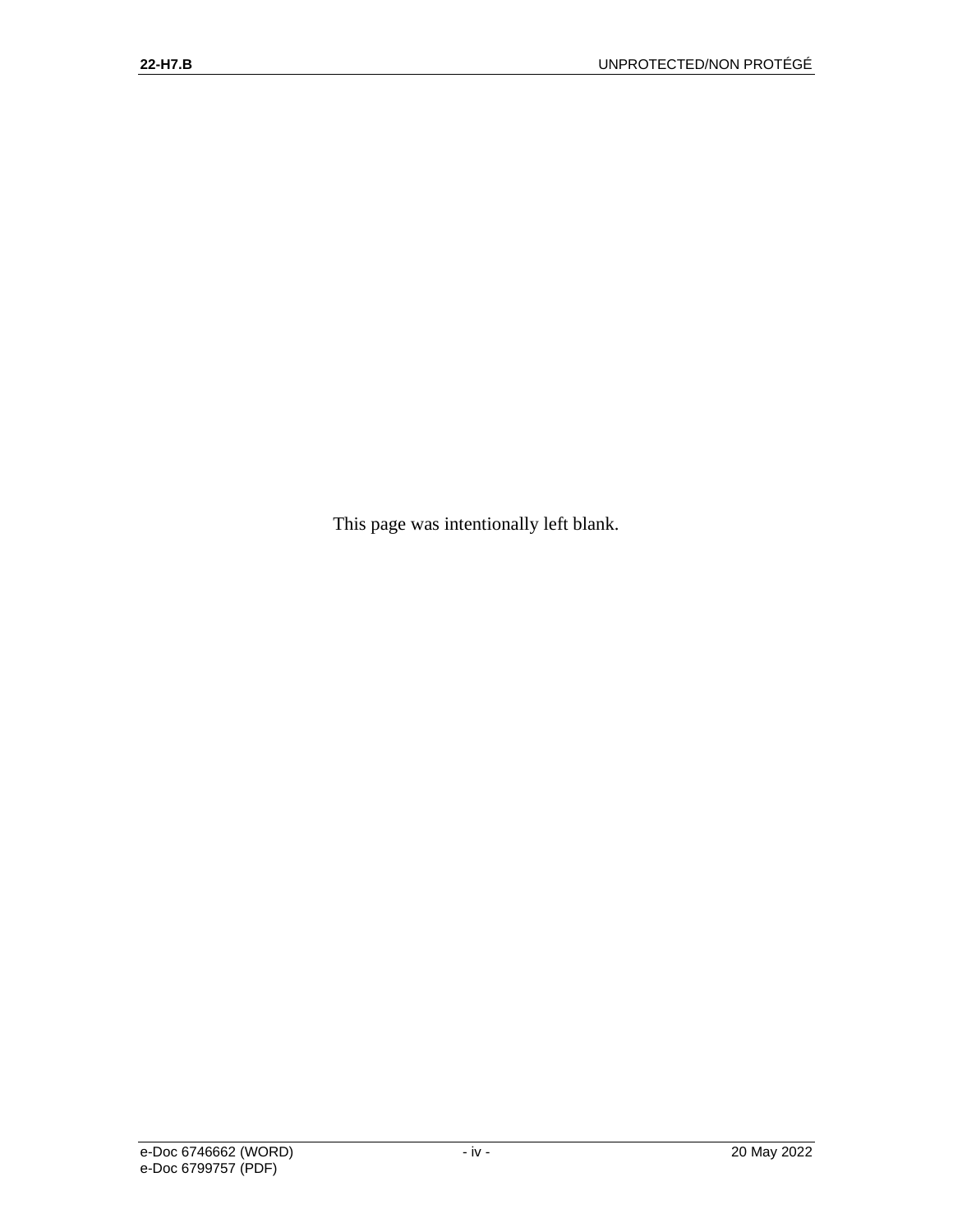# **TABLE OF CONTENTS**

| 1                                                                                                                  |                                                                                                                                                                                                                                                                |  |  |
|--------------------------------------------------------------------------------------------------------------------|----------------------------------------------------------------------------------------------------------------------------------------------------------------------------------------------------------------------------------------------------------------|--|--|
| $\mathbf{2}$                                                                                                       |                                                                                                                                                                                                                                                                |  |  |
| 3                                                                                                                  | Environmental Assessment and Environmental Protection 3<br>3.1<br>3.2<br>3.2.3 Consultation and Engagement with the Mitchikanibikok Inik (Algonquins<br>of Barriere Lake) 10<br>3.2.4 Consultation and Engagement with Wolf Lake First Nation 11<br>3.3<br>3.4 |  |  |
| 4                                                                                                                  |                                                                                                                                                                                                                                                                |  |  |
| 5                                                                                                                  |                                                                                                                                                                                                                                                                |  |  |
|                                                                                                                    |                                                                                                                                                                                                                                                                |  |  |
| ADDENDUM A. MAPPING OF PUBLIC AND INDIGENOUS CONCERNS AND<br>ALIGNMENT OF NSDF PROJECT PROPOSAL WITH INTERNATIONAL |                                                                                                                                                                                                                                                                |  |  |
| ADDENDUM B. RECORD OF ENGAGEMENT AND CORRESPONDENCE                                                                |                                                                                                                                                                                                                                                                |  |  |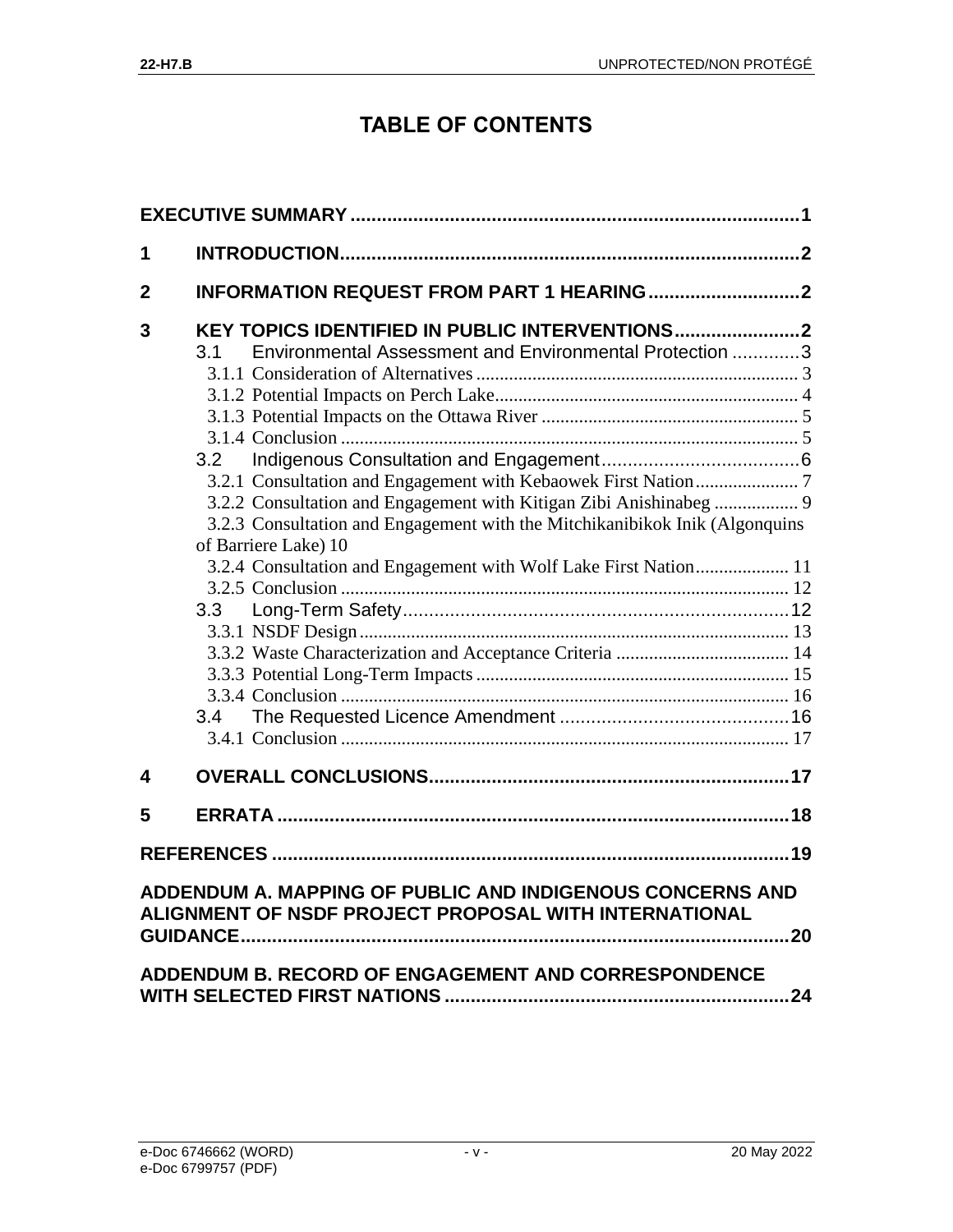This page was intentionally left blank.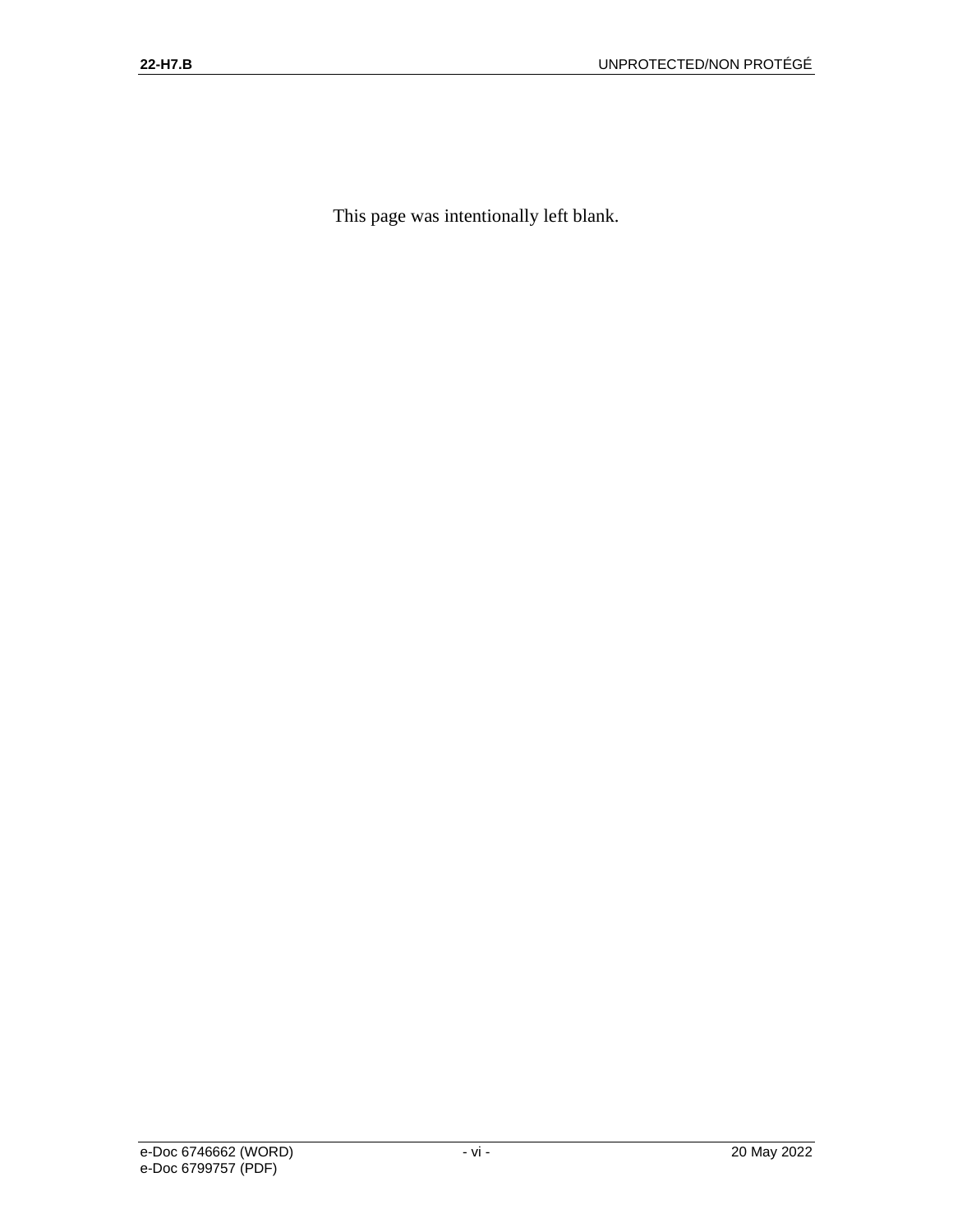# **EXECUTIVE SUMMARY**

<span id="page-6-0"></span>This Commission member document, CMD 22-H7.B, is supplemental to [CMD 22-H7,](https://www.nuclearsafety.gc.ca/eng/the-commission/hearings/cmd/pdf/CMD22/CMD22-H7.pdf) the submission from Canadian Nuclear Safety Commission (CNSC) staff regarding the application from Canadian Nuclear Laboratories to amend its Chalk River Laboratories site licence to authorize the construction of a near surface disposal facility (NSDF).

CNSC staff acknowledge that some intervenors have outstanding concerns or views that diverge from staff's technical assessments. This CMD provides CNSC staff's responses to key themes of comments received from public interventions. Common themes include concerns about the proximity of the proposed NSDF to the Ottawa River and protection of the river, the inventory and types of wastes proposed for emplacement, the consideration and adequacy of the NSDF design, long-term safety, and the CNSC's duty to consult.

The CNSC's regulatory review process is designed to consider and assess all the key themes of concern raised by intervenors. The topics raised by the interventions are not new to CNSC staff and were considered during the regulatory review process. To help address the concerns raised in the interventions, CNSC staff used new and different public engagement tools to explain and transparently provide information on the regulatory review process and staff's technical assessments of the NSDF proposal specific to these topics, as well as to answer questions raised during engagement activities and through email inquiries.

Furthermore, as requested by the Commission during Part 1 of the public Commission hearing, this CMD provides additional information on how the CNSC's assessment aligns with international standards in order to address concerns raised by members of the public and Indigenous Nations and communities (addendum A of this CMD).

The information provided in this CMD does not alter CNSC staff's findings, conclusions or recommendations to the Commission as presented in [CMD 22-H7.](https://www.nuclearsafety.gc.ca/eng/the-commission/hearings/cmd/pdf/CMD22/CMD22-H7.pdf)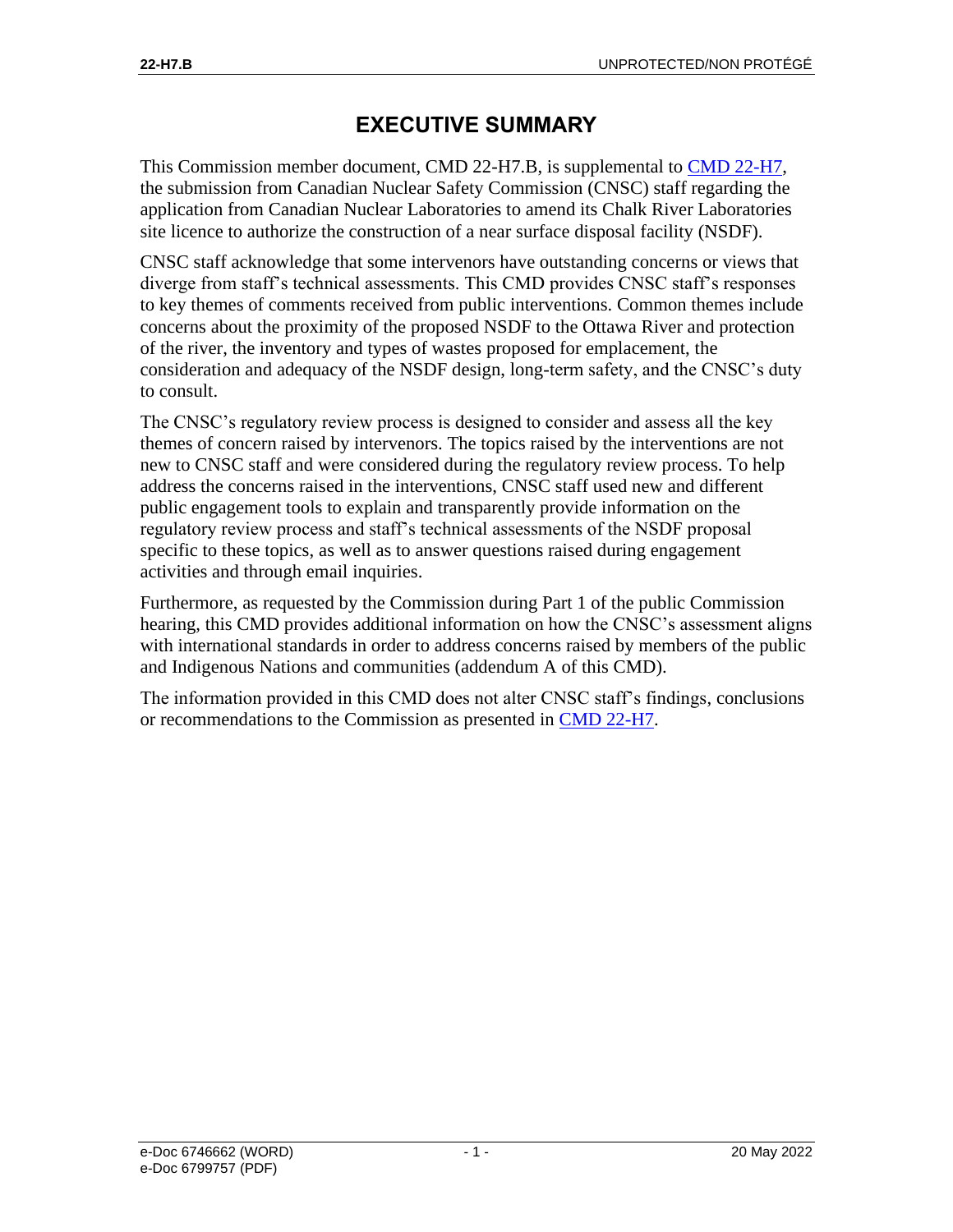# <span id="page-7-0"></span>**1 INTRODUCTION**

As stated in CNSC staff's [Part 1 CMD,](https://www.nuclearsafety.gc.ca/eng/the-commission/hearings/cmd/pdf/CMD22/CMD22-H7.pdf) the proposed Near Surface Disposal Facility (NSDF) project is a facility designed for the safe and permanent disposal, with no intention of retrieval, of low-level radioactive waste. The majority of waste proposed for disposal in the NSDF is either currently in safe storage at the Chalk River Laboratories (CRL) site or would be generated from future operational, decommissioning and environmental remediation activities mainly at the CRL site.

The Part 1 hearing was held on February 22, 2022, where the Commission [heard](http://www.nuclearsafety.gc.ca/eng/the-commission/pdf/Transcript-Feb22-Hearing-e.pdf) an overview of the project, and CNSC staff's overall conclusions and recommendations [\(CMD 22-H7 Part 1\)](https://www.nuclearsafety.gc.ca/eng/the-commission/hearings/cmd/pdf/CMD22/CMD22-H7.pdf). During the hearing discussions pertaining to the evaluations of site suitability, design adequacy and construction activities were held.

The Part 2 hearing will be held starting on May 30, 2022, where the Commission will hear from the public and Indigenous Nations and communities with regards to their concerns regarding the project.

CNSC staff have reviewed all the interventions received and have provided further information in this CMD for the Commission to consider with respect to the key themes raised. The themes have been aligned with the agenda for the hearing as set by the CNSC Registrar in the [revised Notice of Hearing](https://www.nuclearsafety.gc.ca/eng/the-commission/pdf/NoticeRev1-PublicHearing-CNL-NSDF-22-H7-e.pdf) [1].

# <span id="page-7-1"></span>**2 INFORMATION REQUEST FROM PART 1 HEARING**

During Part 1 of the public hearing on February 22, 2022, the Commission requested that CNSC staff provide a mapping of the concerns raised by members of the public and Indigenous Nations and Communities regarding alleged inconsistency between the assessment criteria used by CNSC staff for its review of CNL's application and international (IAEA) standards. This mapping is provided in Addendum A to this CMD and provides evidence to demonstrate that the proposed NSDF project meets the guidance in applicable international standards.

Additionally, Commission members highlighted that there was a request to adjourn Part 1 of the hearing due to concerns regarding adequacy of consultation and indicated that Part 2 of the hearing will focus on this issue. In response, CNSC staff have provided additional information regarding adequacy of consultation with those Indigenous Nations and communities that have raised concerns.

# <span id="page-7-2"></span>**3 KEY TOPICS IDENTIFIED IN PUBLIC INTERVENTIONS**

There were 165 interventions submitted to the CNSC for Part 2 of the Commission hearing regarding the licence amendment for the construction of the NSDF at the CRL site. Interventions were received from Indigenous Nations and communities, civil society organizations, the public and the nuclear industry.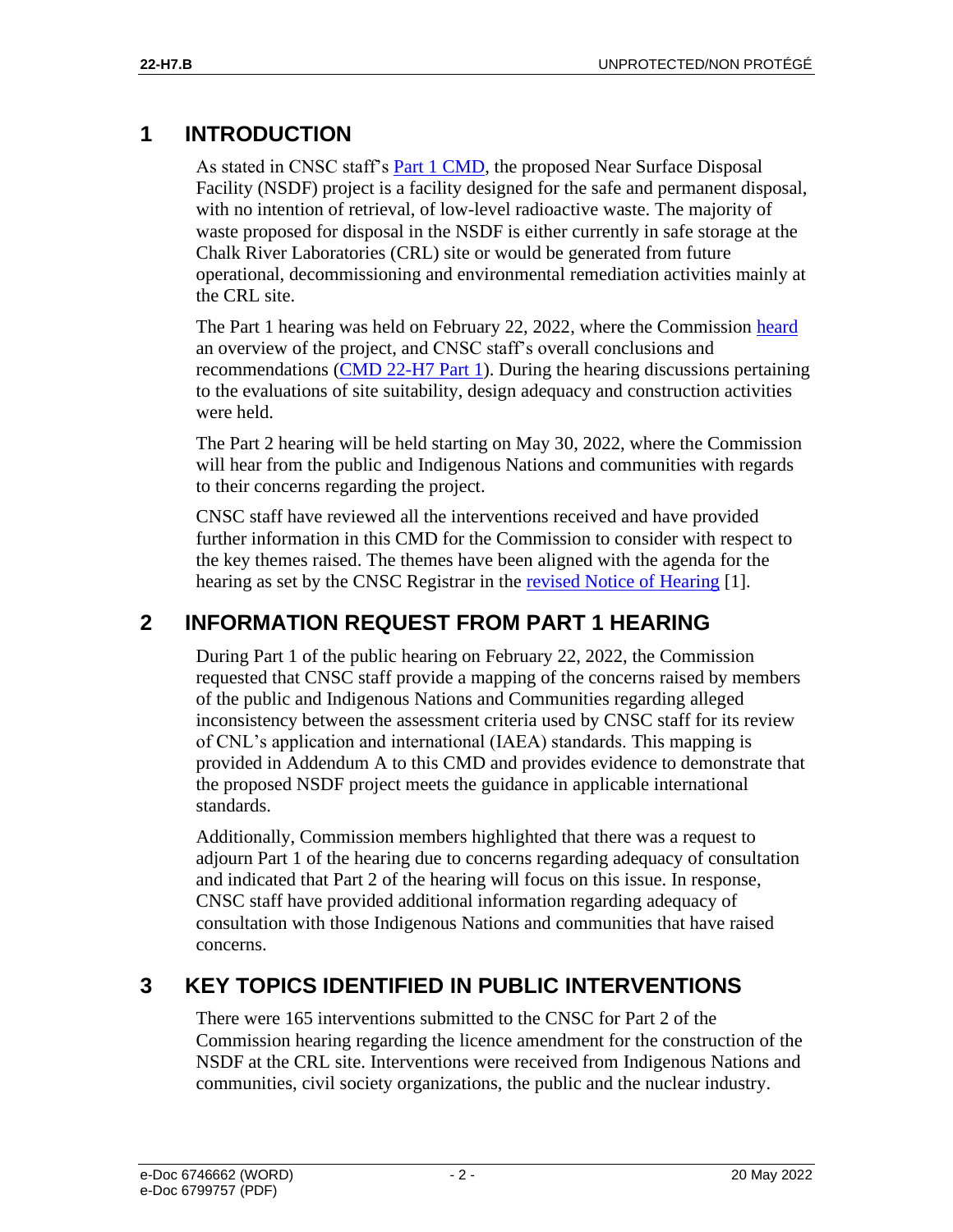CNSC staff carefully considered each intervention and identified key topics from the interventions and within the scope of this licensing request for construction of the NSDF. CNSC staff have addressed the key topics in this supplemental CMD. The topics are organized under the following themes, as provided by the CNSC Registrar in the [revised notice of hearing:](http://www.nuclearsafety.gc.ca/eng/the-commission/pdf/NoticeRev1-PublicHearing-CNL-NSDF-22-H7-e.pdf)

- environmental assessment and environmental protection
- **Indigenous consultation and engagement**
- long-term safety case
- the requested licence amendment

# <span id="page-8-0"></span>**3.1 Environmental Assessment and Environmental Protection**

An environmental assessment (EA) was conducted for the proposed NSDF project, in accordance with the [Canadian Environmental Assessment Act, 2012](https://laws-lois.justice.gc.ca/PDF/C-15.21.pdf) (CEAA 2012). Based on the regulatory review and technical assessments of CNL's Environmental Impact Statement (EIS) and supporting documentation, CNSC staff found that the proposed NSDF project is not likely to cause significant adverse environmental effects, taking into account the implementation of all identified EA regulatory commitments and follow up program measures, and recommends that the Commission conclude the same.

From reviewing the interventions, the following 3 key topics were identified related to the Environmental Assessment and Environmental Protection Safety and Control Area. CNSC staff have provided information for the Commission's consideration.

## <span id="page-8-1"></span>**3.1.1 Consideration of Alternatives**

Several interventions provided comments on the proposed location of the NSDF on the Chalk River Laboratories Site. As Canada's nuclear regulator, the CNSC does not dictate the locations of nuclear projects or suggest alternative locations. CNSC evaluates projects as proposed to ensure they do not pose a risk to people and the environment.

However, with respect to site suitability, as outlined in Section 3.1 of CNSC staff's Part 1 CMD, [CMD 22-H7,](https://www.nuclearsafety.gc.ca/eng/the-commission/hearings/cmd/pdf/CMD22/CMD22-H7.pdf) CNSC staff assessed the proposed site and location of the NSDF against applicable standards, specifically Appendix I of the IAEA Safety Standard SSG-29, *[Near Surface Disposal Facilities for Radioactive](http://www-pub.iaea.org/MTCD/Publications/PDF/Pub1637_web.pdf)  [Waste](http://www-pub.iaea.org/MTCD/Publications/PDF/Pub1637_web.pdf)*. CNSC staff found that CNL adopted a reasonable evaluation of several sites based on mandatory criteria, exclusion criteria, judgements about the ability to meet all safety requirements, and about the acceptability for construction of the disposal facility. CNL retained two suitable sites and selected the proposed NSDF site. CNSC staff assessed the characteristics of the selected site and the evidence provided to show the site is suitable and will protect the Ottawa River. The characteristics of the site were shown to be favourable with the NSDF as follows: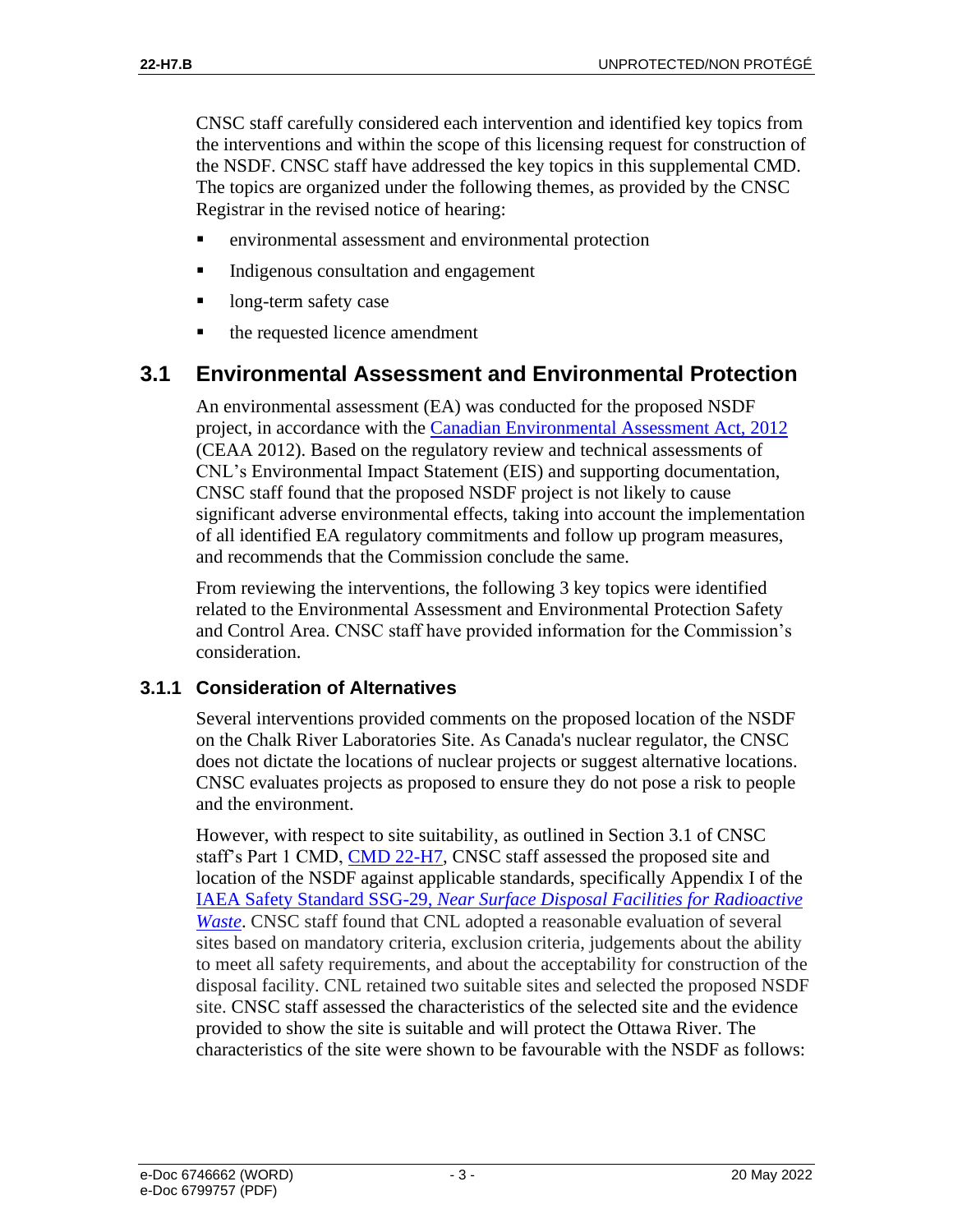- 1. The NSDF site is located well above the maximum calculated Ottawa River flood levels. Therefore, flooding would not affect the integrity of the NSDF. Flooding assessments performed by CNL show the base of the engineered containment mound is 41 metres higher than the predicted maximum flood level created if dams upstream were to fail.
- 2. The engineered containment mound that contains the waste is located on a ridge that slopes in the opposite direction to the Ottawa River. CNL's safety assessment shows that contaminated seepage (if any) that originates from the engineered containment mound would move in the opposite direction to the Ottawa River, to Perch Swamp, and would take 7 to 10 years to reach Perch Creek. Along that seepage path to Perch Creek, contaminants would be attenuated by sorption, diffusion and dispersion. Therefore, the overburden and near-surface bedrock would act as an additional barrier to contaminant transport to complement the engineered barriers.
- 3. The NSDF site is in a moderate seismic zone known as the West Quebec Seismic Zone. Seismic analysis provided by CNL, and assessed by CNSC staff, shows that the isolation and containment of the waste would not be compromised by an earthquake with a 10,000 year return period.

CNSC staff also assessed CNL's alternative means assessment against the *[Canadian Environmental Assessment Act](https://www.canada.ca/en/impact-assessment-agency/services/policy-guidance/canadian-environmental-assessment-act-overview.html)* (CEAA 2012) requirements, as documented in Section 4.2 of the [Environmental Assessment \(EA\) Report.](https://www.nuclearsafety.gc.ca/eng/the-commission/hearings/cmd/pdf/CMD22/CMD22-H7.pdf) CNL's alternative means assessment considered the different technical and economical ways to carry out the designated project, including an evaluation of the different potential sites for the NSDF. CNSC staff evaluated the NSDF project description, and the proposed location as submitted based on its merits. CNSC staff have found that CNL's alternative means assessment met the requirements and guidance of *[Generic Guidelines for the Preparation of and Environmental Impact Statement –](http://www.nuclearsafety.gc.ca/eng/resources/environmental-protection/ceaa-2012-generic-eis-guidelines.cfm) [Pursuant to the Canadian Environmental Assessment Act, 2012](http://www.nuclearsafety.gc.ca/eng/resources/environmental-protection/ceaa-2012-generic-eis-guidelines.cfm)* and [REGDOC-](http://www.nuclearsafety.gc.ca/eng/acts-and-regulations/regulatory-documents/published/html/regdoc2-9-1-vol1-2/index.cfm)[2.9.1 Environmental Protection: Environmental Principles, Assessment and](http://www.nuclearsafety.gc.ca/eng/acts-and-regulations/regulatory-documents/published/html/regdoc2-9-1-vol1-2/index.cfm)  [Protection Measures.](http://www.nuclearsafety.gc.ca/eng/acts-and-regulations/regulatory-documents/published/html/regdoc2-9-1-vol1-2/index.cfm)

CNSC staff evaluated the project as presented in CNL's submissions and are satisfied that the NSDF site selection process used structured criteria and methodology and is in alignment with the applicable standards for the purposes of assessing the environmental effects of the proposed project under CEAA 2012.

## <span id="page-9-0"></span>**3.1.2 Potential Impacts on Perch Lake**

Potential impacts to Perch Lake from the NSDF is a key topic that has been raised in several interventions.

As summarized in Sections 6.2.2 and 7.1.1 of the NSDF [EA Report,](https://www.nuclearsafety.gc.ca/eng/the-commission/hearings/cmd/pdf/CMD22/CMD22-H7.pdf) CNSC staff reviewed CNL's assessment of potential changes to surface water discharge and fish habitat from installation of a pipeline in Perch Lake and confirmed that CNL conducted a comprehensive analysis of these effects. CNSC staff also reviewed CNL's identified mitigation measures to reduce impacts to Perch Lake during the construction of the pipeline, which includes turbidity curtains to limit extent of any suspended sediments, avoidance of sensitive periods for fish species (e.g.,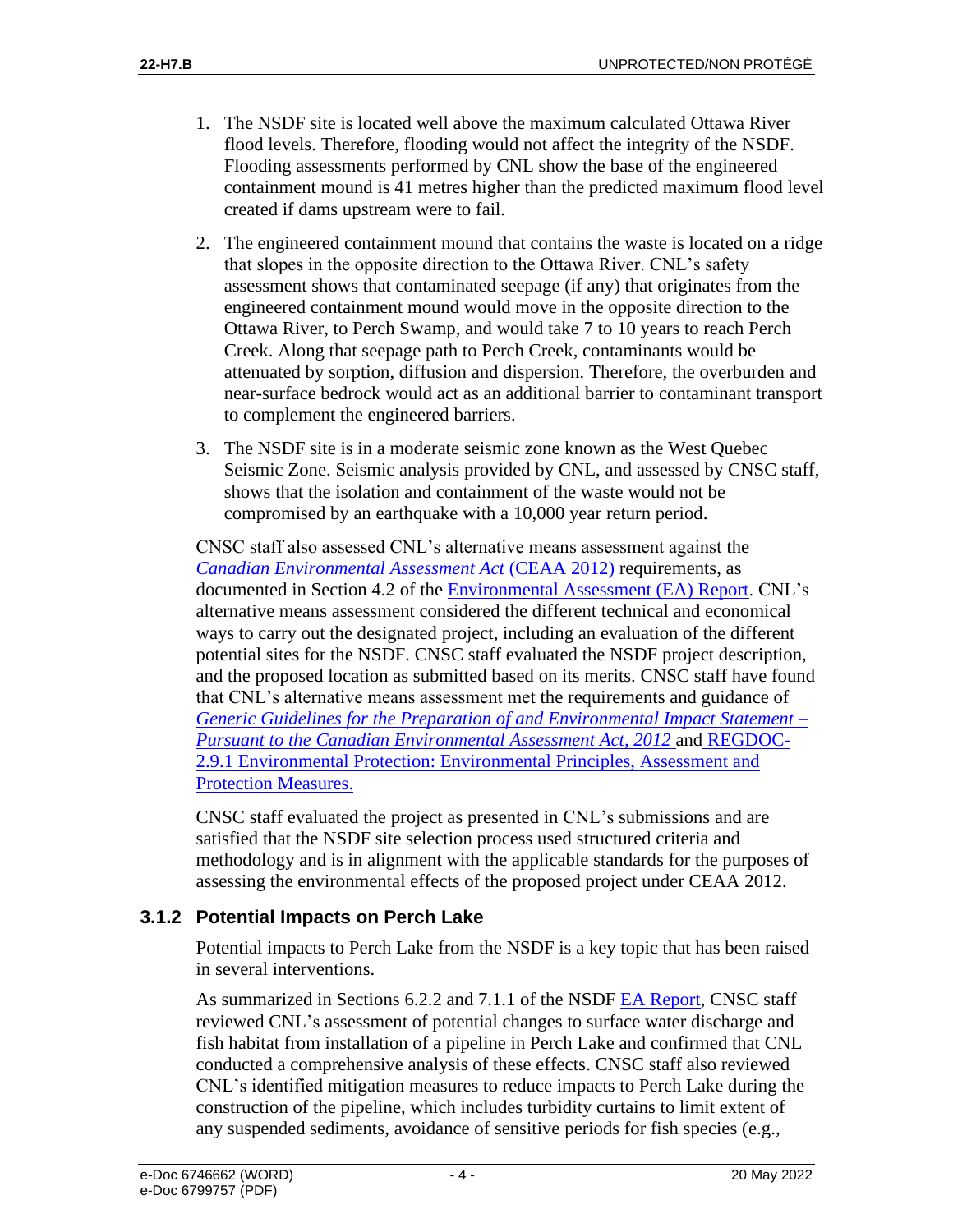spawning, egg/larval development), and surface water monitoring, and have found that they are adequate.

Should construction of the NSDF be approved by the Commission, CNL will be required to include additional surface water and suspended particulate contaminant monitoring for Perch Lake as part of the Environmental Assessment Follow Up Monitoring Program (EAFMP), to evaluate potential impacts during and following installation of the Perch Lake diffuser pipeline. CNSC staff will also conduct regular oversight of CNL's follow-up monitoring program.

CNL conducted a geotechnical investigation of Perch Lake for the effluent discharge pipeline to support the NSDF project. CNSC staff will assess the results of this investigation upon its submission. In addition, should construction of the NSDF be approved by the Commission, CNL will be requested through a Licensing Regulatory Action to provide the detailed design of the in-water pipe and diffuser for CNSC staff assessment.

## <span id="page-10-0"></span>**3.1.3 Potential Impacts on the Ottawa River**

A prominent topic in the interventions was NSDF's proximity to the Ottawa River and the potential for contaminating this source of drinking water for many residents downstream.

Perch Creek drains Perch Lake into the Ottawa River. As such, the endpoint receiving environment for discharge from the NSDF is the Ottawa River. As discussed in Section 6.2 of the NSDF [EA Report,](https://www.nuclearsafety.gc.ca/eng/the-commission/hearings/cmd/pdf/CMD22/CMD22-H7.pdf) any incremental change in concentration to Perch Creek and the Perch Lake watershed from NSDF operations are not expected to be measurable beyond existing baseline conditions in the Ottawa River and the downstream environment. As outlined in Section 6.2 of the NSDF EA Report, mitigation measures and environmental design features would mitigate effects on the aquatic environment. CNL has proposed an EAFMP for the NSDF Project that covers monitoring for the construction, operation, and closure phases of the NSDF Project. The EAFMP consists of an environmental monitoring plan, groundwater and effluent monitoring, including the aquatic environment, which will be integrated in the CRL site's existing environmental protection program. CNSC staff have evaluated CNL's environmental protection program and conclude that it meets regulatory requirements.

Residual effects from the NSDF project on aquatic biodiversity are not predicted to be significant. Additionally, drinking water sources are not likely to be affected by treated effluent from the NSDF wastewater treatment plant. Further information on CNSC staff's assessment demonstrating safety of the Ottawa River is provided in Section 3.3 Long-term Safety of this CMD.

## <span id="page-10-1"></span>**3.1.4 Conclusion**

The NSDF project has been assessed in accordance with the *CNSC's [Generic](http://www.nuclearsafety.gc.ca/eng/resources/environmental-protection/ceaa-2012-generic-eis-guidelines.cfm)  [Guidelines for the Preparation of and Environmental Impact Statement –](http://www.nuclearsafety.gc.ca/eng/resources/environmental-protection/ceaa-2012-generic-eis-guidelines.cfm) Pursuant [to the Canadian Environmental Assessment Act, 2012](http://www.nuclearsafety.gc.ca/eng/resources/environmental-protection/ceaa-2012-generic-eis-guidelines.cfm)*, [REGDOC-2.9.1](https://www.nuclearsafety.gc.ca/pubs_catalogue/uploads/REGDOC-2-9-1-Environmental-Principles-Assessments-and-Protection-Measures-Phase-II.pdf)  [Environmental Protection: Environmental Principles, Assessment and Protection](https://www.nuclearsafety.gc.ca/pubs_catalogue/uploads/REGDOC-2-9-1-Environmental-Principles-Assessments-and-Protection-Measures-Phase-II.pdf)  [Measures,](https://www.nuclearsafety.gc.ca/pubs_catalogue/uploads/REGDOC-2-9-1-Environmental-Principles-Assessments-and-Protection-Measures-Phase-II.pdf) [REGDOC-3.2.1, Public Information and Disclosure](http://www.nuclearsafety.gc.ca/eng/acts-and-regulations/regulatory-documents/published/html/regdoc3-2-1/index.cfm) and [REGDOC-3.2.2,](https://nuclearsafety.gc.ca/eng/acts-and-regulations/regulatory-documents/published/html/regdoc3-2-2-v1-2/index.cfm)  [Indigenous Engagement and Consultation.](https://nuclearsafety.gc.ca/eng/acts-and-regulations/regulatory-documents/published/html/regdoc3-2-2-v1-2/index.cfm)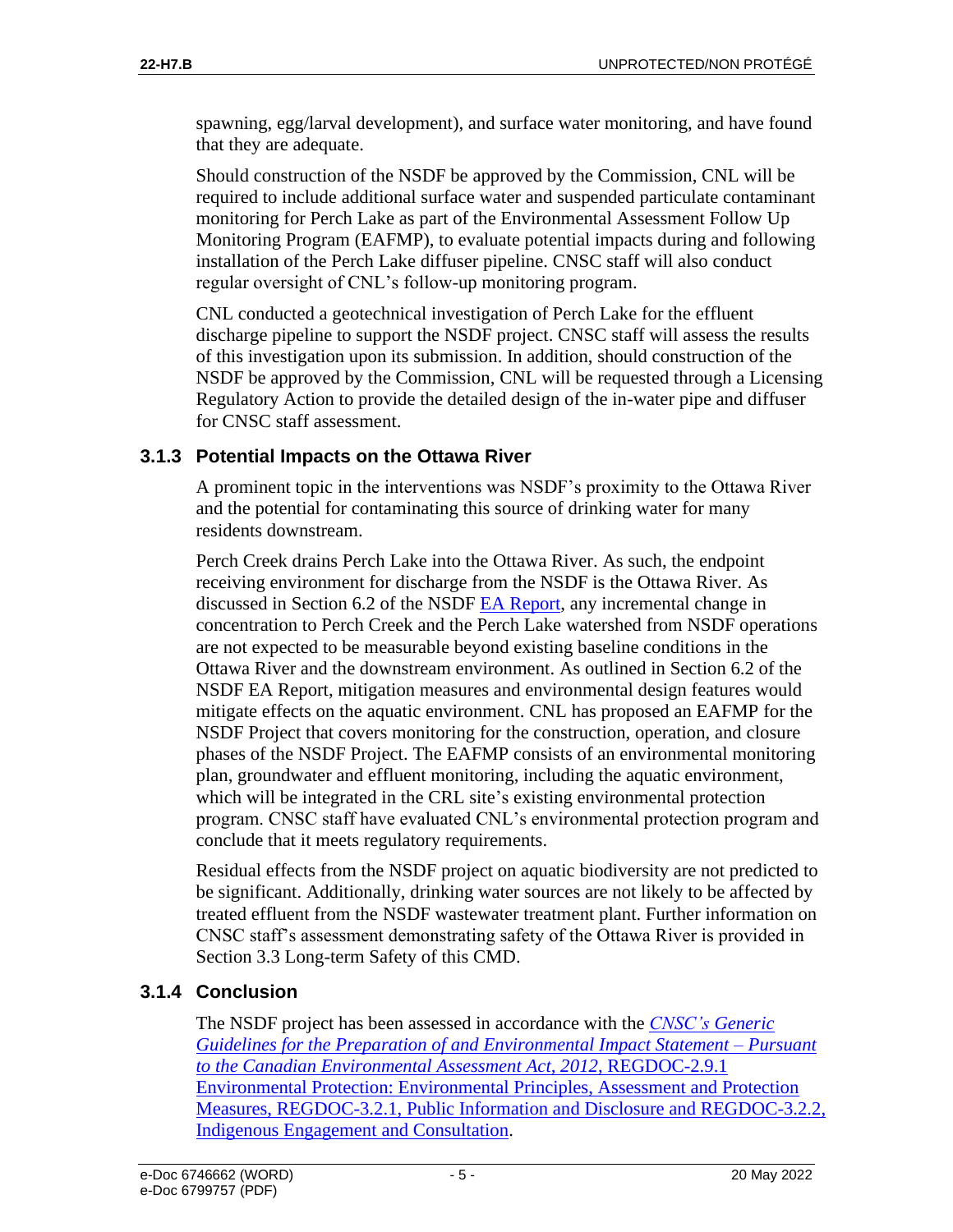CNSC staff confirm that their conclusions remain as stated in [CMD 22-H7,](https://www.nuclearsafety.gc.ca/eng/the-commission/hearings/cmd/pdf/CMD22/CMD22-H7.pdf) that the proposed NSDF project is protective of people and the environment and that the NSDF project is not likely to cause significant adverse environmental effects, taking into account the implementation of proposed mitigation and follow-up monitoring program measures.

# <span id="page-11-0"></span>**3.2 Indigenous Consultation and Engagement**

The CNSC is committed to meaningful engagement and consultation with Indigenous Nations and communities that have an interest in CNSC regulated facilities and activities. The CNSC ensures that its licensing decisions under the [NSCA](https://laws-lois.justice.gc.ca/PDF/N-28.3.pdf) and EA decisions under the [CEAA 2012](https://laws-lois.justice.gc.ca/PDF/C-15.21.pdf) uphold the Honour of the Crown and consider Indigenous peoples' potential or established Indigenous and/or treaty rights pursuant to section 35 of the *[Constitution Act, 1982](https://laws.justice.gc.ca/PDF/CONST_TRD.pdf)*.

As described in CNSC staff's [CMD 22-H7,](https://www.nuclearsafety.gc.ca/eng/the-commission/hearings/cmd/pdf/CMD22/CMD22-H7.pdf) section 5.2. and in the appended [EA](https://www.nuclearsafety.gc.ca/eng/the-commission/hearings/cmd/pdf/CMD22/CMD22-H7.pdf)  [Report,](https://www.nuclearsafety.gc.ca/eng/the-commission/hearings/cmd/pdf/CMD22/CMD22-H7.pdf) CNSC staff conducted thorough consultation including corresponding and meeting with all identified and interested Indigenous Nations and communities to discuss the regulatory review process, seek comments and feedback and respond to any concerns raised with respect to the NSDF project's potential impacts on their Indigenous and/or treaty rights. Despite CNSC staff's best efforts to engage and conduct meaningful consultation in good faith, some Indigenous Nations and communities did not actively participate and engage with the CNSC throughout the regulatory process. For these Nations and communities, CNSC staff continued to ensure that information regarding the NSDF Project's EA and licensing process was made available and continued to offer to consult, in alignment with the Honor of the Crown. For the many Indigenous Nations and communities that did participate in CNSC staff's consultation activities, CNSC staff were able to develop meaningful processes and relationships.

In addition, CNSC staff ensured that CNL's engagement activities with identified and interested Indigenous Nations and communities met the requirements of *[REGDOC-3.2.2, Indigenous Engagement](https://nuclearsafety.gc.ca/eng/acts-and-regulations/regulatory-documents/published/html/regdoc3-2-2-v1-2/index.cfm)*. This included the Nations and communities that did not respond to CNSC staff's consultation efforts.

Interventions were received from the following Indigenous Nations and Communities:

- Algonquins of Ontario (AOO)
- Algonquins of Pikwakanagan First Nation (AOPFN)
- Curve Lake First Nation (CLFN)
- Kebaowek First Nation (KFN)
- Kitigan Zibi Anishinabeg (KZA)
- Metis Nation of Ontario (MNO)
- Wolf Lake First Nation (WLFN)
- Mitchikanibikok Inik, (Algonquins of Barriere Lake) (MI)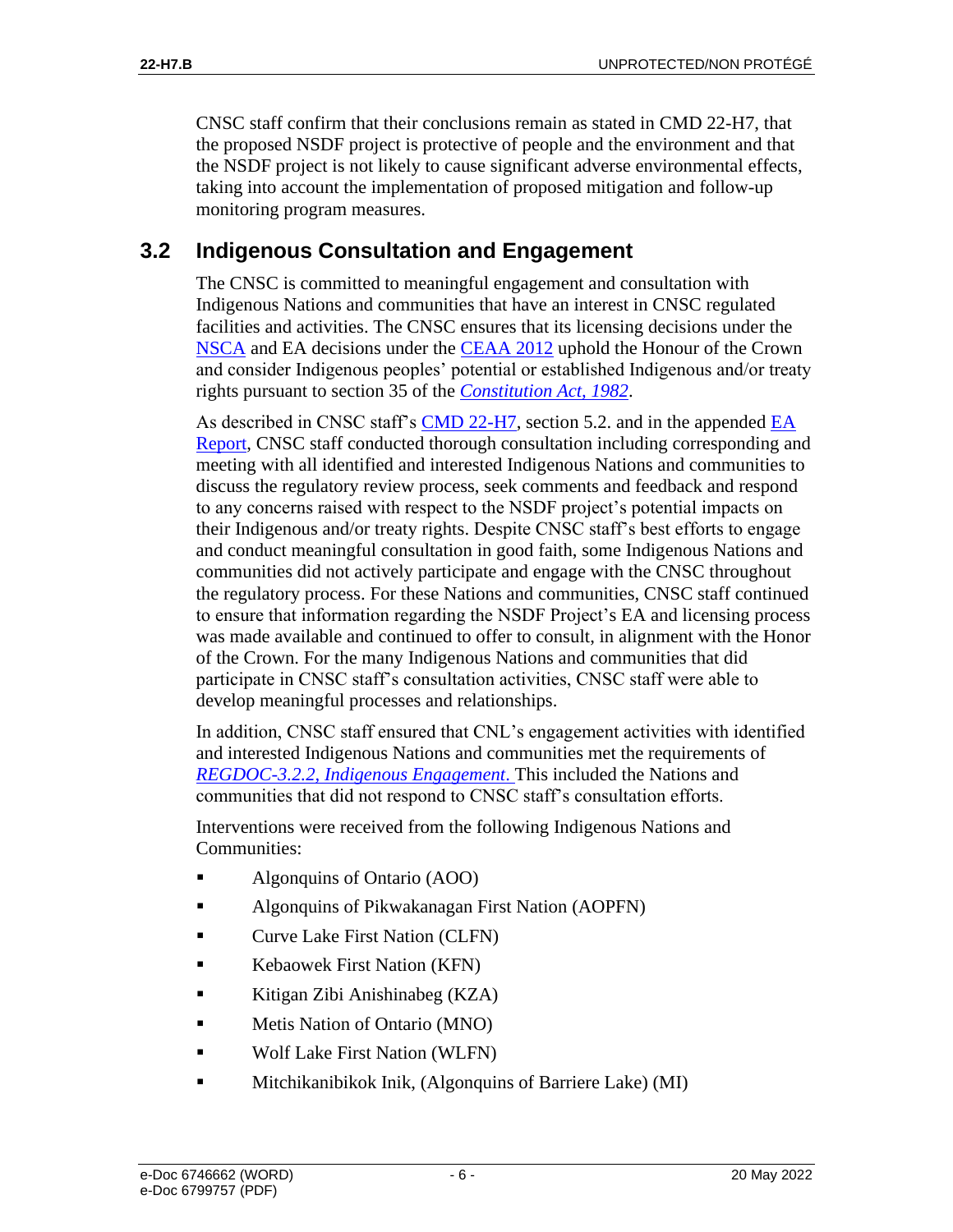CNSC staff reviewed the interventions and note that those submitted by the Algonquins of Ontario, Algonquins of Pikwakanagan First Nation, Curve Lake First Nation and Métis Nation of Ontario raise concerns that were discussed, responded to, and addressed by CNSC staff throughout the EA and licensing process as documented in CNSC's staff's [CMD 22-H7.](https://www.nuclearsafety.gc.ca/eng/the-commission/hearings/cmd/pdf/CMD22/CMD22-H7.pdf)

During Part 1 of the NSDF Commission hearing, the Commission indicated that Part 2 of the Commission hearing would further discuss CNSC staff's consultation efforts with Indigenous Nations and communities, particularly in relation to Kebaowek First Nation (KFN), who raised concerns in a [letter](http://www.nuclearsafety.gc.ca/eng/the-commission/pdf/LetterFromKFN-RequestAdjournHearing.pdf) to the Commission Registry with regards to the consultation process in relation to the NSDF project.

Further, the Commission Registry also received interventions from Kitigan Zibi Anishinabeg (KZA) and Wolf Lake First Nation (WLFN). Ultimately, KZA indicated concern that they were not consulted on the NSDF Project and raised some concerns with respect to environmental effects which are covered in CNSC staff's [CMD 22-H7](https://www.nuclearsafety.gc.ca/eng/the-commission/hearings/cmd/pdf/CMD22/CMD22-H7.pdf) submitted for NSDF Part-1 Commission hearing. WLFN's intervention stated that they were also not consulted on the NSDF Project. The following subsections of this supplemental CMD provide additional details on CNSC staff's engagement and consultation process with KFN, KZA, MI and WLFN.

## <span id="page-12-0"></span>**3.2.1 Consultation and Engagement with Kebaowek First Nation**

On April 11, 2022, Kebaowek First Nation (KFN) submitted a [letter](http://www.nuclearsafety.gc.ca/eng/the-commission/pdf/LetterFromKFN-RequestAdjournHearing.pdf) to the Commission Registry requesting to intervene in the NSDF Part-2 Commission hearing, indicating that they were not consulted for the NSDF Project and that they required an extension for their intervention. An extension was granted and on April 28, 2022, KFN submitted a written intervention.

Since 2016, CNSC staff have regularly reached out to provide information, understand concerns and develop a consultation and/or engagement process with Kebaowek First Nation (KFN) for the NSDF Project in over 60 recorded instances. This occurred through different forms of communication: email, phone calls and in person meetings.

CNSC staff offered KFN all of the same opportunities for consultation and engagement as other potentially interested and identified Indigenous Nations and communities, including the opportunity to develop a mutually agreeable consultation framework, the completion of a collaborative Rights Impact Assessment, collaborative drafting of sections of the CNSC staff's EA Report, gathering and consideration of Indigenous Knowledge, funding support through the CNSC's Participant Funding Program (PFP), opportunities to review KFN specific issues and concerns tables, community workshops and meetings.

As stated in [CMD 22-H7,](https://www.nuclearsafety.gc.ca/eng/the-commission/hearings/cmd/pdf/CMD22/CMD22-H7.pdf) the Algonquin Anishinabeg Nation Tribal Council (AANTC) is a tribal council that can coordinate and represent the rights of Algonquin communities including KFN and Kitigan Zibi Anishinabeg. In 2017, CNSC staff had a number of meetings and communications with KFN and the AANTC where KFN leadership indicated that they did not have any specific concerns regarding the NSDF Project at the time but would appreciate updates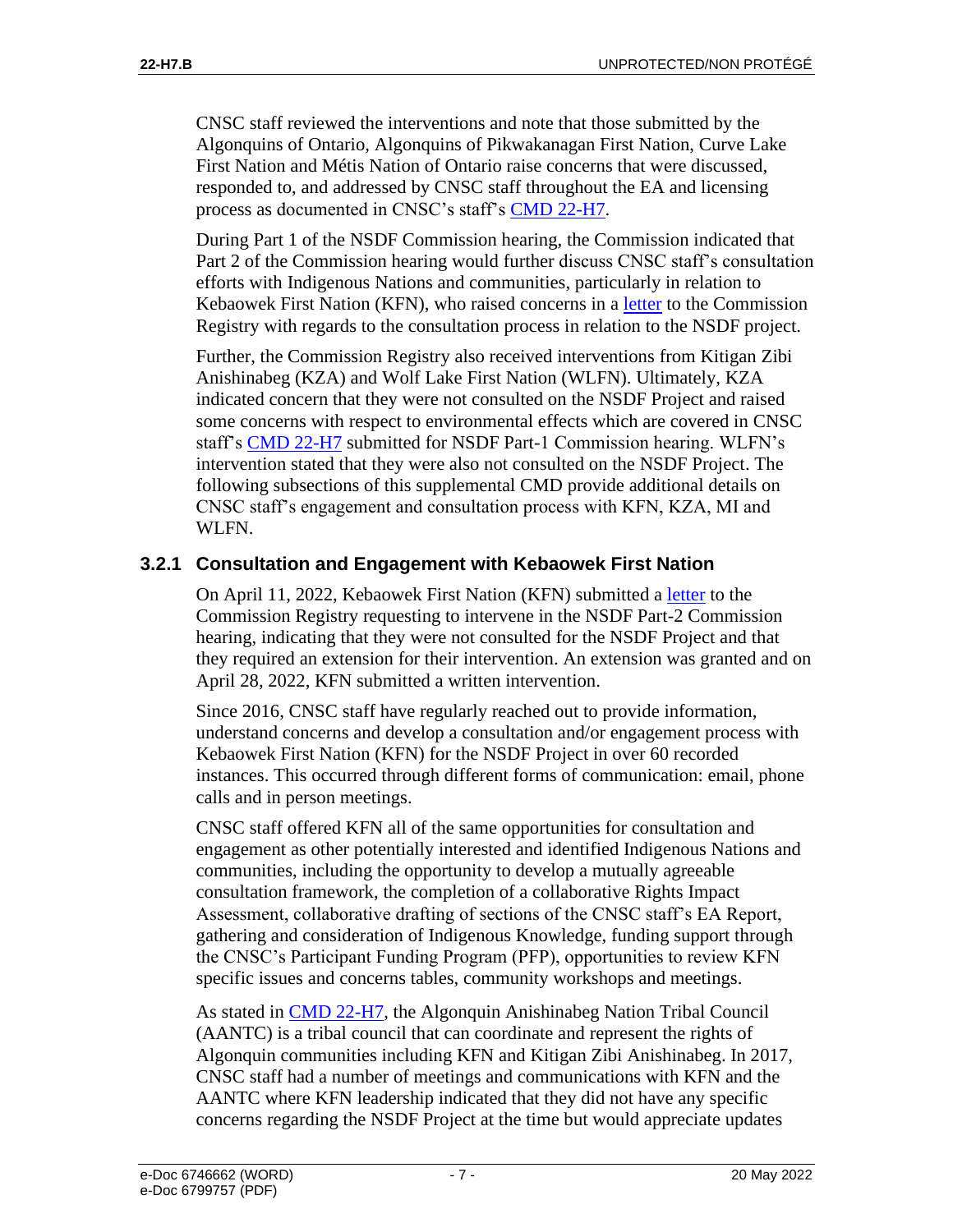from the CNSC and to work with AANTC as part of its role in coordinating consultation and engagement with the Algonquin communities they represent. Although AANTC often took the lead in communicating and engaging with the CNSC with regards to the NSDF Project, since 2016, CNSC staff have always ensured that KFN leadership was sent all correspondence and followed up with directly, including specific in-person meetings, phone conversations, virtual meetings and emails with leadership and representatives of KFN.

With respect to participant funding support, AANTC was originally awarded funding in 2017 and 2019 through the CNSC's Participant Funding Program (PFP). As indicated in their PFP application, these funds would support the coordination of engagement and consultation with its member First Nations, including KFN, in the regulatory process for the NSDF Project. In August 2017, AANTC did provide comments to the CNSC on the draft Environmental Impact Statement. In the Fall of 2021, KFN indicated to CNSC staff that they would prefer to be consulted and engaged directly by CNSC staff as opposed to in collaboration and coordination with AANTC, and that they would prefer receiving the provision of funding support. CNSC staff immediately responded to this request and worked with KFN to offer and award up to \$30,000 through the PFP to support KFN's participation in the remaining steps of the NSDF regulatory process including reviewing the CMDs and CNSC staff's [EA Report.](https://www.nuclearsafety.gc.ca/eng/the-commission/hearings/cmd/pdf/CMD22/CMD22-H7.pdf)

Since early 2020, CNSC staff have been offering to develop a consultation agreement with KFN for the NSDF, however, for close to two years KFN indicated to CNSC staff that they preferred to work directly with the Minister of Natural Resources of Canada to develop a consultation protocol for nuclear projects in their traditional territory. The Minister of Natural Resources responded in a [letter](https://www.ceaa.gc.ca/050/evaluations/document/135493) on July 16, 2020 and other occasions to KFN to clarify that KFN needed to work directly with the CNSC on the development of a mutually agreeable consultation process for its regulatory processes. Since late 2021, KFN has commenced meeting regularly with CNSC staff to work together on the development of an Arrangement for Long-term Engagement and Consultation with the CNSC to ensure active engagement with the CNSC as part of its regulatory and consultation processes for projects of interest or concern and participation in Commission proceedings.

A summary table of CNSC staff's consultation and engagement activities with KFN related to the NSDF Project is attached (Table 1/ Addendum B of this CMD). It contains further details regarding engagement efforts leading up to the 2022 Commission hearings for the environmental assessment and licence amendment applications and processes.

CNSC staff have made considerable efforts over the entire EA and regulatory review process for the NSDF Project to engage and consult with KFN. CNSC staff also met regularly over the years with CNL staff and management to ensure that they were also striving to engage with KFN. CNSC staff feel they have been fair and flexible with its approach to working with KFN and have provided many opportunities for KFN to be engaged in the regulatory and consultation process for the NSDF Project and have their concerns considered and addressed. To date CNSC staff have not been made aware of any specific concerns with regards to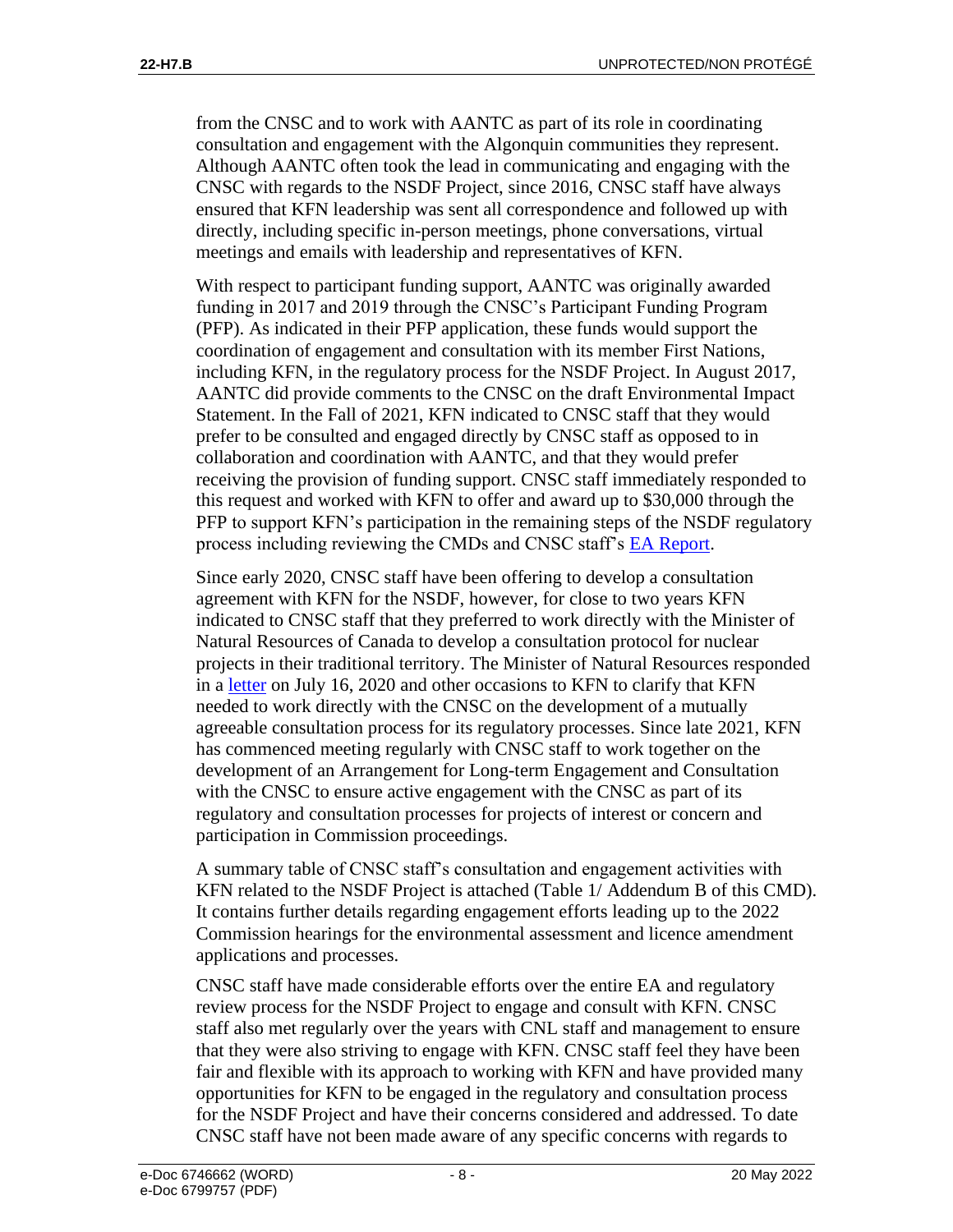how the proposed NSDF Project could cause new adverse impacts on the exercise of KFN's rights and interests. CNSC is very much committed to a collaborative working relationship with KFN and is committed to working with the KFN in continuing our work together in drafting an Arrangement for Long-term Engagement and Consultation.

## <span id="page-14-0"></span>**3.2.2 Consultation and Engagement with Kitigan Zibi Anishinabeg**

In their intervention to the Commission, Kitigan Zibi Anishinabeg (KZA) raised concerns that they were not adequately consulted on the NSDF Project and raised concerns with respect to potential environmental effects which are discussed and addressed in detail in CNSC staff's [CMD 22-H7](https://www.nuclearsafety.gc.ca/eng/the-commission/hearings/cmd/pdf/CMD22/CMD22-H7.pdf) submitted for NSDF Part-1 Commission hearing. Since 2016, until present CNSC staff have reached out to provide information, understand concerns and develop a consultation and/or engagement process with KZA for the NSDF Project. This occurred through different forms of communication, email, phone calls and in person meetings. CNSC staff and KZA corresponded and met frequently between 2016 to 2019 and in 2021 commenced meeting regularly (on a monthly basis) with CNSC staff to discuss CNSC licensing and EA activities. CNSC staff has offered KZA all of the same opportunities for consultation and engagement as other potentially interested and identified Indigenous Nations and communities including the opportunity to develop a mutually agreeable consultation framework, the completion of a collaborative Rights Impact Assessment, collaborative drafting of sections of the CNSC staff's [EA Report,](https://www.nuclearsafety.gc.ca/eng/the-commission/hearings/cmd/pdf/CMD22/CMD22-H7.pdf) gathering and consideration of Indigenous Knowledge, funding support through the CNSC's PFP, opportunities to review KZA specific issues and concerns tables, community workshops and meetings.

In 2017, similar to KFN, CNSC staff had a number of meetings and communications with KZA and AANTC where it was indicated to CNSC staff that AANTC would lead the coordination of engagement and consultation on behalf of its member First Nations, including KZA as part of the EA and licensing activities for the NSDF Project. Although AANTC often took the lead in communicating and engaging with the CNSC with regards to the NSDF Project, since 2016, CNSC staff have always ensured that KZA was sent all correspondence and followed up with directly, including specific in-person meetings in 2016, 2017 and 2019, phone conversations, multiple virtual meetings and emails with leadership and representatives of KZA.

As mentioned above in the section specific to KFN, AANTC was originally awarded funding in 2017 and 2019 through the CNSC's PFP to support the coordination of engagement with its member First Nations, including KZA, in the regulatory process for the NSDF Project. However, in the Fall of 2021, KZA indicated to CNSC staff that they would prefer to be consulted and engaged directly by CNSC staff as opposed to in collaboration and in coordination with AANTC, including the provision of funding support. In January 2022, KZA indicated that they wanted to participate in the NSDF Hearing process and CNSC staff immediately responded to this request and worked with KZA to offer and award up to \$30,000 through the PFP to support KZA's participation the remaining steps of the NSDF regulatory process including reviewing the CMDs and CNSC staff's [EA Report](https://www.nuclearsafety.gc.ca/eng/the-commission/hearings/cmd/pdf/CMD22/CMD22-H7.pdf) and participation in the Commission hearing.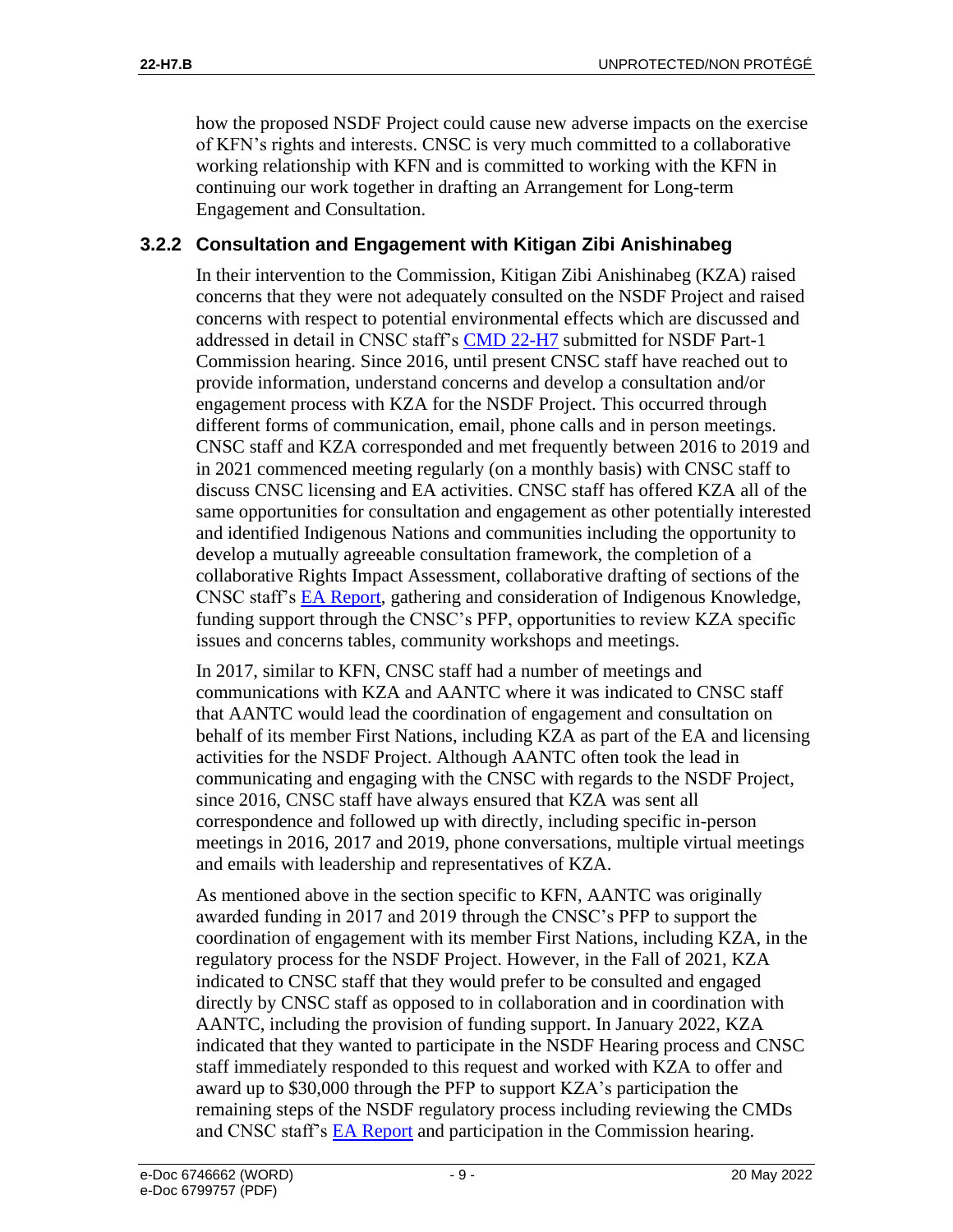Since 2020, CNSC staff have been offering to develop a consultation agreement with KZA for the NSDF and other CNSC regulated projects in KZA's traditional territory, however, CNSC staff did not receive a response or an expression of interest from KZA until late in 2021 to develop such an agreement. CNSC have offered to work with KZA to develop a mutually agreeable consultation approach for the other ongoing projects and activities in their traditional territory and have also set up monthly meetings with KZA to ensure ongoing dialogue, collaboration and relationship building. In addition, CNSC staff have offered to negotiate a long-term relationship term of reference to help create efficiencies and support KZA's participation in CNSC licensing and EA activities. A summary table of CNSC staff's consultation and engagement activities with KFN related to the NSDF Project is attached (Table 2/ Addendum B of this CMD). It contains further details regarding engagement efforts leading up to the 2022 Commission hearings for the environmental assessment and licence amendment applications and processes.

CNSC staff have made considerable efforts over the entire EA and regulatory review process for the NSDF Project to engage and consult with KZA. CNSC staff have been fair and flexible with its approach to working with KZA and have provided many opportunities for KZA to be engaged in the regulatory and consultation process for the NSDF Project and have their concerns considered and addressed. However, only recently was CNSC staff made aware of KZA's concerns related to the Project. CNSC staff have discussed these concerns with KZA and offered to continue this dialogue as the concerns raised to date have already been addressed through mitigation measures as identified in CNL's EIS and CNSC staff's [EA Report.](https://www.nuclearsafety.gc.ca/eng/the-commission/hearings/cmd/pdf/CMD22/CMD22-H7.pdf) CNSC staff are very much committed to a collaborative working relationship with KZA moving forward.

#### <span id="page-15-0"></span>**3.2.3 Consultation and Engagement with the Mitchikanibikok Inik (Algonquins of Barriere Lake)**

In March 2022, CNSC staff received a request from Mitchikanibikok Inik (MI), also known as the Algonquins of Barriere Lake, for funding to support their participation in the Commission proceedings for the NSDF Project. Up until March 2022, CNSC staff had not heard directly from MI regarding the NSDF Project, and the March 2022 communication was the first instance of a direct expression of interest in the NSDF Project and regulatory process from MI. On April 11, 2022, MI submitted a letter to the Commission Registry to intervene in the NSDF Part-2 Commission hearing, indicating that they were not adequately consulted for the NSDF Project and that they would provide a written intervention at the proceedings. An extension of May 4, 2022 was provided to MI for the submission of their written intervention.

Mitchikanibikok Inik (MI), also known as Algonquins of Barriere Lake, is an Algonquin community with its reserve located approximately 250 km upstream from the NSDF Project and whose asserted traditional territory overlaps with the CRL site. Since 2016 until present CNSC staff have reached out to provide information, understand concerns and develop a consultation and/or engagement processes with the Algonquin Nation Secretariat (ANS). CNSC staff had been informed that ANS represents the Indigenous rights and interests of the MI, and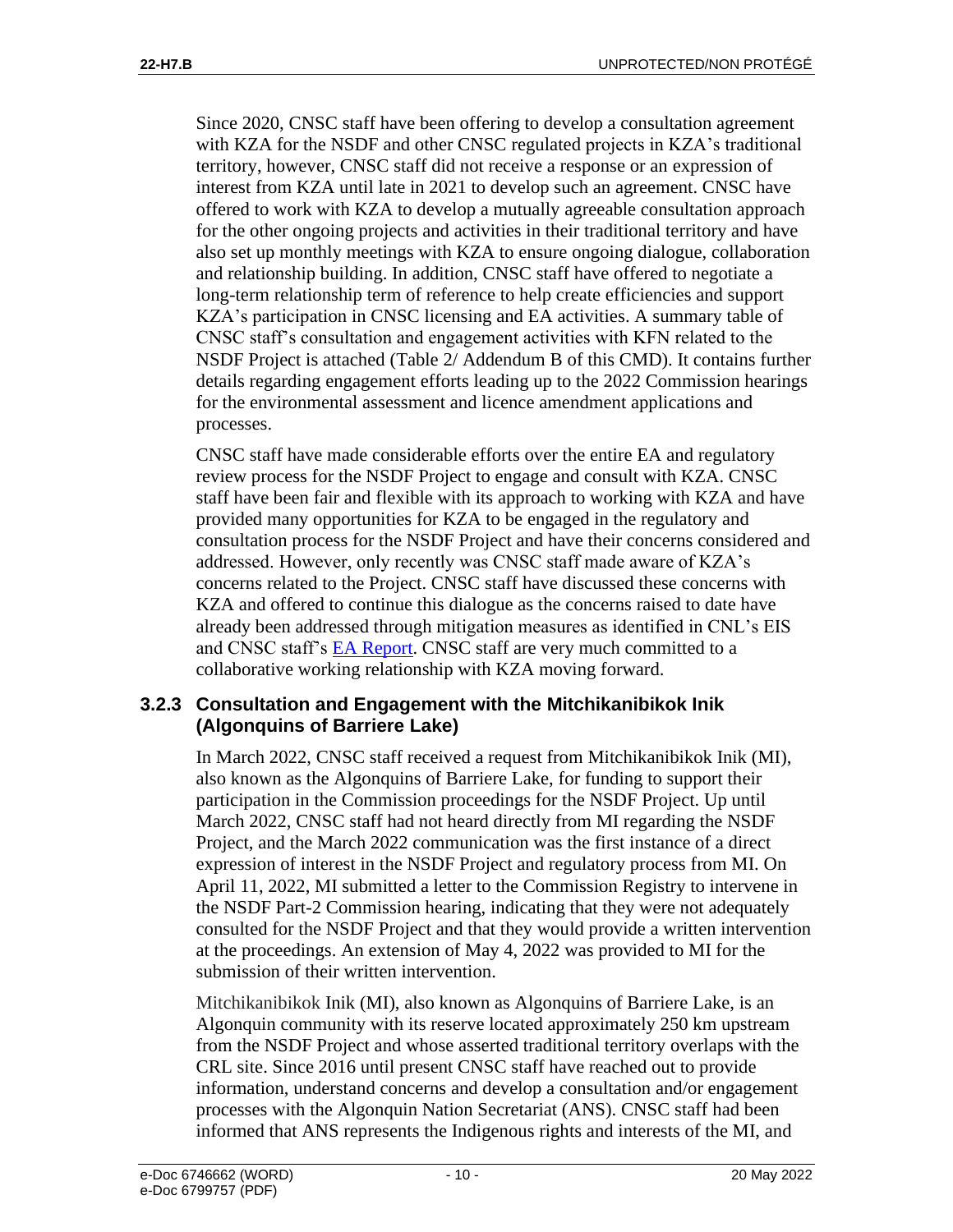coordinates consultation and engagement for the NSDF Project. These activities occurred through different forms of communication, letters, emails, and phone calls. CNSC staff offered multiple opportunities and options for ANS and the communities they represent, including MI, to be engaged in the consultation and regulatory process for the NSDF Project. In addition, CNSC staff also offered multiple opportunities to apply for participant funding to the ANS throughout the process to support their participation. However, to date ANS and MI have not raised any specific concerns with regards to the NSDF Project and did not communicate a specific interest in getting involved in the CNSC's regulatory or consultation process until the communication that CNSC staff received in March 2022 from the MI requesting funding support to participate in the Part-2 Commission hearing for the NSDF Project.

Upon receipt of the funding request from MI, CNSC staff demonstrated flexibility and worked with MI to offer and award the funding request for \$30,000 through the CNSC's PFP to support their participation in the remaining steps of the NSDF regulatory process including reviewing the CMDs and EA Report and participation in the Commission proceeding. CNSC staff also offered to meet with the community to discuss any questions or concerns they may have, however, to date MI have not expressed an interest in meeting with CNSC staff directly. A summary table of CNSC staff's engagement activities with ANS and MI related to the NSDF Project is attached (Table 3/Addendum B).

To date CNSC staff have not been made aware of any specific concerns with regards to how the proposed NSDF Project could cause new adverse impacts on the exercise of MI rights and interests and are committed to working with and engaging the MI directly moving forward, should they express an interest.

#### <span id="page-16-0"></span>**3.2.4 Consultation and Engagement with Wolf Lake First Nation**

In a letter submitted to the Commission on April 11, 2022, Wolf Lake First Nation (WLFN) indicated that they were not adequately consulted on the NSDF Project and requested an extension for submission of a written intervention. An extension was granted for May 4, 2022. WLFN is an Algonquin community whose majority of members are located approximately 200 km northwest of the CRL site.

Since 2016 until present CNSC staff have reached out to provide information, understand concerns and develop a consultation and/or engagement processes with the ANS who also represents Wolf Lake First Nation (WLFN) for the NSDF Project. These activities occurred through different forms of communication, letters, emails, and phone calls. CNSC staff offered multiple opportunities and options for ANS and the communities they represent, including MI, to be engaged in the consultation and regulatory process for the NSDF Project. In addition, CNSC staff also offered multiple opportunities to apply for participant funding to the ANS throughout the process to support their participation. However, to date ANS and WLFN have not raised any specific concerns with regards to the NSDF Project and did not communicate a specific interest in getting involved in the CNSC's regulatory or consultation process until WLFN submitted an intervention to the Commission indicating that they had not been consulted on the project.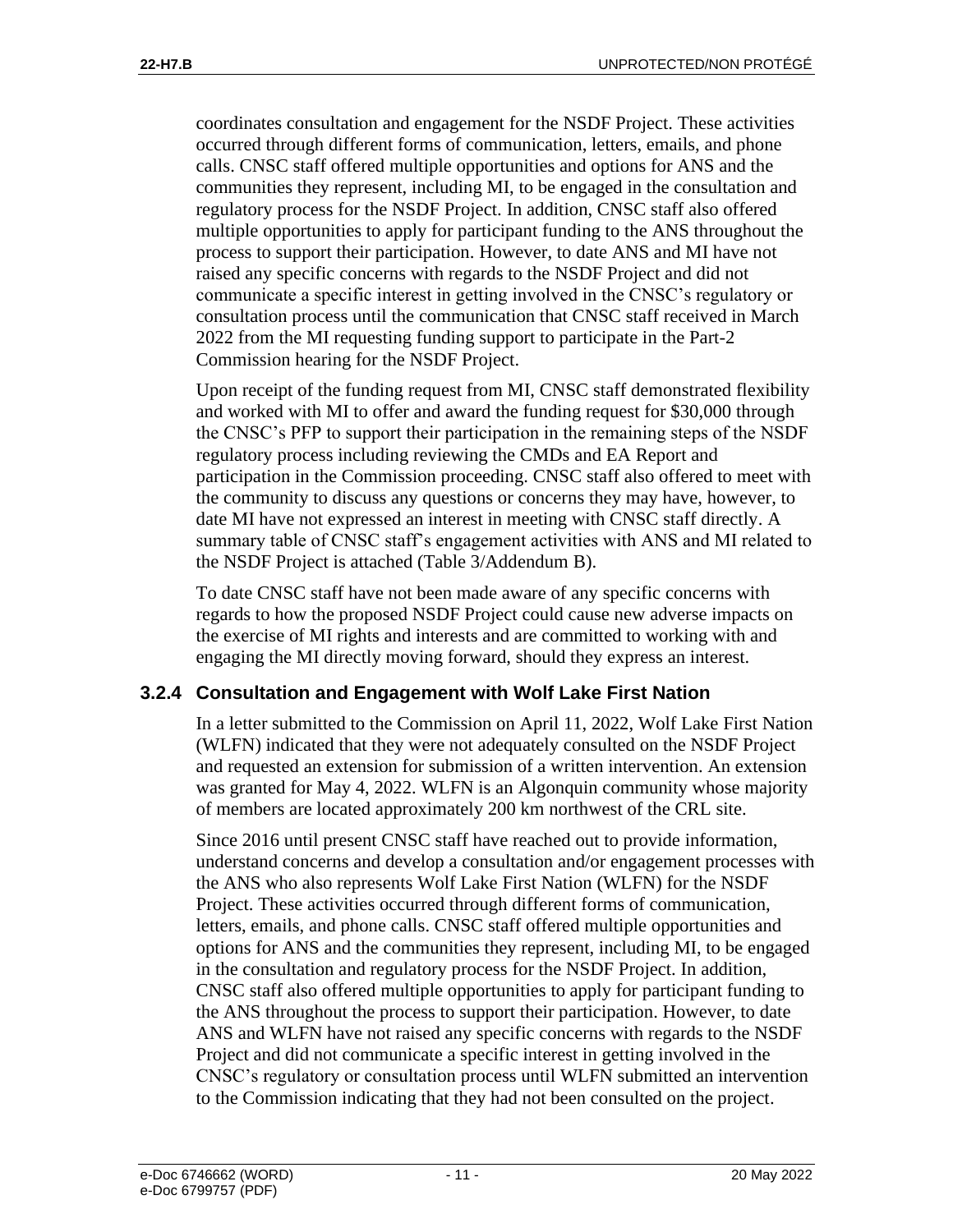CNSC staff continue to engage and consult with WLFN to understand their concerns related to CNSC-led activities such as EAs and licensing. A summary table of CNSC staff's engagement activities with ANS and WLFN related to the NSDF Project is attached (Table 4/Addendum B).

To date CNSC staff have not been made aware of any specific concerns with regards to how the proposed NSDF Project could cause new adverse impacts on the exercise of WLFN rights and interests and are committed to working with and engaging the WLFN directly moving forward, should they express an interest.

## <span id="page-17-0"></span>**3.2.5 Conclusion**

CNSC staff are confident that the consultation process that was offered to KFN, KZA, MI, WLFN and all identified and interested Indigenous Nations and communities was reasonable, fair, transparent and in line with best practices across the Government of Canada and demonstrates that CNSC staff consulted in good faith to ensure that the Honour of the Crown was upheld and the requirements pertaining to the Duty to Consult and Accommodate were met.

CNSC staff offered multiple opportunities to engage throughout the regulatory process including the possibility of applying for funding through the CNSC's PFP. Consultation requires both parties to actively engage in good faith efforts to understand and address potential concerns with regards to the Project and process. However, should an Indigenous Nation or community not actively engage in the CNSC's regulatory and consultation processes, the Commission hearing process is also an important aspect of the consultation process. For all Indigenous Nations and communities, including the ones who did not to engage with CNSC staff in the period leading up to the Commission proceedings, the public hearing process provides another meaningful opportunity for their concerns to be heard and addressed by the Commission.

Taking into consideration the consultation activities conducted to date, the low likelihood of new adverse impacts to Indigenous and/or treaty rights, the proposed mitigation, follow-up program measures and commitments by CNL, AECL and CNSC staff, CNSC staff conclude that the potential impacts to Indigenous and/or treaty rights have been adequately identified, assessed, and mitigated in relation to the NSDF Project.

CNSC staff's consultation and engagement is an ongoing commitment which will continue throughout the lifecycle of the project, should it be approved by the Commission, including the commitment to continue to be available to engage with KFN, KZA, MI and WLFN to build long-term relationships and collaborate to address any ongoing concerns or topics of interest should there be an interest and a commitment to work together moving forward.

# <span id="page-17-1"></span>**3.3 Long-Term Safety**

The fundamental objective of a radioactive waste disposal facility is to provide safety with a minimal degree of human intervention for long periods of time which can range from a few hundred years (near surface disposal facility) to millions of years (deep geological repository). While the scope of the current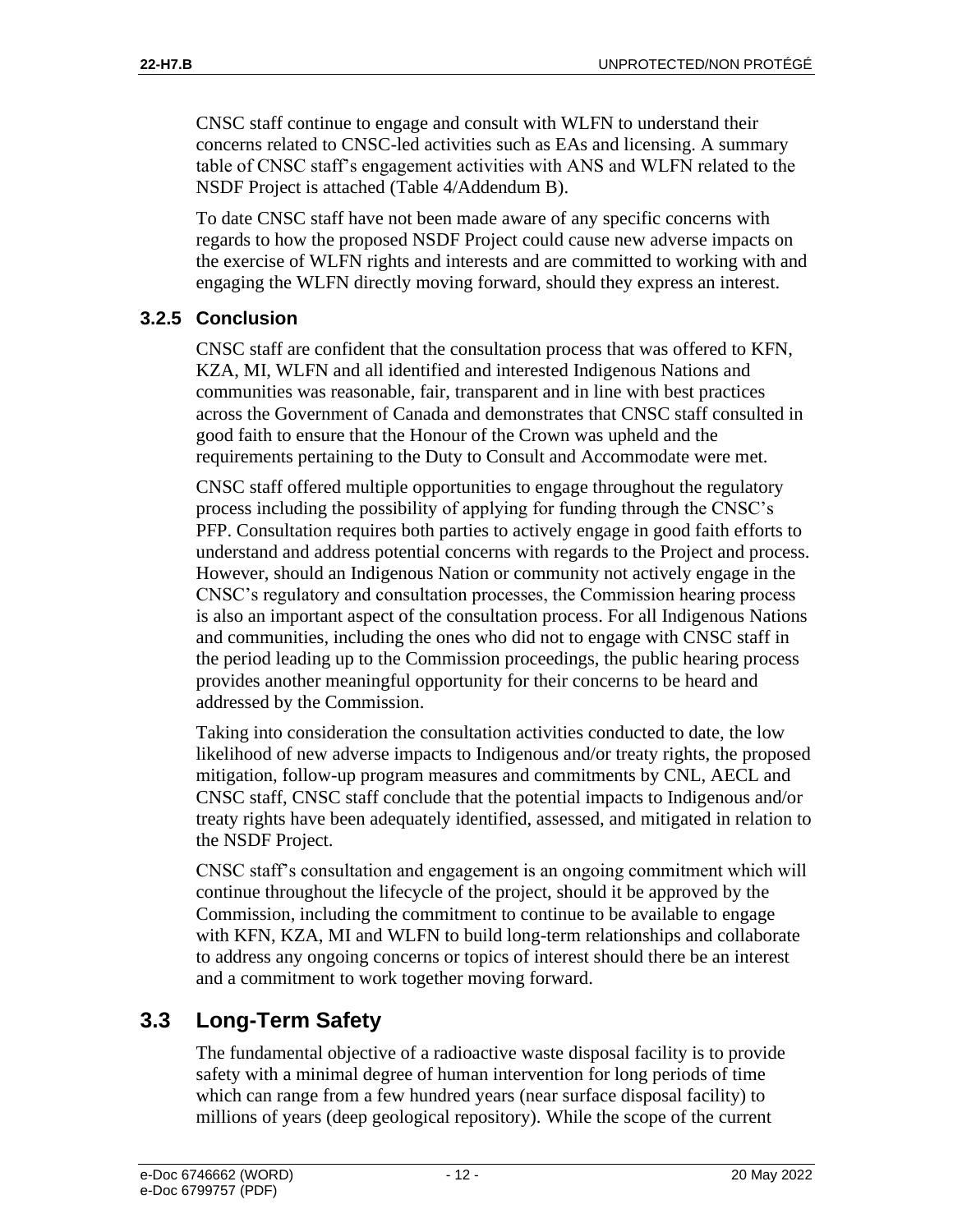licensing application is limited to construction of the NSDF, CNSC staff assessed the operational and long-term (post-closure) safety of the NSDF in accordance with international guidance and practices, to provide the basis to proceed with construction.

From reviewing the interventions, 3 key topics were identified related to Longterm Safety. CNSC staff have provided further information on the NSDF design, the waste characterization and acceptance criteria, and the potential long-term impacts for the Commission's consideration.

## <span id="page-18-0"></span>**3.3.1 NSDF Design**

Key topics raised by intervenors related to the robustness of the engineered containment mound and the design life of the liner system.

The engineered containment mound design has multiple barriers with multiple safety functions to contain and isolate the waste beyond its hazardous life:

- 1. The cover minimizes water infiltration into the waste and provides shielding to minimize the risk of human, animal, and root intrusion.
- 2. The base liner has three low-permeability layers to reduce contaminated leakage (if any) to the surrounding groundwater. There is also a leak detection and collection system to intercept contaminated water from the waste and route it to the water treatment plant.
- 3. The perimeter berm physically contains the waste and minimizes contaminated seepage.
- 4. A construction quality assurance program would ensure the engineered containment mound is built as designed. A monitoring and surveillance program developed in accordance with the [IAEA Safety Standard SSG-31,](http://www-pub.iaea.org/MTCD/Publications/PDF/Pub1640_web.pdf)  *[Monitoring and Surveillance of Radioactive Waste Disposal Facilities,](http://www-pub.iaea.org/MTCD/Publications/PDF/Pub1640_web.pdf)* would verify that the NSDF is operated and performs as expected in the safety case.
- 5. Research contracted by CNL to a third party shows that the service life of the engineered containment mound would extend beyond 550 years which is longer than the planned 300 years institutional control period, ensuring waste containment and isolation. Seismic analyses performed by CNL, and independently verified by CNSC staff, show that the engineered containment mound will retain its structural integrity if a strong seismic event, with a 10,000 year return period, occurs.

The engineered containment mound encapsulates the waste and meets CNSC's requirements and international standards for a radioactive waste disposal facility (REGDOC-2.11.1 Vol. [I](https://www.nuclearsafety.gc.ca/pubs_catalogue/uploads/REGDOC-2-11-1-volume-I-management-of-radioactive-waste.pdf) and [III,](https://www.nuclearsafety.gc.ca/pubs_catalogue/uploads/REGDOC-2-11-1-vol3-Assessing-the-Long-Term-Safety-eng.pdf) [IAEA SSR-5,](http://www-pub.iaea.org/MTCD/Publications/PDF/Pub1449_web.pdf) [SSG-29\)](http://www-pub.iaea.org/MTCD/Publications/PDF/Pub1637_web.pdf).

The design of the NSDF encompasses the period of the maximum hazard of the waste. The post closure period is planned to begin in ~2100 which is followed by the 300 year institutional control period. The 550 year design life of the liner and cover system encompasses this time allowing the waste to decay to near background levels before the liner has degraded.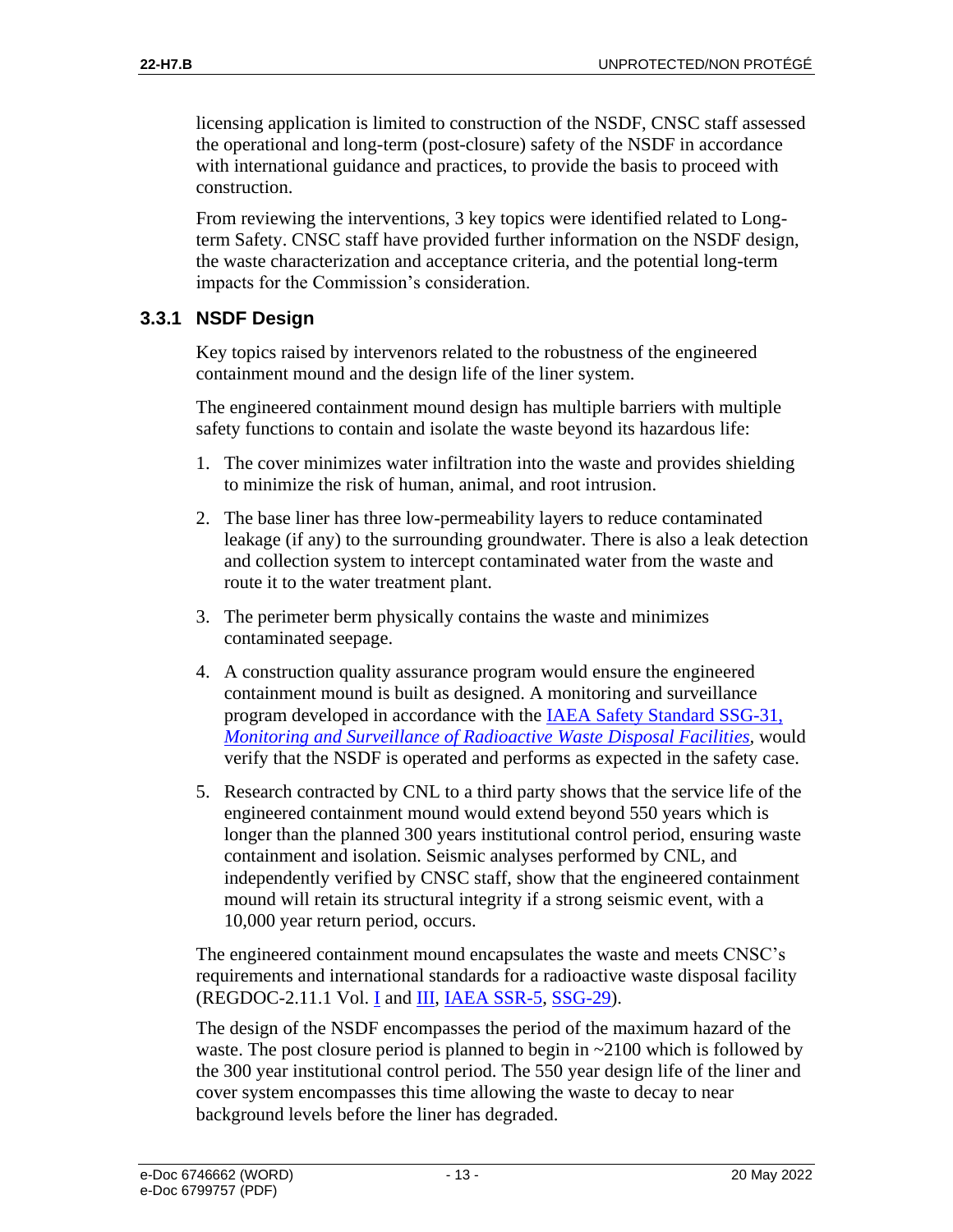Additionally, CNL provided evidence to support the design life of the liner and cover, which would be constructed of a combination of engineered and natural materials. CNSC staff assessed the information and concluded that the liner and cover systems are robust. The key points in support of the liner and cover system performance are summarized as follows:

- 1. Accelerated ageing tests contracted by CNL have shown that the liners' service life would likely exceed its design life of 550 years.
- 2. In the pre-closure period, leak detection and leak collection systems will intercept contaminated water leaking through the liners (if any) and route it to the waste water treatment plant.
- 3. In the post-closure period and within the 550 years design life of the liners, leaks are expected to be minimal due to the robustness of the liner and cover systems.
- 4. In the post-closure period, beyond the 550 years design life, the liners can degrade resulting in higher leakage rates. However, at that time the radioactivity in the waste would have decayed to approximately 0.02% of the inventory at closure.

CNSC staff's conclusions following the assessment of the licence application are, that, at all times, contaminants in potential leaks through the base liner would be attenuated by sorption, and dispersion along their flow path towards Perch Swamp and Perch Creek before reaching the Ottawa River. As a result, by the time contaminants reach the Ottawa River, their concentrations would be very low. Modelling performed by CNL and reviewed by CNSC staff, and independent modelling by CNSC staff confirm that the impact on the Ottawa River from potential leaks would be negligible at all times.

## <span id="page-19-0"></span>**3.3.2 Waste Characterization and Acceptance Criteria**

Waste characterization and the waste acceptance criteria was identified by multiple intervenors as areas for consideration by the Commission. Intervenors voiced concerns with CNL's ability to characterize the waste prior to emplacement and respect the waste acceptance criteria, to prevent intermediatelevel waste, hazardous materials, and long-lived nuclides from being emplaced into the NSDF.

The NSDF waste acceptance criteria (WAC) is the document that controls the waste accepted for disposal in the NSDF. CNL's waste characterization programs are required to comply with CNSC REGDOC 2.11.1 *Waste Management, Volume I: Management of Radioactive Waste* and CSA N292.8 *Characterization of radioactive waste and irradiated fuel*, which set out the requirements for radioactive waste characterization. The WAC is a foundational licensing basis document that has been reviewed extensively and accepted by CNSC staff.

The WAC contains limits on the concentration of radionuclides in waste that could be accepted for emplacement in the NSDF. These concentrations align with Canadian and international definitions for low-level radioactive waste and affirm that near surface disposal is an acceptable solution for this waste.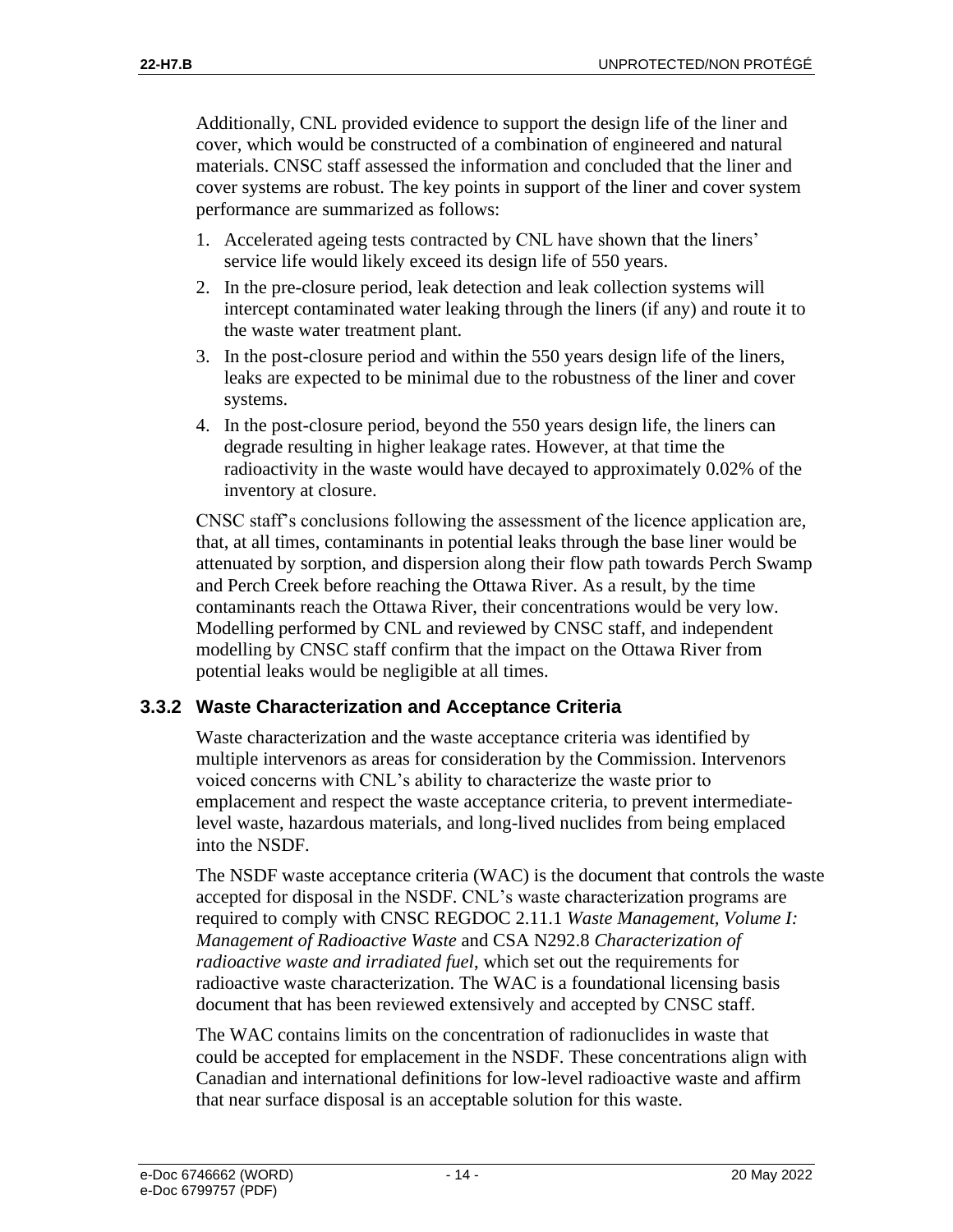Long-lived radionuclides identified in the WAC constitute a small proportion of the total radioactive inventory proposed for emplacement in the NSDF (approximately 0.02% of the total radioactive inventory at closure). The characterization of significant radionuclides, which are identified in the WAC and include a number of long-lived radionuclides, is required. The total activity of these radionuclides in the NSDF must be tracked. The WAC contains a limiting total inventory for each radionuclide in the waste. The implementation and compliance with the WAC during the operational period ensure that no intermediate level radioactive waste would be emplaced in the NSDF.

The NSDF WAC specifies that hazardous waste shall not be accepted in the NSDF. However, if hazardous materials are present in radiologically contaminated waste, also known as "mixed waste", they can be accepted into the NSDF only if other waste diversion strategies (decontamination and reuse and/or recycling in the nuclear industry) are unsuccessful. The NSDF WAC stipulates that, to qualify for disposal in the NSDF, any waste containing hazardous materials must meet the land disposal and leachate requirements of the [Ontario](https://www.ontario.ca/laws/regulation/900347)  Regulation 347, *General – [Waste Management](https://www.ontario.ca/laws/regulation/900347)*. Therefore, prior to emplacement in the NSDF, CNL would be required to perform analysis, treatment, processing or stabilization of mixed waste and ensure that the treated waste qualifies for disposal in accordance with the Ontario waste management regulations. CNSC staff have determined that the limits and conditions placed on mixed waste acceptance by the WAC are aligned with Canadian requirements.

CNSC staff have assessed the NSDF WAC and post-closure safety assessment (using REGDOC-2.11.1 Vol. [I](https://www.nuclearsafety.gc.ca/pubs_catalogue/uploads/REGDOC-2-11-1-volume-I-management-of-radioactive-waste.pdf) and [III,](https://www.nuclearsafety.gc.ca/pubs_catalogue/uploads/REGDOC-2-11-1-vol3-Assessing-the-Long-Term-Safety-eng.pdf) [IAEA SSR-5,](http://www-pub.iaea.org/MTCD/Publications/PDF/Pub1449_web.pdf) [SSG-29,](http://www-pub.iaea.org/MTCD/Publications/PDF/Pub1637_web.pdf) [SSG-23\)](http://www-pub.iaea.org/MTCD/Publications/PDF/Pub1553_web.pdf), and determined that they are conservative and protective of people and the environment. The WAC complies with all requirements and guidance (Annex A) for the disposal of low-level radioactive waste in a near surface disposal facility and ensures that the waste accepted for disposal in the NSDF is appropriately classified and characterized. In addition, CNSC staff have assessed the NSDF proposed inventory and determined that it is suitable for disposal in a near surface facility through reviews of the safety case and post closure safety assessment.

#### <span id="page-20-0"></span>**3.3.3 Potential Long-Term Impacts**

CNSC staff reviewed the interventions and determined that disruptive events and their impact to the Ottawa River and human health was a key topic.

As described in CNSC staff's [CMD 22-H7](https://www.nuclearsafety.gc.ca/eng/the-commission/hearings/cmd/pdf/CMD22/CMD22-H7.pdf) Section 3.5, CNL's post closure safety assessment [2] analyzed a wide variety of disruptive events, such as strong earthquakes or erosion due to a probable maximum precipitation, and their impact on the facility during the post closure period. CNSC staff assessed the conceptual models, the assumptions made, the input data and the results to ensure they bound the potential outcomes of both individual and multiple disruptive events. The results show that following such events, all acceptance criteria would be met, ensuring protection of the Ottawa river and all receptors, both human and environmental.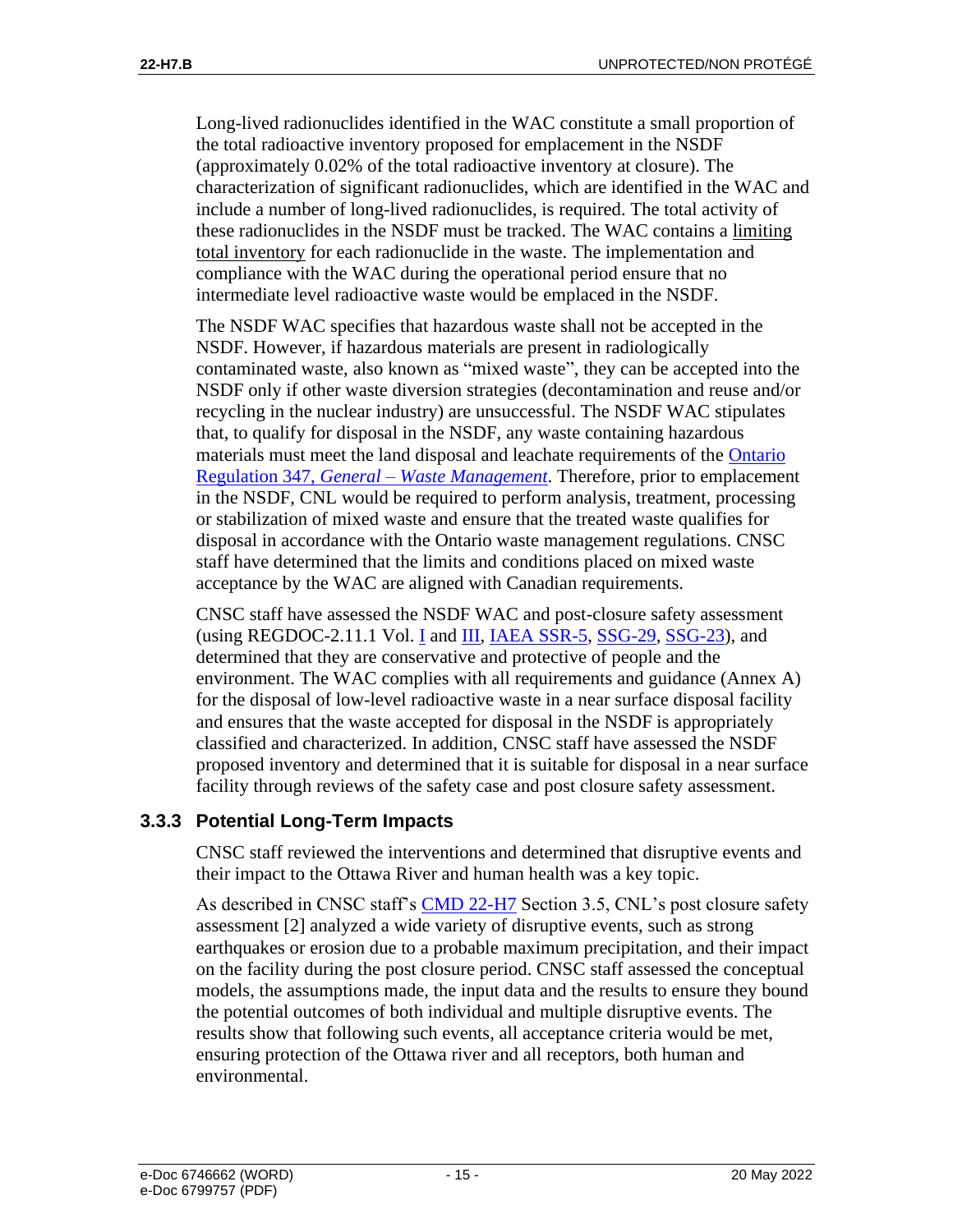The CNSC's public dose limit of 1 mSv/yr is protective of the public. In their postclosure safety assessment, CNL used a conservative dose constraint of 0.3 mSv/yr for the normal evolution scenario and 1 mSv/yr for disruptive events and human intrusion scenarios. These acceptance criteria align with CNSC regulatory requirements [\(REGDOC-2.11.1 Vol. III\)](https://www.nuclearsafety.gc.ca/pubs_catalogue/uploads/REGDOC-2-11-1-vol3-Assessing-the-Long-Term-Safety-eng.pdf) and international guidance [\(IAEA SSR-5\)](http://www-pub.iaea.org/MTCD/Publications/PDF/Pub1449_web.pdf). CNL assessed the impact on the Ottawa River and the environment caused by the degradation of the NSDF and the release of contaminants. This was investigated through both the expected degradation of the barrier system over long periods and the impact of disruptive events. The results of the normal evolution scenario meet the dose constraint of 0.3 mSv/yr and all disruptive event and human intrusion scenarios meet the dose limit of 1 mSv/yr. Long-lived radionuclides constitute a small proportion of the total radioactive inventory proposed for emplacement in the NSDF. At the end of the planned 300 year institutional control period, short-lived radionuclides would have essentially all decayed and the remaining radioactivity would be due to a small fraction of long-lived radionuclides.

Furthermore, CNSC staff reviewed testing and research conducted by CNL which shows that the liners' service life would be much longer than their design life of 550 years. Beyond the design life, the liners might degrade resulting in increased leakage rates. However, at that time, approximately 0.02% of the radioactive inventory at closure would remain.

## <span id="page-21-0"></span>**3.3.4 Conclusion**

CNSC staff have determined that the results and conclusions of CNL's postclosure safety assessment are appropriate and acceptable. Long-term safety of the NSDF is assured using both engineered and natural barriers inherent to the design of the facility, the suitability of the site, and the class and characteristics of the wastes qualified for emplacement in the NSDF in compliance with the facility waste acceptance criteria.

CNSC staff reaffirm our conclusions made in CMD 22-H7 that the proposed NSDF provides for long-term safety and meets Canadian and international regulatory requirements and guidance for disposal facilities.

## <span id="page-21-1"></span>**3.4 The Requested Licence Amendment**

Intervenors commented on the proposed licence amendment and associated licence conditions handbook to ensure effective regulatory oversight of CNL's activities related to the NSDF.

The NSDF is considered a new Class IB nuclear facility and therefore triggers an amendment of the current CRL site licence. To authorize the construction of the proposed NSDF, in the [NSDF Part 1 Hearing,](https://www.nuclearsafety.gc.ca/eng/the-commission/hearings/cmd/pdf/CMD22/CMD22-H7.pdf) CNSC staff recommended the Commission amend the CRL operating licence and staff would then amend the associated licence conditions handbook (LCH) accordingly to include two new conditions:

Licence Condition G.7: Construction licensing requirements: The licensee shall implement the licensing regulatory actions prescribed by the Commission.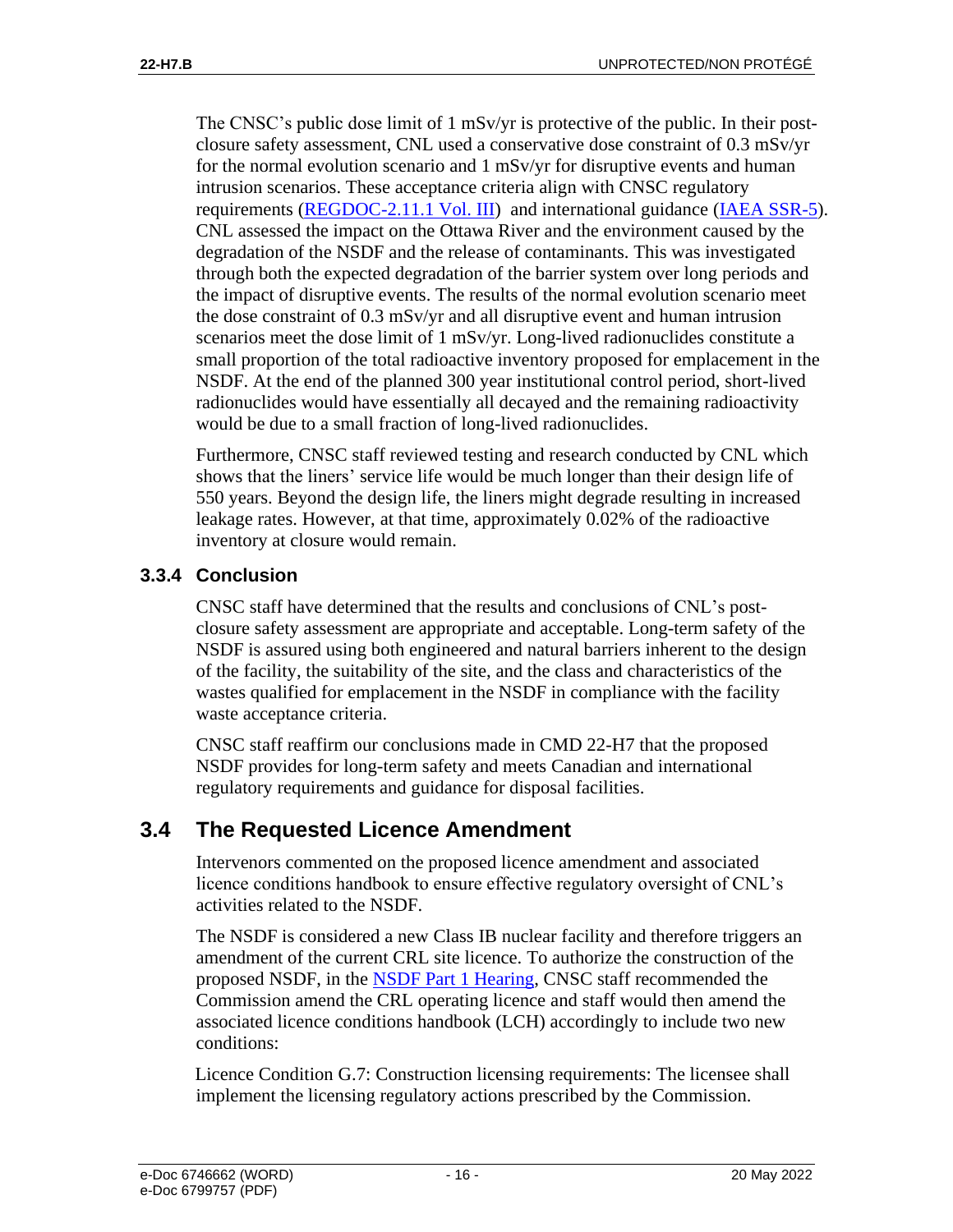Review and closure of the licensing actions is administered by the Commission or a person authorized by the Commission.

Licence Condition G.8: Environmental assessment commitments: The licensee shall implement the Environmental Assessment (EA) regulatory commitments prescribed by the Commission. Review and closure of the EA regulatory commitments is administered by the Commission or a person authorized by the Commission.

The NSDF Licensing Regulatory Actions [3] and the licensee's [Near Surface](https://www.iaac-aeic.gc.ca/050/documents/p80122/139601E.pdf)  [Disposal Facility Project Consolidated Commitments Report,](https://www.iaac-aeic.gc.ca/050/documents/p80122/139601E.pdf) 232-513440-REPT-001 are set as compliance verification criteria in the CRL LCH. They identify conditions resulting from CNSC staff's licensing regulatory review and technical assessments of CNL's licence application to construct the NSDF, and the EA regulatory commitments, including mitigation measures and follow-up program measures, made by CNL during the EA review process pursuant to the [CEAA](https://laws-lois.justice.gc.ca/PDF/C-15.21.pdf)  [2012.](https://laws-lois.justice.gc.ca/PDF/C-15.21.pdf)

Should the Commission authorize construction of the NSDF, CNL's licence application and supporting documents will become part of the licensing basis and will be added by staff to the LCH. The licensing basis sets the boundary conditions for acceptable performance of the facility and establishes the basis for the CNSC's compliance program. CNSC staff will conduct compliance verification activities to verify that the requirements associated with the CRL operating licence and the associated LCH including the proposed two licence conditions are being met.

Operation of the NSDF is not considered in this amendment. CNL will require a future authorization by the Commission to operate the NSDF. CNSC staff's assessment of that application will include, among other things, a verification that CNL has fulfilled the commitments referenced in this section as well as an assessment of all other compliance activities carried out by CNSC staff.

#### <span id="page-22-0"></span>**3.4.1 Conclusion**

CNSC staff consider that the draft licence and LCH submitted to the Commission [in Part I of CMD 22-H7](https://www.nuclearsafety.gc.ca/eng/the-commission/hearings/cmd/pdf/CMD22/CMD22-H7.pdf) remain valid and appropriate for the licensing actions, commitments and regulatory oversight for construction of the NSDF.

# <span id="page-22-1"></span>**4 OVERALL CONCLUSIONS**

The information provided in this CMD does not alter CNSC staff's findings, conclusions or recommendations to the Commission as presented in [CMD 22-H7.](https://www.nuclearsafety.gc.ca/eng/the-commission/hearings/cmd/pdf/CMD22/CMD22-H7.pdf)

CNSC staff have determined that the proposed NSDF project is not likely to cause significant adverse environmental effects, taking into account the implementation of all identified EA regulatory commitments. Additionally, CNSC staff have determined that the proposed NSDF project is protective of people and the environment, taking into account the implementation of all identified EA regulatory commitments and licensing regulatory actions. CNSC staff conclude that CNL's licence application to construct the NSDF at the CRL site complies with all applicable regulatory requirements.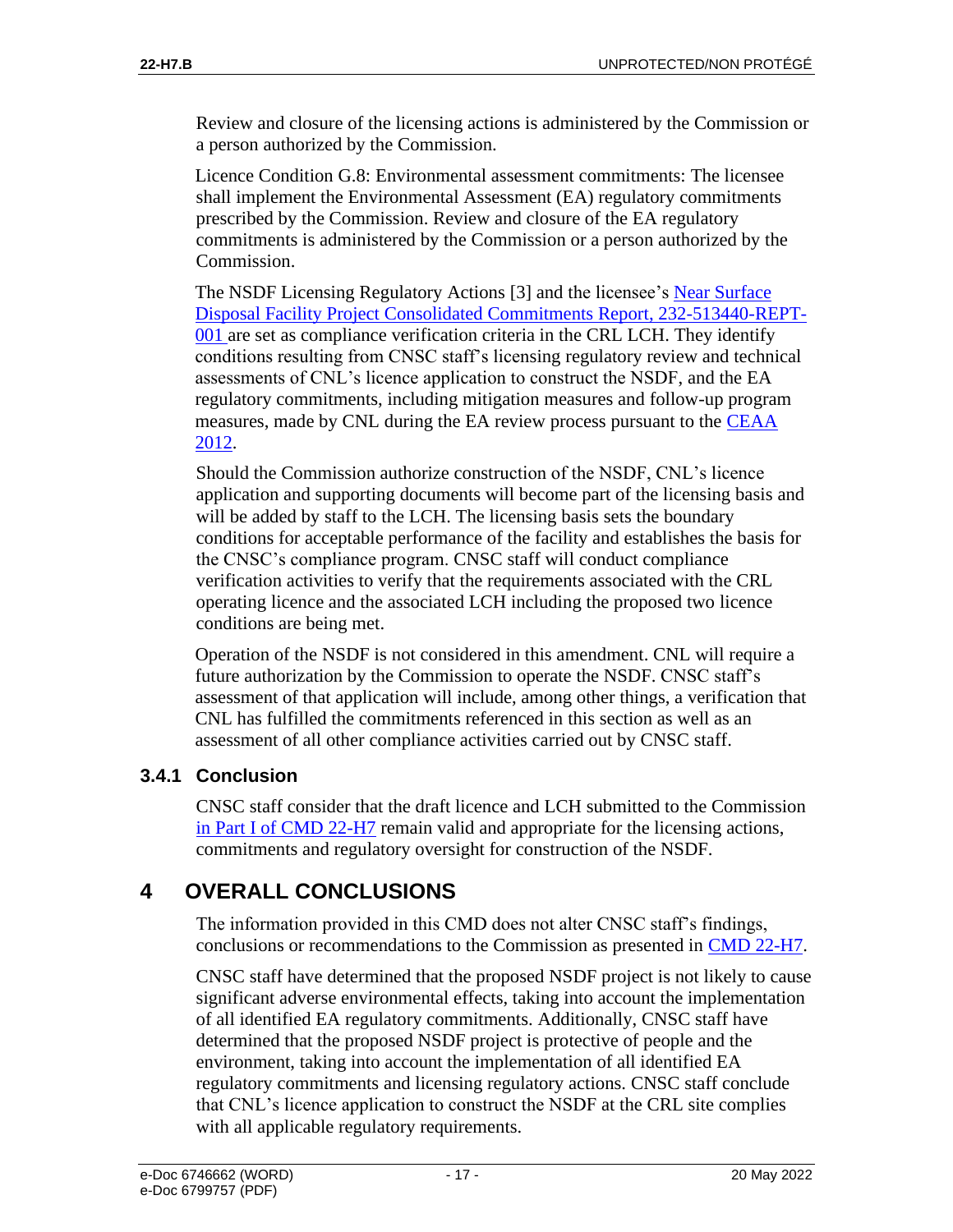With respect to the CNSC's duty to consult obligations, CNSC staff consider that consultation and engagement with identified Indigenous Nations and communities for the NSDF project was meaningful, reasonable, responsive, and followed best practices. Taking into consideration the location of the NSDF site and CNL's identified mitigation measures and follow-up program measures, CNSC staff conclude that potential adverse impacts to asserted or established Indigenous and/or treaty rights as a result of the NSDF project have been assessed, mitigated, addressed and accommodated to the extent possible given the participation of the Indigenous Nations and communities. CNSC staff are committed to continuing to work with identified and interested Indigenous Nations and communities on our long-term relationships and allow opportunities to raise issues and concerns around the future licensing and regulatory practices at the NSDF and CRL site.

# <span id="page-23-0"></span>**5 ERRATA**

In Part 1 of the NSDF hearing CNSC staff [stated](http://www.nuclearsafety.gc.ca/eng/the-commission/pdf/Transcript-Feb22-Hearing-e.pdf) that Section 3.5, page 32 of the CNSC staff's Part 1 CMD [22-H.7](https://www.nuclearsafety.gc.ca/eng/the-commission/hearings/cmd/pdf/CMD22/CMD22-H7.pdf) included an error where it is indicated in the very last line "an earthquake with a 50,000 year return period". The correct text should read "an earthquake with a 10,000 year return period".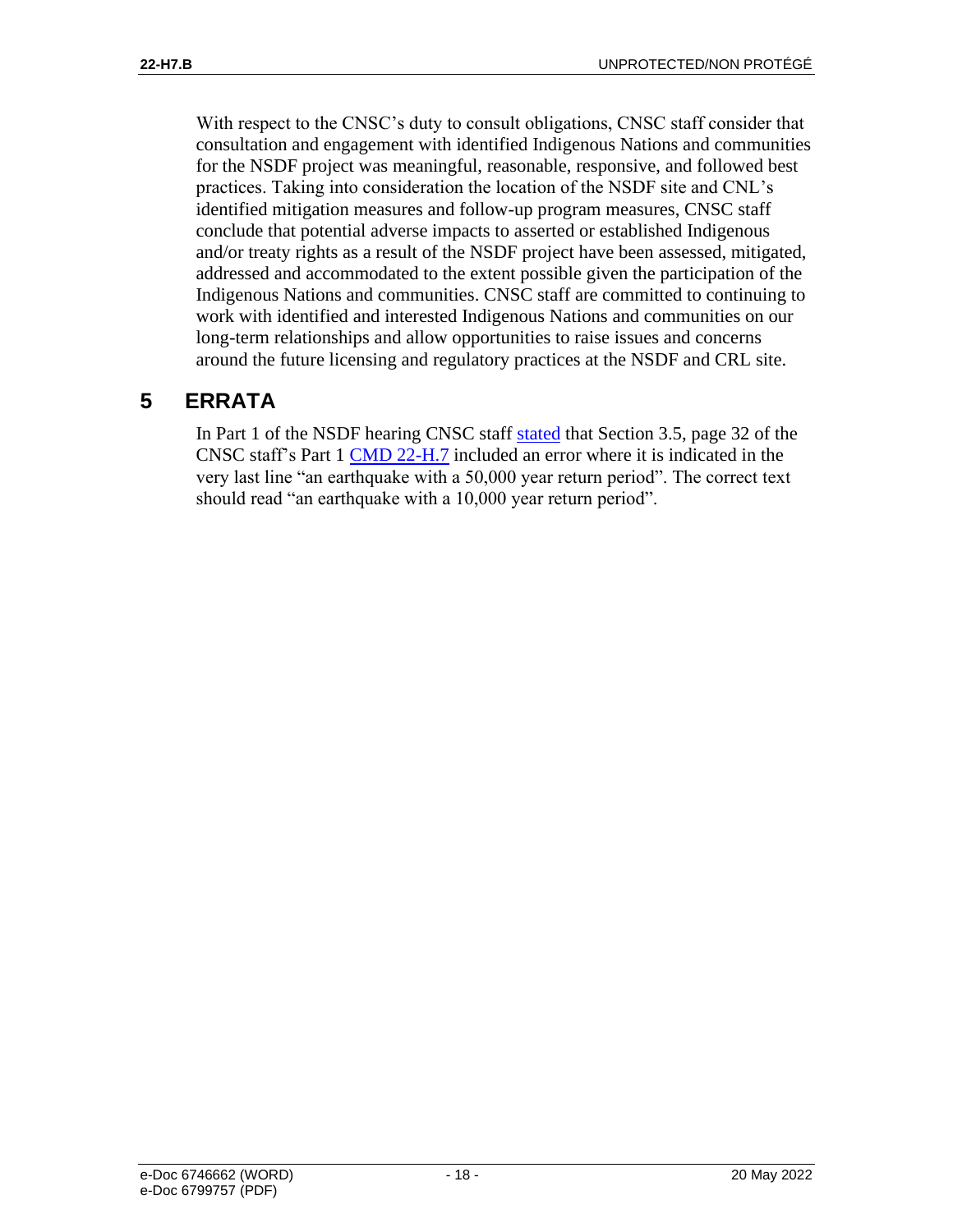# **REFERENCES**

- <span id="page-24-0"></span>[1] Revised Notice of Public Hearing with Procedural Guidance – CNL NSDF, February 16, 2022 (e-Doc 6738090)
- [2] CNL document, *Post Closure Safety Assessment 3rd Iteration to the NSDF Project, 232-509240-ASD-004, Revision 2*, December 2020 (e-Doc 6452409).
- [3] *NSDF Licensing Regulatory Actions.* (e-Doc 6617091)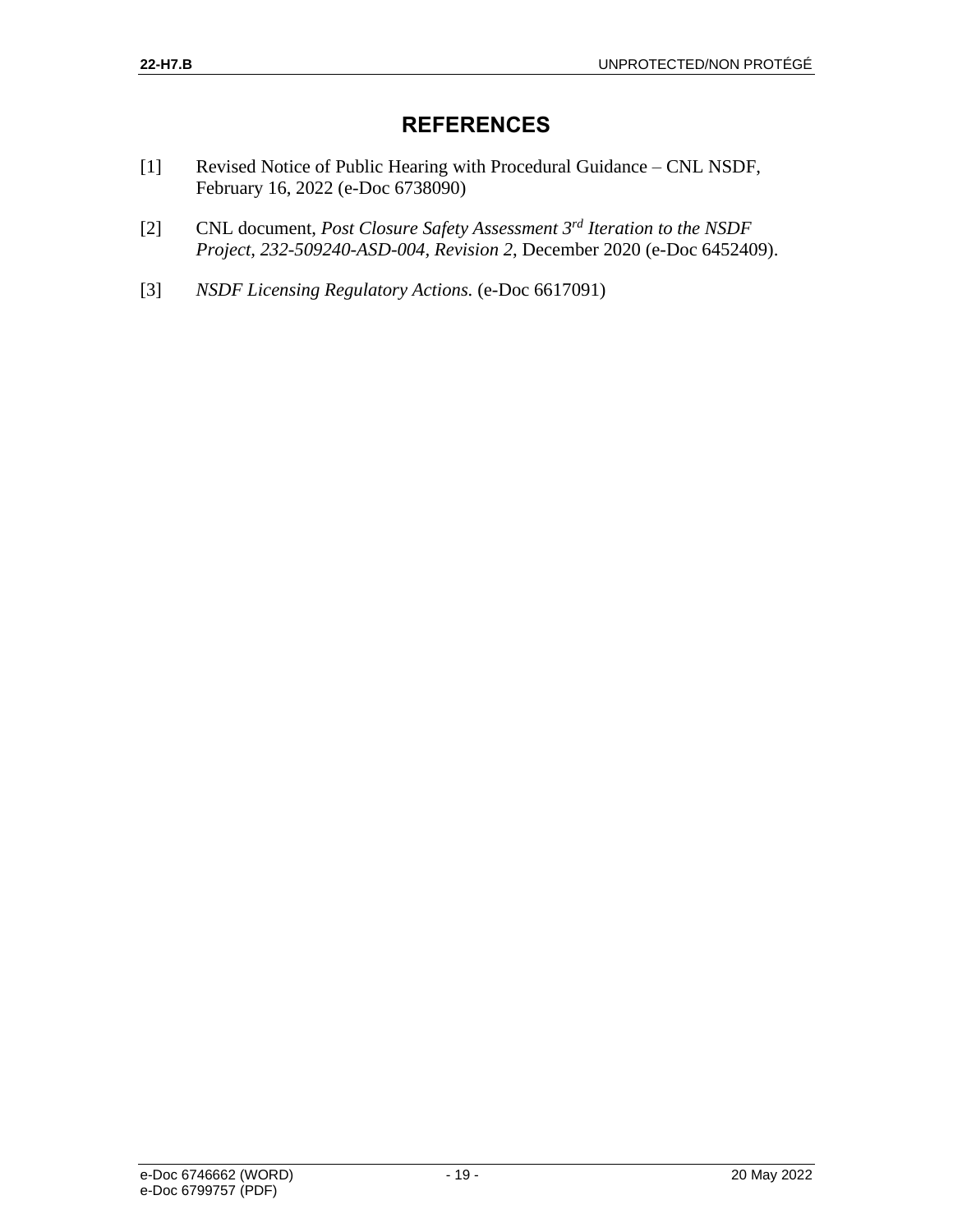# **ADDENDUM A. MAPPING OF PUBLIC AND INDIGENOUS CONCERNS AND ALIGNMENT OF NSDF PROJECT PROPOSAL WITH INTERNATIONAL GUIDANCE**

<span id="page-25-0"></span>

| <b>Public/Indigenous Concerns</b>                                                                                                                                                                                                                                                                                                                                                                                                                                                                                                                                                              | <b>International Standards</b>                                                                                                                                                                               | <b>Alignment with International Guidance</b>                                                                                                                                                                                                                                                                                                                                                                                                                                                                                                                                                                                                                                                                                                                                                                                                                                  |
|------------------------------------------------------------------------------------------------------------------------------------------------------------------------------------------------------------------------------------------------------------------------------------------------------------------------------------------------------------------------------------------------------------------------------------------------------------------------------------------------------------------------------------------------------------------------------------------------|--------------------------------------------------------------------------------------------------------------------------------------------------------------------------------------------------------------|-------------------------------------------------------------------------------------------------------------------------------------------------------------------------------------------------------------------------------------------------------------------------------------------------------------------------------------------------------------------------------------------------------------------------------------------------------------------------------------------------------------------------------------------------------------------------------------------------------------------------------------------------------------------------------------------------------------------------------------------------------------------------------------------------------------------------------------------------------------------------------|
| Emplacing intermediate level waste (ILW) in an<br>above ground mound is contrary to International<br>Atomic Energy Agency (IAEA) standards. Even an<br>NSDF is not recommended for disposal of<br>intermediate-level wastes that can be hazardous for<br>hundreds of thousands of years. Intermediate-level<br>wastes require a stable geological environment.<br>In addition, radioactive exposures to humans as a<br>result of intrusion would exceed currently allowed<br>limits by a large margin.                                                                                         | <b>IAEA SSR-5: Disposal</b><br>$\bullet$<br>of Radioactive Waste,<br>Section 1.14<br>IAEA SSG-29: Near<br>$\bullet$<br><b>Surface Disposal</b><br><b>Facilities for</b><br>Radioactive Waste,<br>Section 4.7 | As outlined in <b>IAEA SSG-29</b> , an NSDF is a suitable<br>and technically feasible means of disposing of LLW.<br>The proposed NSDF project meets the guidance in<br>IAEA SSR-5 and IAEA SSG-29, both of which state<br>that near surface disposal facilities are appropriate for<br>LLW.<br>With respect to human intrusion, the Post-Closure<br>Safety Assessment analysed human intrusion scenarios<br>for the NSDF and demonstrated that there are no<br>significant radiation dose consequences from any of the<br>scenarios and that the regulatory dose limit for a<br>member of the public of 1 mSv/yr is met.                                                                                                                                                                                                                                                      |
| The engineered containment mound is not<br>suitable for the disposal of LLW:<br>IAEA SSR-5 (2011, p. 4) suggests that VLLW<br>$\bullet$<br>is suitable to dispose of in a landfill, but LLW<br>should be disposed of in engineered trenches or<br>vaults. Why is the NSDF proposed to include<br>LLW that is beyond VLLW, especially as much<br>of the huge volume of waste is legacy waste that<br>is very heterogeneous and not easily<br>characterized?<br><b>IAEA GSG-1</b> discusses that the only wastes<br>$\bullet$<br>suitable for a mound facility for wastes<br>classified as VLLW. | <b>IAEA SSR-5: Disposal</b><br>$\bullet$<br>of Radioactive Waste,<br>Section 1.14<br><b>IAEA GSG-1:</b><br>$\bullet$<br><b>Classification of</b><br><b>Radioactive Wastes,</b><br>Section 2.21-2.27          | <b>IAEA SSR-5</b> stipulates that LLW can go into a near-<br>surface disposal facility with engineered barriers,<br>which the proposed NSDF does have (it is composed of<br>the base liner and cover system). Therefore, LLW may<br>be disposed of in a near-surface disposal facility<br>whether these are trenches, vaults or engineered<br>facilities. <b>IAEA SSR-5</b> defines near surface disposal as<br>disposal in a facility consisting of engineered trenches<br>or vaults constructed on the ground surface or up to a<br>few tens of metres below ground level. Such a facility<br>may be designated as a disposal facility for LLW.<br>Section 2.2 of <b>IAEA GSG-1</b> states such waste (LLW)<br>requires robust isolation and containment for periods of<br>up to a few hundred years and is suitable for disposal in<br>engineered near surface facilities. |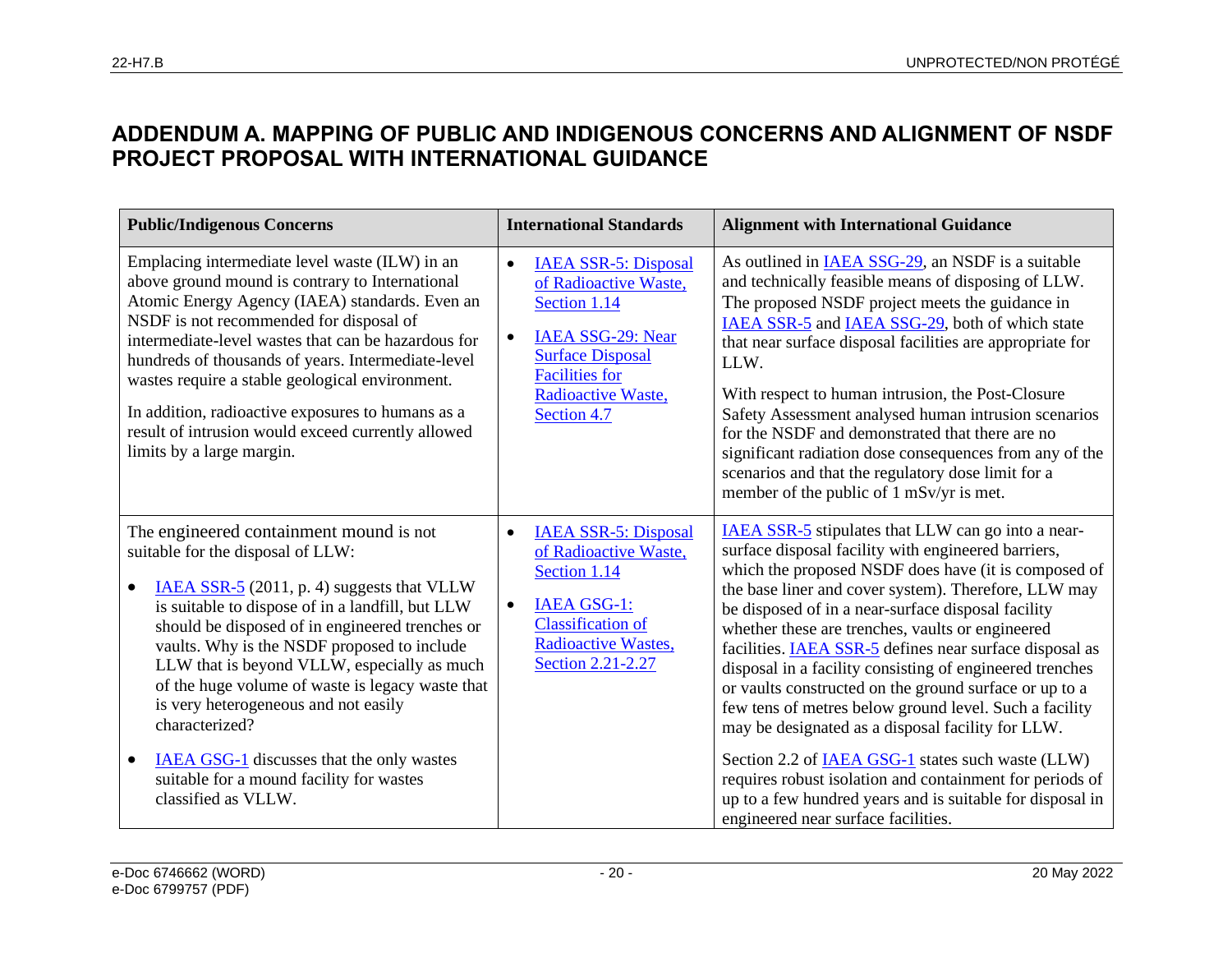| <b>Public/Indigenous Concerns</b>                                                                                                                                | <b>International Standards</b>                                                                                                                                                         | <b>Alignment with International Guidance</b>                                                                                                                                                                                                                                                                                                                                                                                                                                                                                                                                                                                                                                                                                                                               |
|------------------------------------------------------------------------------------------------------------------------------------------------------------------|----------------------------------------------------------------------------------------------------------------------------------------------------------------------------------------|----------------------------------------------------------------------------------------------------------------------------------------------------------------------------------------------------------------------------------------------------------------------------------------------------------------------------------------------------------------------------------------------------------------------------------------------------------------------------------------------------------------------------------------------------------------------------------------------------------------------------------------------------------------------------------------------------------------------------------------------------------------------------|
|                                                                                                                                                                  |                                                                                                                                                                                        | The NSDF waste inventory and WAC are consistent<br>with this definition of LLW; the safety case and post<br>closure safety assessment, in particular the human<br>intrusion scenarios confirm the waste inventory is<br>appropriate for near surface disposal.                                                                                                                                                                                                                                                                                                                                                                                                                                                                                                             |
| A Geological Waste Management Facility (GWMF)<br>away from the river would be far preferable to the<br>NSDF and would coincide with the IAEA safety<br>standards | <b>IAEA SSR-5: Disposal</b><br>$\bullet$<br>of Radioactive Waste,<br>Section 1.14<br><b>IAEA GSG-1:</b><br>$\bullet$<br><b>Classification of</b><br>Radioactive Wastes,<br>Section 2.2 | Based on <b>IAEA SSR-5</b> and <b>GSG-1</b> , robust GWMFs are<br>designed to accommodate high level waste (HLW) and<br>ILW whereas a NSDF is typically appropriate for<br>LLW. Low level waste requires isolation and<br>containment for periods of time up to a few hundred<br>years, which is consistent with the proposed NSDF<br>design and waste acceptance criteria. This has been<br>demonstrated using the post closure safety assessment.<br>This approach is consistent with Canadian<br>requirements and international guidance.                                                                                                                                                                                                                               |
| The NSDF waste classification system does not<br>match those of the IAEA waste classification                                                                    | <b>IAEA GSG-1:</b><br>$\bullet$<br><b>Classification of</b><br>Radioactive Wastes,<br>Section 2.2                                                                                      | CNL operates the CRL site in compliance with the<br>licensing basis of the licence conditions and its<br>associated LCH specifically the regulatory<br>requirements set out in the applicable laws and<br>regulations.<br>All wastes proposed for disposal into the NSDF must<br>comply with the <b>CNSC REGDOC</b> 2.11.1 Vol. I,<br>Management of Radioactive Waste and CSA N292.0-<br>19 General principles for the management of<br>radioactive waste and irradiated fuel, which both<br>contain guidance for the classification of low-level<br>waste and are consistent with IAEA GSG-1<br><b>Classification of Radioactive Wastes. The NSDF WAC</b><br>aligns with Canadian requirements and international<br>guidance for the classification of radioactive waste. |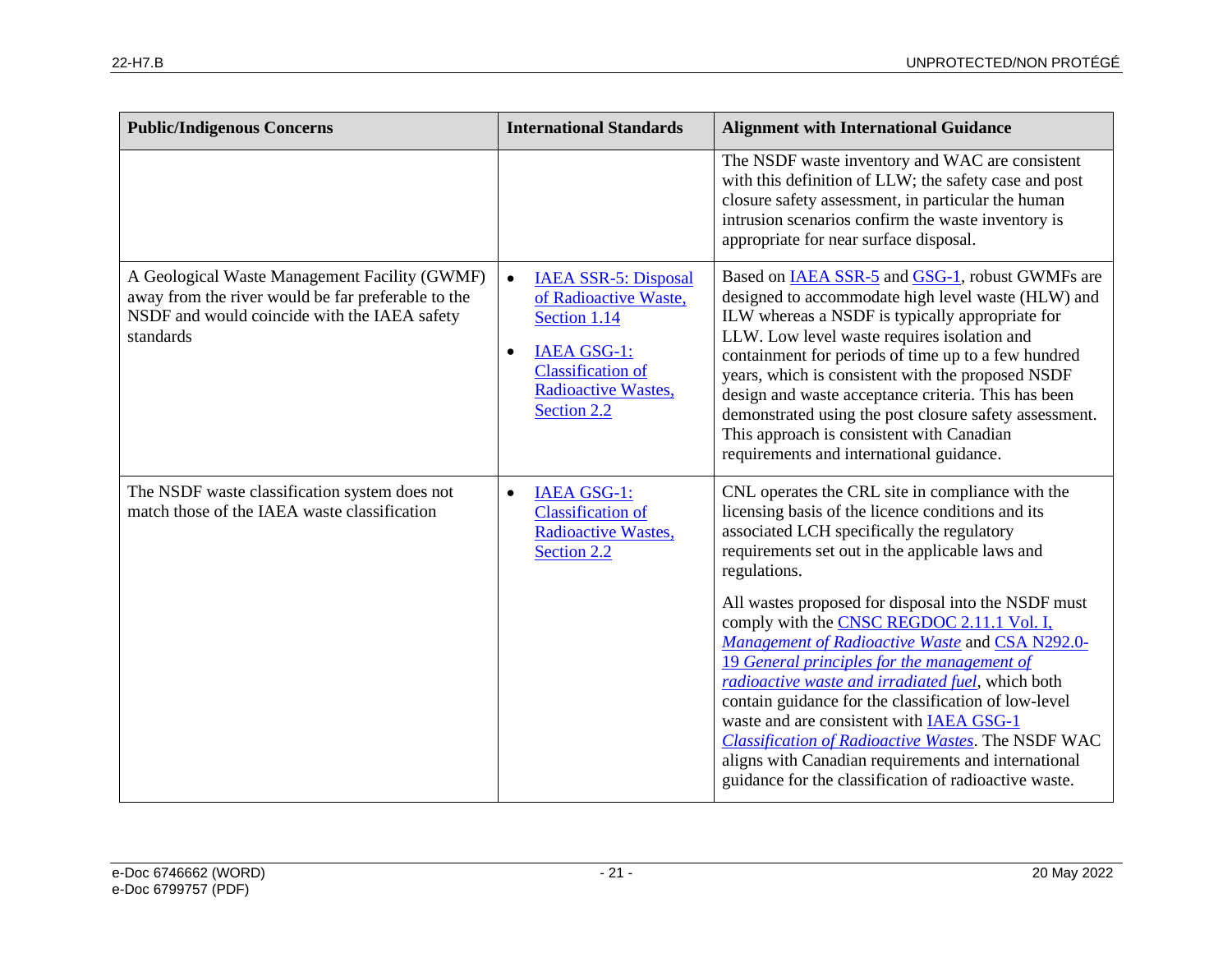| <b>Public/Indigenous Concerns</b>                                                                                                                                                                                  | <b>International Standards</b>                                                                                                  | <b>Alignment with International Guidance</b>                                                                                                                                                                                                                                                                                                                                                                                                                                                                                                                                                                                                                                                                                                          |
|--------------------------------------------------------------------------------------------------------------------------------------------------------------------------------------------------------------------|---------------------------------------------------------------------------------------------------------------------------------|-------------------------------------------------------------------------------------------------------------------------------------------------------------------------------------------------------------------------------------------------------------------------------------------------------------------------------------------------------------------------------------------------------------------------------------------------------------------------------------------------------------------------------------------------------------------------------------------------------------------------------------------------------------------------------------------------------------------------------------------------------|
| The EIS ignores the IAEA Safety Standard for<br>Disposal of Radioactive Waste (SSR-5). This is the<br>preferred means for long-term management of low-<br>level radioactive wastes according to <b>IAEA Safety</b> | <b>IAEA SSR-5: Disposal</b><br>$\bullet$<br>of Radioactive Waste                                                                | CNL has used <b>IAEA SSR-5</b> to demonstrate the safety<br>of the NSDF project. Table B-3 of the Safety Case<br>identifies the CNL documents where specific SSR-5<br>safety requirements are met.                                                                                                                                                                                                                                                                                                                                                                                                                                                                                                                                                    |
| Standard SSR-5.                                                                                                                                                                                                    |                                                                                                                                 | CNSC staff's regulatory review and technical<br>assessments of the proposed NSDF have considered all<br>the applicable IAEA guidance, including SSR-5, SSG-<br>23, SSG-29, SSG-31 and many others.                                                                                                                                                                                                                                                                                                                                                                                                                                                                                                                                                    |
|                                                                                                                                                                                                                    |                                                                                                                                 | The proposed NSDF is in alignment with the above<br>standards and guidance.                                                                                                                                                                                                                                                                                                                                                                                                                                                                                                                                                                                                                                                                           |
| Describing the facility as an NSDF is not consistent<br>with international terminology and guidance that<br>define an NSDF.                                                                                        | <b>IAEA SSG-29: Near</b><br>$\bullet$<br><b>Surface Disposal</b><br><b>Facilities for</b><br>Radioactive Waste,<br>Section 1.11 | IAEA SSG-29 describes the term 'Near Surface<br>Disposal' as follows:<br>The term 'near surface disposal' is used in this Safety<br>Guide to refer to a range of disposal methods,<br>including the emplacement of solid radioactive waste in<br>earthen trenches, above ground engineered structures,<br>engineered structures just below the ground surface<br>and rock caverns, silos and tunnels excavated at depths<br>of up to a few tens of metres underground. This Safety<br>Guide provides general guidance for the development,<br>operation and closure of facilities of this type that are<br>suitable for the disposal of VLLW and LLW.<br>The use of the term NSDF for this project proposal is<br>consistent with IAEA's description. |
| NSDF WAC allows disposal of low-level<br>radioactive waste and intermediate level radioactive<br>waste                                                                                                             | <b>IAEA SSR-5: Disposal</b><br>$\bullet$<br>of Radioactive Waste,<br><b>Section 5.1-5.3</b>                                     | The development of the NSDF is in alignment with<br>Requirement 20, waste acceptance in a disposal<br>facility, of the <b>IAEA SSR-5</b> which states "Waste<br>packages and unpackaged waste accepted for<br>emplacement in a disposal facility shall conform to<br>criteria that are fully consistent with, and are derived                                                                                                                                                                                                                                                                                                                                                                                                                         |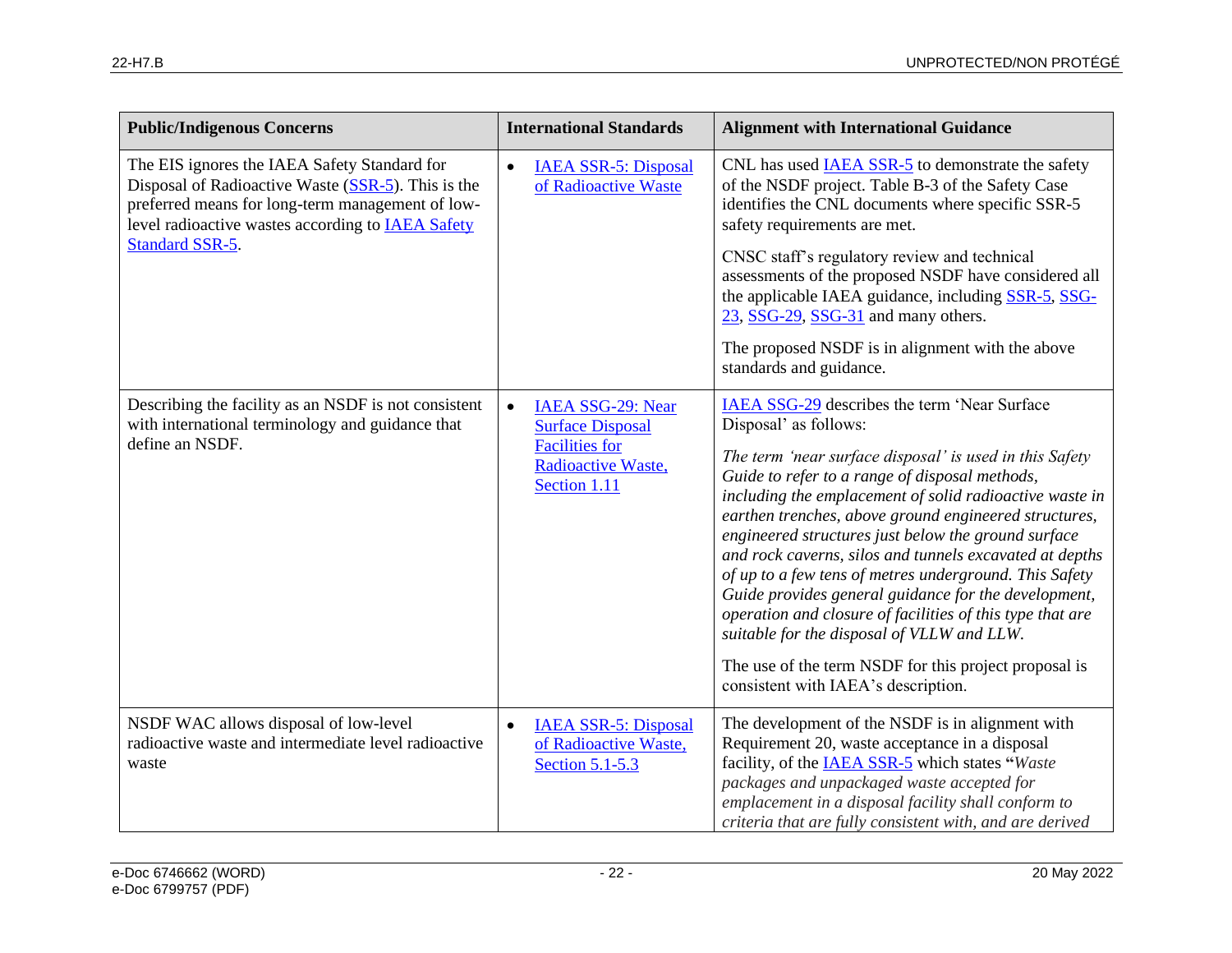| <b>Public/Indigenous Concerns</b> | <b>International Standards</b> | <b>Alignment with International Guidance</b>                                                                                                                                                                                                                                                                                                                                                                                                                                                                                                                                                                                                                                                                                                                                            |
|-----------------------------------|--------------------------------|-----------------------------------------------------------------------------------------------------------------------------------------------------------------------------------------------------------------------------------------------------------------------------------------------------------------------------------------------------------------------------------------------------------------------------------------------------------------------------------------------------------------------------------------------------------------------------------------------------------------------------------------------------------------------------------------------------------------------------------------------------------------------------------------|
|                                   |                                | from, the safety case for the disposal facility in<br>operation and after closure."                                                                                                                                                                                                                                                                                                                                                                                                                                                                                                                                                                                                                                                                                                     |
|                                   |                                | In alignment with Requirement 20, the waste<br>acceptance criteria (WAC) for the NSDF were<br>developed using the facility specific safety case and<br>safety assessment incorporating both operational and<br>long-term safety. The development of the WAC with<br>regards to long-term safety, supported by the post<br>closure safety assessment, has considered radionuclides<br>and contaminants release during normal evolution and<br>human intrusion scenarios to ensure that the resulting<br>dose meets the dose acceptance criterion of 1mSv/y.<br>The radionuclide activity concentration limits in the<br>WAC were adopted from <b>IAEA GSG-1</b> , CNSC<br>REGDOC 2.11.1 Vol. I, and CSA N292.0:19 and use<br>the lower bound concentrations for LLW.                     |
|                                   |                                | Regarding waste classification, there is no threshold or<br>limit that differentiates LLW from ILW in CNSC or<br>IAEA guidance. Rather, GSG-1 ensures waste is<br>classified from the perspective of both operational and<br>long-term safety using the safety case and supporting<br>safety assessment. In developing the NSDF WAC,<br>CNL used safety assessments (post closure safety<br>assessment) as part of the safety case that demonstrate<br>the safety of the facility in the long-term. As part of<br>operational safety measures and defence in depth, CNL<br>will emplace waste packages with higher activity<br>concentrations at selected locations within the<br>engineered containment mound (e.g., far from the<br>perimeter berm, and deeper within the ECM, etc.). |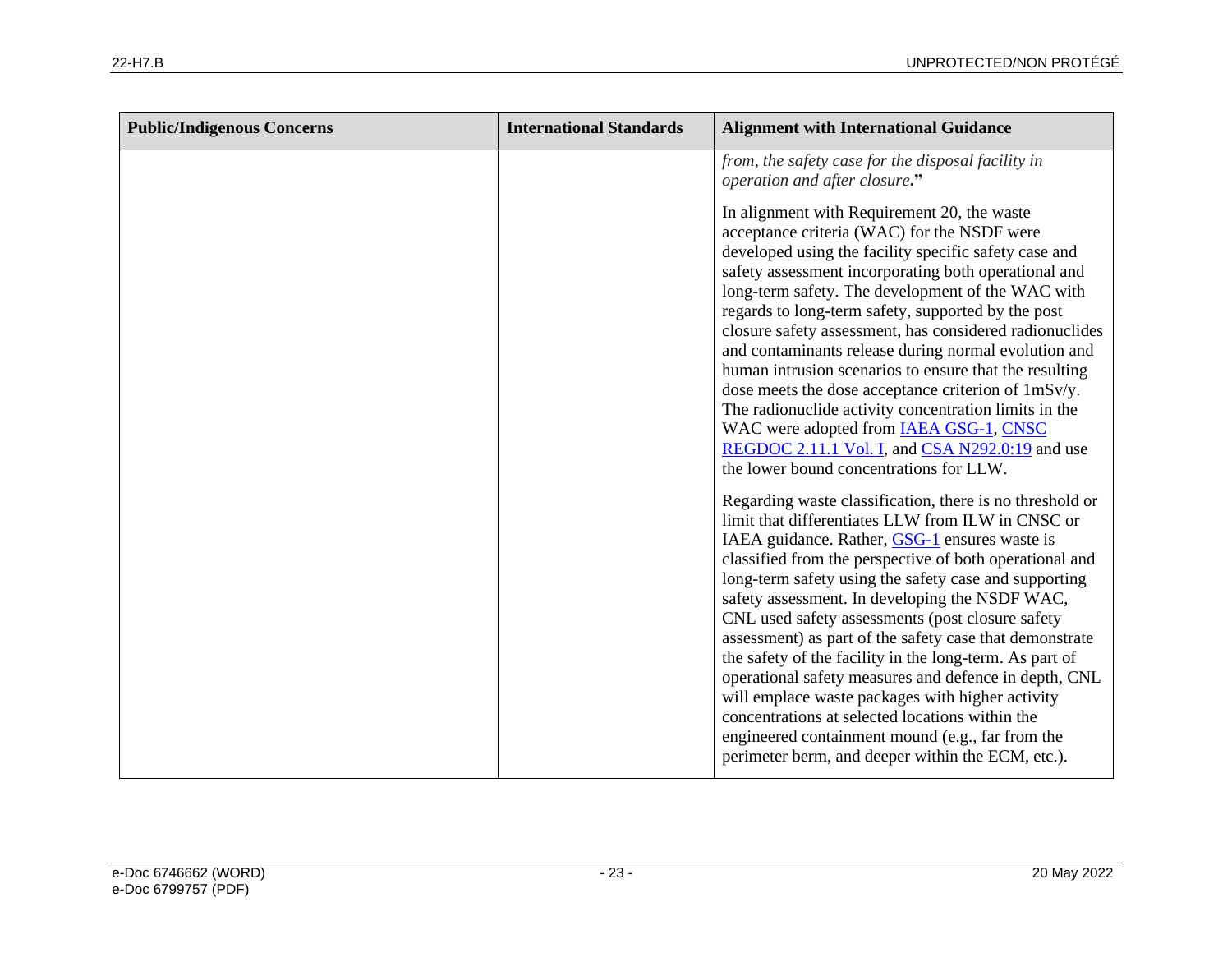# **ADDENDUM B. RECORD OF ENGAGEMENT AND CORRESPONDENCE WITH SELECTED FIRST NATIONS**

Table 1: Engagement/Correspondence with Kebaowek First Nation (KFN) and Algonquin Anishinabeg Nation Tribal Council (AANTC) regarding NSDF Project 2016 -2022

<span id="page-29-0"></span>

| <b>Date</b>    | <b>Outreach/Engagement/</b><br>Correspondence                                        | <b>Content</b>                                                                                                                                                                          |
|----------------|--------------------------------------------------------------------------------------|-----------------------------------------------------------------------------------------------------------------------------------------------------------------------------------------|
| March 17, 2016 | Letter, outgoing:<br>C. Ducros (CNSC) to<br>N. Odjick (AANTC),<br>L. Haymond (KFN)   | Letter notifying AANTC and KFN of NSDF & NPD Closure Projects and<br>notification of PFP for these opportunities.                                                                       |
| March 31, 2016 | Phone call:<br>A. Levine (CNSC) to<br>N. Odjick (AANTC)                              | Follow-up phone call on project notification letter and offer of PFP for the NSDF<br>and NPD Closure Projects EAs and licensing processes.                                              |
| March 31, 2016 | Voicemail, outgoing:<br>A Levine (CNSC) to<br>L. Haymond (KFN)                       | Follow-up phone call on project notification letter and offer of PFP for the NSDF<br>and NPD Closure Projects EAs and licensing processes.                                              |
| May 25, 2016   | Letter, outgoing:<br>N. Frigault (CNSC) to<br>N. Odjick (AANTC),<br>L. Haymond (KFN) | Letter notifying AANTC and KFN of the comment period for the Project<br>Descriptions for both NSDF and NPD Closure Projects.                                                            |
| June 17, 2016  | Voicemail, outgoing:<br>N. Frigault (CNSC) to<br>N. Odjick (AANTC)                   | Follow-up phone-call to May 25, 2016, letter with notice to comment on Project<br>Descriptions for both NSDF and NPD. CNSC staff noted that the voicemail-box of<br>N. Odjick was full. |
| June 17, 2016  | Voicemail, outgoing:<br>N. Frigault (CNSC) to<br>L. Haymond (KFN)                    | N. Frigault, left message with Chief L. Haymond following-up on the Project<br>Descriptions for both NSDF and NPD Closure Projects and inquiring if KFN<br>intends to submit comments.  |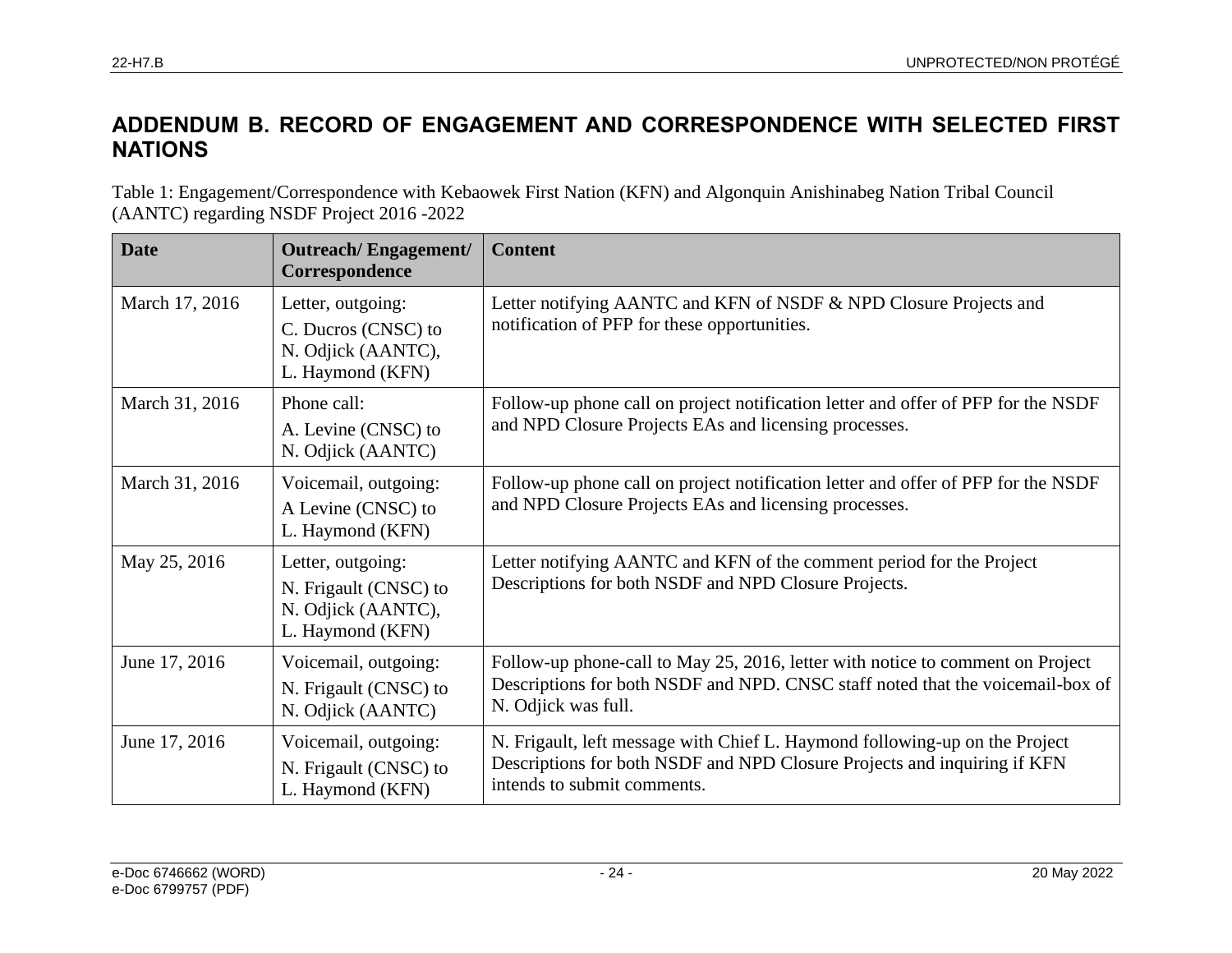| <b>Date</b>      | <b>Outreach/Engagement/</b><br>Correspondence                                            | <b>Content</b>                                                                                                                                                                                                                                                                                                                                                 |
|------------------|------------------------------------------------------------------------------------------|----------------------------------------------------------------------------------------------------------------------------------------------------------------------------------------------------------------------------------------------------------------------------------------------------------------------------------------------------------------|
| July 5, 2016     | Phone call:<br>N. Frigault (CNSC) to                                                     | Follow-up phone call to May 25 <sup>th</sup> Notice to comment on Project Descriptions for<br>both NSDF and NPD.                                                                                                                                                                                                                                               |
|                  | N. Odjick (AANTC)                                                                        | CNSC staff re-sent the Letter and Project Description upon request.                                                                                                                                                                                                                                                                                            |
| July 5, 2016     | Phone call:<br>N. Frigault (CNSC) to<br>L. Haymond (KFN)                                 | Follow-up phone-call to May 25 <sup>th</sup> Notice to comment on Project Descriptions for<br>both NSDF and NPD Closure Projects.                                                                                                                                                                                                                              |
|                  |                                                                                          | CNSC staff spoke to Chief L. Haymond who indicated that they had to engage<br>additional resources to review these project descriptions and they are currently<br>under review. He also mentioned that they probably will not be raising any<br>concerns with the projects and also appreciate the fact that we are consulting with<br>them on these projects. |
| October 24, 2016 | Letter, outgoing:                                                                        | Letter notifying AANTC and KFN of comment period on Revised Project                                                                                                                                                                                                                                                                                            |
|                  | C. Ducros (CNSC) to<br>N. Odjick (AANTC),<br>L. Haymond (KFN)                            | Description for NSDF Project.                                                                                                                                                                                                                                                                                                                                  |
| November 9, 2016 | Phone call:                                                                              | Follow up phone-call on notification of comment period on Revised Project                                                                                                                                                                                                                                                                                      |
|                  | N. Frigault (CNSC) to<br>N. Odjick (AANTC)                                               | Description for NSDF Project and a reminder about PFP availability. CNSC Staff<br>spoke to N. Odjick, who requested that we re-send the information via email.                                                                                                                                                                                                 |
| November 9, 2016 | Voicemail, outgoing:<br>N. Frigault (CNSC) to<br>L. Haymond (KFN)                        | Follow up phone-call on Notice to comment on Revised Project Description for<br>NSDF Project and a reminder about PFP availability.                                                                                                                                                                                                                            |
| January 1, 2017  | <b>Participant Funding</b><br>Notification (A. Levine<br>(CNSC) to N. Odjick<br>(AANTC)) | CNSC awarded up to \$20,000 through its Participant Funding Program to AANTC<br>to support their participation in the EA process for the NSDF project, including for<br>the coordination of communication and engagement with its member communities<br>including Kebaowek First Nation.                                                                       |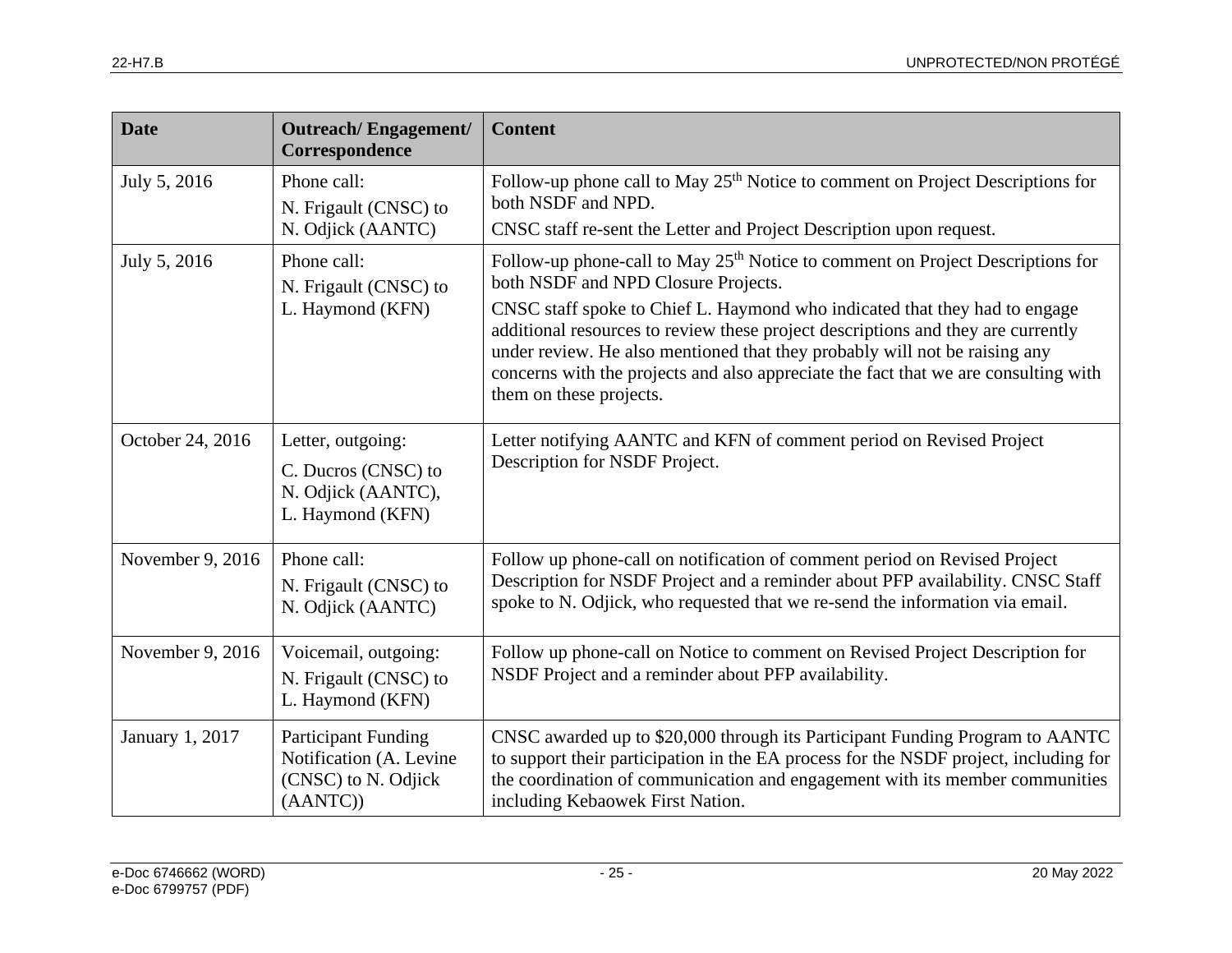| <b>Date</b>    | <b>Outreach/Engagement/</b><br>Correspondence                                                                                                           | <b>Content</b>                                                                                                                                                                                                                                                                                                                                                                                                                                                                                                                                      |
|----------------|---------------------------------------------------------------------------------------------------------------------------------------------------------|-----------------------------------------------------------------------------------------------------------------------------------------------------------------------------------------------------------------------------------------------------------------------------------------------------------------------------------------------------------------------------------------------------------------------------------------------------------------------------------------------------------------------------------------------------|
| March 15, 2017 | Letter, outgoing:<br>C. Ducros (CNSC) to<br>N. Odjick (AANTC)                                                                                           | Letter notifying AANTC and KFN of the draft EIS and of the public comment<br>period from March 17-May 17, 2017.                                                                                                                                                                                                                                                                                                                                                                                                                                     |
| March 27, 2017 | Email, outgoing:<br>N. Frigault (CNSC) to<br>N. Odjick (AANTC)                                                                                          | Email following up March 15, 2017 notice of the draft EIS and public comment<br>period for the NSDF Project.                                                                                                                                                                                                                                                                                                                                                                                                                                        |
| April 12, 2017 | Email, outgoing:<br>N. Frigault (CNSC) to<br>N. Odjick (AANTC)                                                                                          | Email with public Notices for two upcoming CNSC open house sessions taking<br>place on April 26, 2017 in Deep River, ON, and on April 27, 2017 in Sheenboro,<br>QC.                                                                                                                                                                                                                                                                                                                                                                                 |
| April 13, 2017 | Phone call:<br>N. Frigault (CNSC) to<br>N. Odjick (AANTC)                                                                                               | Follow up phone call to March 15 <sup>th</sup> letter Notification of the draft EIS and public<br>comment period, as well as Public Notices for two upcoming CNSC public open<br>house sessions for NSDF Project.<br>CNSC staff left a detailed message with AANTC staff who will pass the message<br>on to N. Odjick.                                                                                                                                                                                                                              |
| April 13, 2017 | Voicemail, outgoing:<br>N. Frigault (CNSC) to<br>L. Haymond (KFN)                                                                                       | Follow up phone call to March 15 <sup>th</sup> letter Notification of the draft EIS and public<br>comment period, as well as Public Notices for two upcoming CNSC public open<br>house sessions for NSDF Project.<br>CNSC staff left a detailed message for Chief L. Haymond.                                                                                                                                                                                                                                                                       |
| April 26, 2017 | Meeting:<br>A. Levine, N. Frigault,<br>C. Ducros, L. Ethier,<br>D. Wylie (CNSC),<br>KFN, AANTC, Kitigan<br>Zibi Anishinabeg,<br>Lac Simon First Nation, | CNSC staff and CNL provided separate presentations regarding the NSDF and<br>NPD projects. The meeting was held in person at the AANTC offices in<br>Maniwaki, QC and was supported through funding from the CNSC's PFP.<br>Simultaneous translation was provided in English and French.<br>Some of the participants in the meeting raised concerns regarding the amount of<br>capacity available for review of the technical documentation and EIS. The length<br>of the comment period for the EIS. Potential impacts on the Ottawa River. Legacy |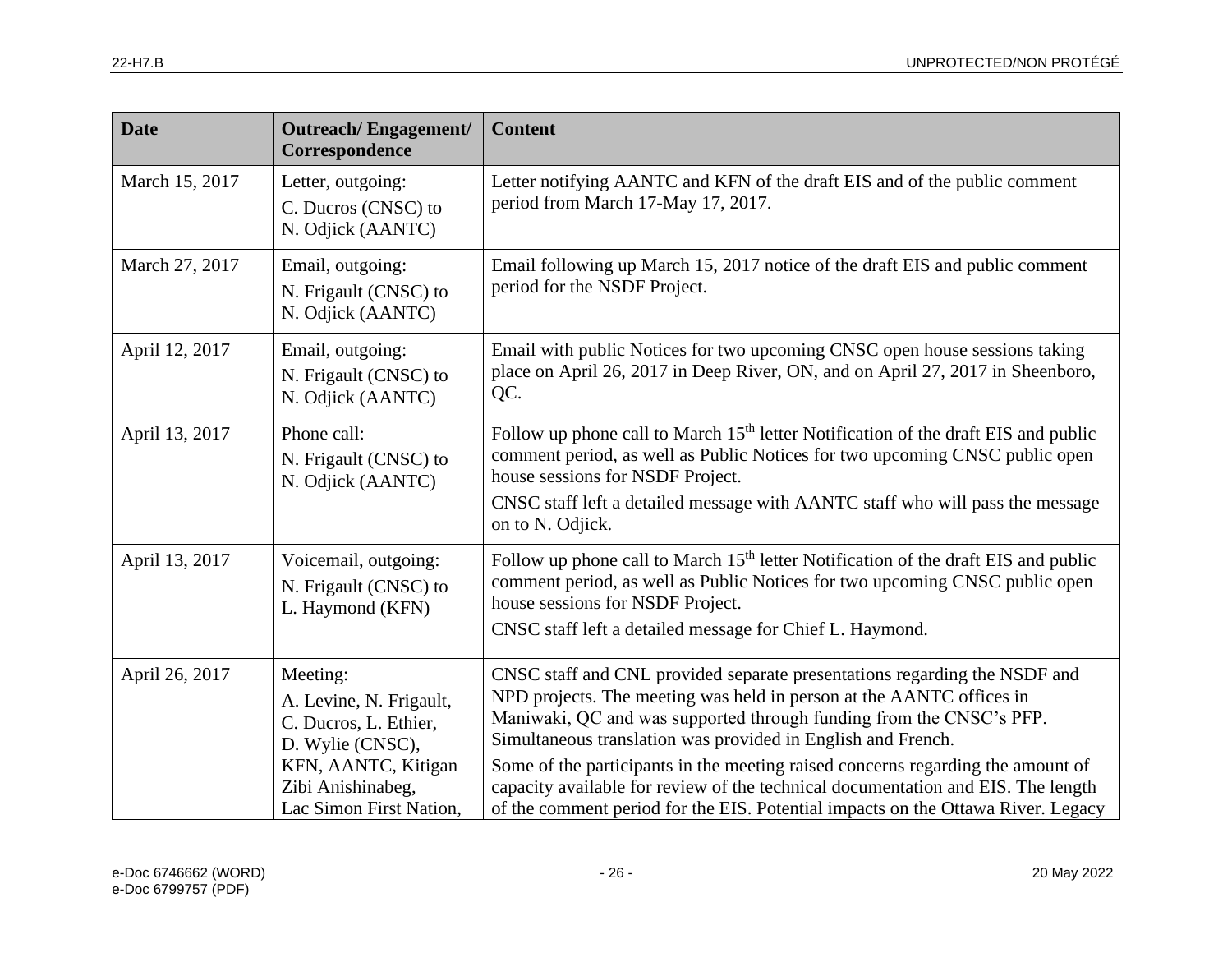| <b>Date</b>     | <b>Outreach/Engagement/</b><br>Correspondence                     | <b>Content</b>                                                                                                                                                                                                                                                                                                                                                                                                                                                                                                                                                                                                                                                                                                                                                                                                                                                                                               |
|-----------------|-------------------------------------------------------------------|--------------------------------------------------------------------------------------------------------------------------------------------------------------------------------------------------------------------------------------------------------------------------------------------------------------------------------------------------------------------------------------------------------------------------------------------------------------------------------------------------------------------------------------------------------------------------------------------------------------------------------------------------------------------------------------------------------------------------------------------------------------------------------------------------------------------------------------------------------------------------------------------------------------|
|                 | Abitibiwinni First<br>Nation, Kitcisakik First<br>Nation          | of radioactive waste and contamination at the Chalk River site. The desire for<br>Algonquin First Nations to provide consent for anything that happens on their<br>lands, including at Chalk River. The need for CNSC staff to spend time with each<br>of their communities to explain more about our regulatory oversight role and the<br>project review process. CNSC staff committed to working with AANTC and each<br>First Nation to develop an approach to consultation with regards to the NPD and<br>NSDF Projects. CNSC staff discussed options for engagement and information<br>sharing with the leadership and community members for each community and<br>working together to address the concerns raised collaboratively throughout the<br>regulatory review process. Chief L. Haymond (KFN) expressed an interest in<br>meeting with CNSC staff more regularly and developing a relationship. |
| May 19, 2017    | Email, outgoing:                                                  | Email with update on Public Comment Period on Canadian Nuclear Laboratories'<br>(CNL) Draft Environmental Impact Statement.                                                                                                                                                                                                                                                                                                                                                                                                                                                                                                                                                                                                                                                                                                                                                                                  |
| May 24, 2017    | Letter, incoming:<br>V. Polson (AANTC) to<br><b>CNSC</b>          | Letter from AANTC indicating that they are opposed to the NSDF project and that<br>the consultation process with them and their communities regarding the NSDF<br>Project has not been adequate to date due to the minimal amount of funding<br>awarded to them through the CNSC's PFP. They have requested for the CNSC to<br>remedy the situation.                                                                                                                                                                                                                                                                                                                                                                                                                                                                                                                                                         |
| June 7, 2017    | Letter, outgoing:<br>C. Ducros (CNSC) to<br>V. Polson (AANTC)     | Letter responding to AANTC letter received on May 24, 2017, offering to<br>coordinate future meetings and provide funding to cover meeting related costs.                                                                                                                                                                                                                                                                                                                                                                                                                                                                                                                                                                                                                                                                                                                                                    |
| June 19, 2017   | Email, outgoing:<br>N. Frigault (CNSC) to<br><b>AANTC</b> and KFN | Notice of the CNSC relaunching the public comment period for 60 days for the<br>Draft EIS of the NSDF project.                                                                                                                                                                                                                                                                                                                                                                                                                                                                                                                                                                                                                                                                                                                                                                                               |
| August 14, 2017 | Email, incoming: N.<br>Odjick (AANTC) to<br>N. Frigault (CNSC)    | Email providing AANTC's comments to CNSC staff on CNL's Draft<br>Environmental Impact Statement, which as per the contribution agreement could<br>include feedback from AANTC's representative communities.                                                                                                                                                                                                                                                                                                                                                                                                                                                                                                                                                                                                                                                                                                  |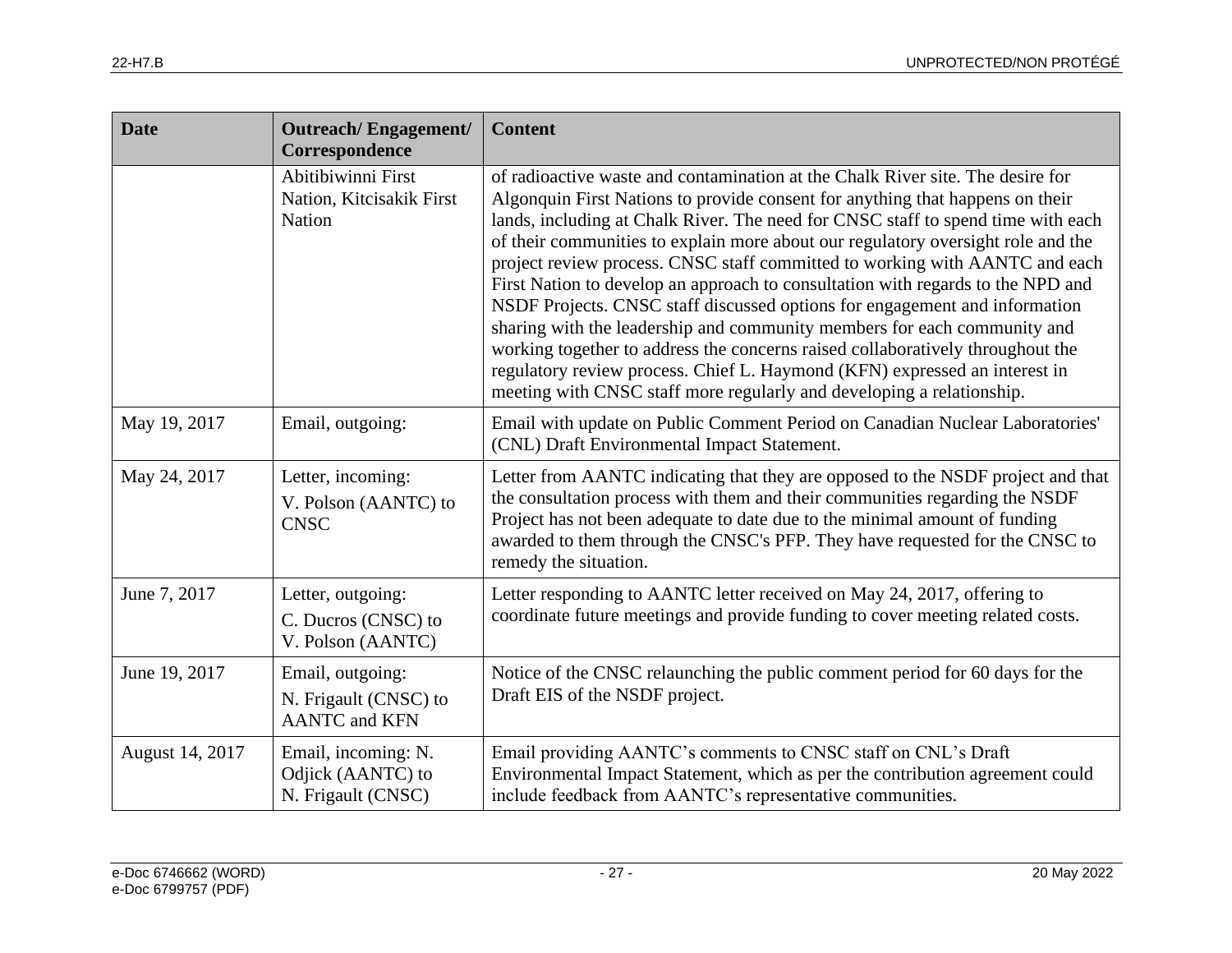| <b>Date</b>           | <b>Outreach/Engagement/</b><br>Correspondence                                                        | <b>Content</b>                                                                                                                                                                                                                                                                                                                                                                                                                       |
|-----------------------|------------------------------------------------------------------------------------------------------|--------------------------------------------------------------------------------------------------------------------------------------------------------------------------------------------------------------------------------------------------------------------------------------------------------------------------------------------------------------------------------------------------------------------------------------|
| September 15,<br>2017 | Email, outgoing:<br>N. Frigault (CNSC) to<br><b>AANTC</b> and KFN                                    | English and French copies of Advertisements for upcoming Open House Sessions<br>in Sheenboro (Oct 2), Pembroke (Oct 3) and Deep River (Oct 4)                                                                                                                                                                                                                                                                                        |
| September 27,<br>2017 | Phone call and email:<br>A. Levine (CNSC) to<br>N. Odjick (AANTC)                                    | Phone and email with CNSC staff providing updates to N. Odjick (AANTC) on<br>the timelines for the NSDF Project EA, including:<br>Public comment period deadline for Draft EIS document; CNSC Open House<br>Sessions for NSDF Project (EA focus) in Sheenboro, QC, Pembroke, ON and<br>Deep River, ON; 30-day public comment period (written interventions) on the EA<br>Report and the EA and licensing Commission Member Documents |
| October 18, 2017      | Email, outgoing:<br>A. Levine (CNSC) to<br>N. Odjick (AANTC)                                         | Email from CNSC staff requesting to organize a discussion on Next Steps for<br>engagement on the NSDF and NPD Closure Projects, including additional<br>capacity for AANTC.<br>CNSC staff also offered to discuss potential funding to cover costs related to the<br>meetings and for AANTC to hire a consultant.                                                                                                                    |
| December 6, 2017      | Letter, outgoing:<br>C. Ducros (CNSC) to<br>V. Polson, N. Odjick<br>(AANTC), and<br>L. Haymond (KFN) | Letter with an update on the status of the NSDF Project's Environmental Impact<br>Statement and pending revised timelines.                                                                                                                                                                                                                                                                                                           |
| September 27,<br>2018 | Letter, outgoing:<br>C. Cianci (CNSC) to<br>N. Odjick (AANTC),<br>L. Haymond (KFN)                   | Letter with an update on NSDF and NPD Closure Projects including schematic of<br>process showing upcoming consultation opportunities. CNSC staff offered to<br>arrange a meeting to discuss CNL and CNSC responses to comments on the draft<br>EIS.                                                                                                                                                                                  |
| October 16, 2018      | Phone call:<br>N. Frigault (CNSC) to<br>N. Odjick (AANTC)                                            | Follow up phone call to letter sent Sept 27, 2018.<br>CNSC staff spoke to N. Odjick, who indicated that AANTC do not currently have<br>the resources to meet about these projects or to review any additional information.<br>CNSC staff reiterated the availability of PFP to support such activities.                                                                                                                              |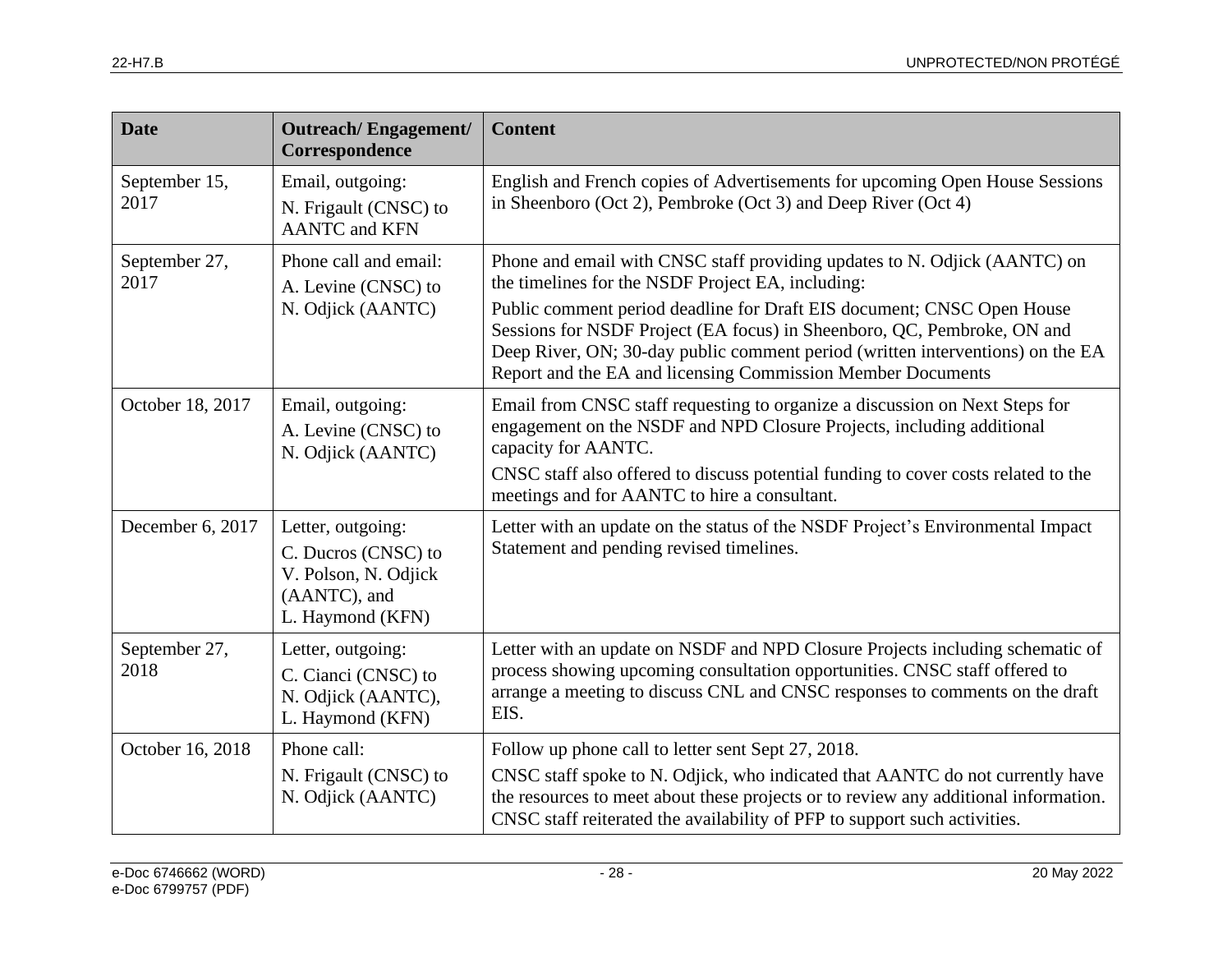| <b>Date</b>      | <b>Outreach/Engagement/</b><br>Correspondence                         | <b>Content</b>                                                                                                                                                                                                                                                                                                                                                                                                                                                                                         |
|------------------|-----------------------------------------------------------------------|--------------------------------------------------------------------------------------------------------------------------------------------------------------------------------------------------------------------------------------------------------------------------------------------------------------------------------------------------------------------------------------------------------------------------------------------------------------------------------------------------------|
| October 16, 2018 | Phone call:<br>N. Frigault (CNSC) to<br>L. Haymond (KFN)              | Follow up phone call to correspondence sent Sept 27, 2018.<br>CNSC staff spoke to Chief L. Haymond's staff, who confirmed their receipt of the<br>September 27 correspondence. CNSC staff also offered to arrange a meeting at<br>this time.                                                                                                                                                                                                                                                           |
| January 10, 2019 | Phone call:<br>A. Zenobi (CNSC) to<br>N. Odjick (AANTC)               | Phone call to offer to set up a meeting between AANTC and CNSC in April 2019<br>and to offer PFP funding to support.                                                                                                                                                                                                                                                                                                                                                                                   |
| January 11, 2019 | Email, outgoing:<br>A. Zenobi (CSNC) to<br>N. Odjick (AANTC)          | Email with a Participant Funding Program application form for a meeting with<br>CNSC staff in April 2019. The meeting was to provide updates on the NSDF<br>project and discuss CNSC's responses to AANTC's comments on CNL's draft<br>EIS, as well as to discuss a path forward for consultation and engagement.<br>The CNSC proposed inviting KZA, KFN, and CNL to this meeting.<br>This meeting never occurred.                                                                                     |
| January 29, 2019 | Email, incoming:<br>N. Odjick (AANTC) to<br>A. Zenobi (CNSC)          | N. Odjick reached out with questions on CNSC & CNL's comments for the draft<br>EIS for NPD & NSDF.<br>CNSC responded with a timeline and details for their comments.                                                                                                                                                                                                                                                                                                                                   |
| March 20, 2019   | Email, outgoing:<br>N. Frigault (CNSC) to<br><b>AANTC</b> and KFN     | CNSC staff sent out a notice on the re-opening of PFP and a project status update<br>for NSDF with CNL website Links.                                                                                                                                                                                                                                                                                                                                                                                  |
| October 24, 2019 | Phone call:<br>A. Levine (CNSC) to<br>S. Green, R. Van Schie<br>(KFN) | Phone call to KFN where CNSC staff obtained 2 new contacts for KFN. CNSC<br>staff learned that R. Van Schie and Chief L. Haymond were planning to come in<br>person to the CNL ROR Commission meeting on Nov. 7 to give an oral<br>intervention. KFN voiced interest in meeting with CNSC staff after the<br>Commission meeting ends to start talking about the three EAs and enhancing our<br>consultation process. KFN also requested new copies of the PD, EIS guidelines,<br>and related comments. |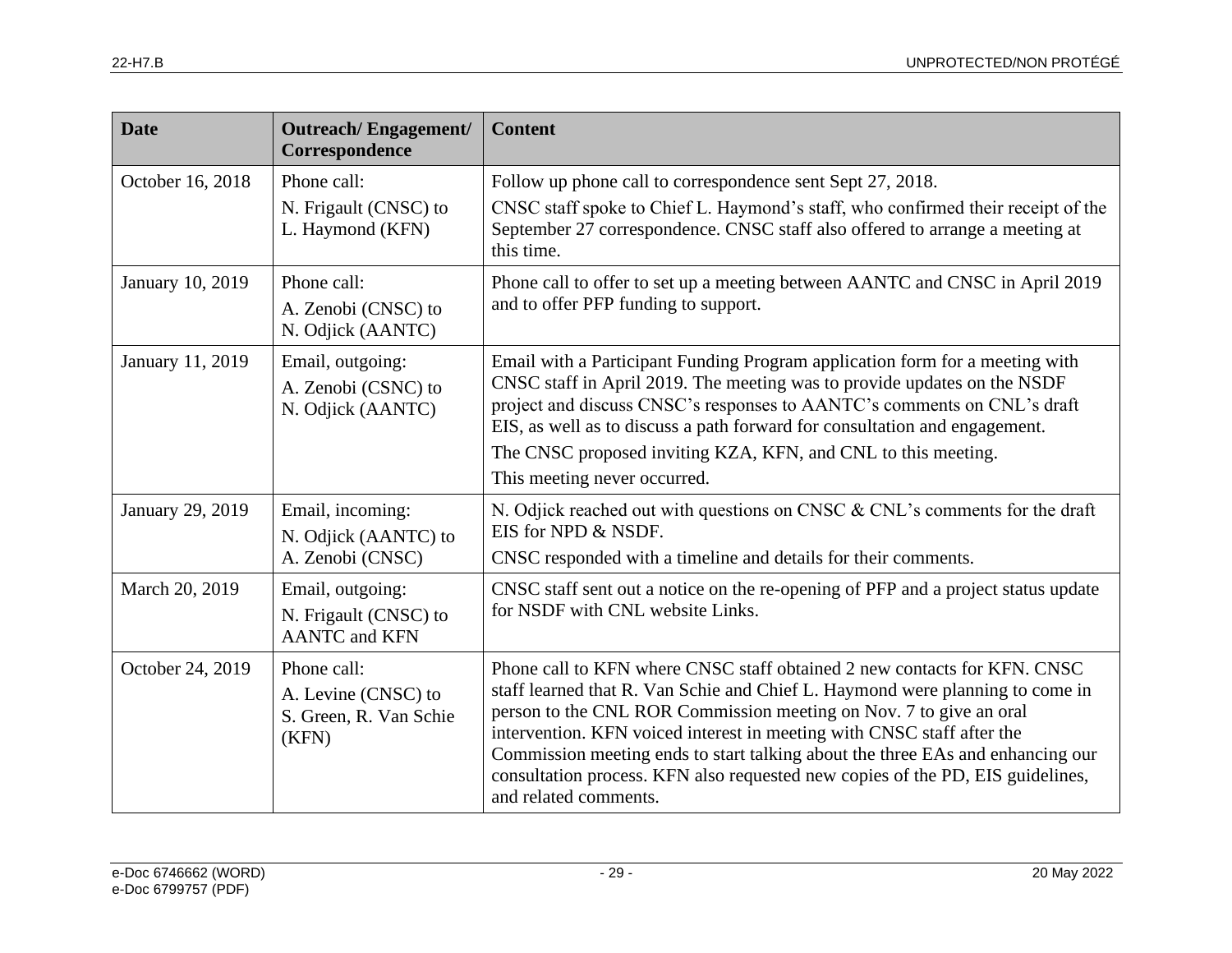| <b>Date</b>       | <b>Outreach/Engagement/</b><br>Correspondence                                       | <b>Content</b>                                                                                                                                                                                                                                                                                                                                                                                    |
|-------------------|-------------------------------------------------------------------------------------|---------------------------------------------------------------------------------------------------------------------------------------------------------------------------------------------------------------------------------------------------------------------------------------------------------------------------------------------------------------------------------------------------|
| October 31, 2019  | Email, outgoing:<br>L. Abellan (CNSC) to<br>S. Green, R. Van Schie<br>(KFN)         | CNSC staff followed-up to their October $24th$ phone call to KFN with the<br>requested materials and offered to discuss any EA-related questions or information<br>requests.                                                                                                                                                                                                                      |
| November 7, 2019  | Meeting:<br>A. Levine, S. Leclair<br>(CNSC) with<br>R. Van Schie (KFN)              | Prior to the CNL ROR, CNSC staff met with KFN (R. Van Schie) to provide an<br>overview of the CNSC as well as project updates including NSDF, NPD and<br>MMR.                                                                                                                                                                                                                                     |
| February 6, 2020  | <b>Participant Funding</b><br>Notification (A. Levine<br>(CNSC) to N. Odjick)       | CNSC awarded up to \$33,500 through its Participant Funding Program to AANTC<br>to support their participation in the remaining steps of the EA, licensing and<br>regulatory process for the NSDF project including participation in the Commission<br>hearings, and for the ongoing coordination of communication and engagement<br>with its member communities including Kebaowek First Nation. |
| February 14, 2020 | Meeting: N. Frigault,<br>S. Leclair, A. Rupert<br>(CNSC)and<br>R. Van Schie (AANTC) | CNSC staff reiterated its interest in developing a consultation protocol and asked<br>KFN to confirm if KFN would like to develop a bi-lateral agreement between<br>CNSC and KFN, or if the agreement should also include AANTC. KFN indicated<br>that they would speak to AANTC about the preferred approach and would follow-<br>up with CNSC to confirm and discuss next steps.                |
| June 2, 2020      | Email, outgoing                                                                     | Follow-up email to Feb 14, 2020 meeting. CNSC staff inquired about the status of<br>KFN's internal discussions on consultation protocol about a bi-lateral agreement<br>or a tri-lateral agreement with AANTC.                                                                                                                                                                                    |
| June 26, 2020     | Letter, outgoing:<br>C. Cianci (CNSC) to<br>V. Polson (AANTC)                       | Letter including a Proposed Consultation Approach with AANTC for the<br>remaining steps of the regulatory review process for the NSDF Project.                                                                                                                                                                                                                                                    |
| June 26, 2020     | Letter, outgoing:<br>C. Cianci (CNSC) to<br>L. Haymond (KFN)                        | Letter including a Proposed Consultation Approach with KFN for the remaining<br>steps of the regulatory review process for the NSDF Project.                                                                                                                                                                                                                                                      |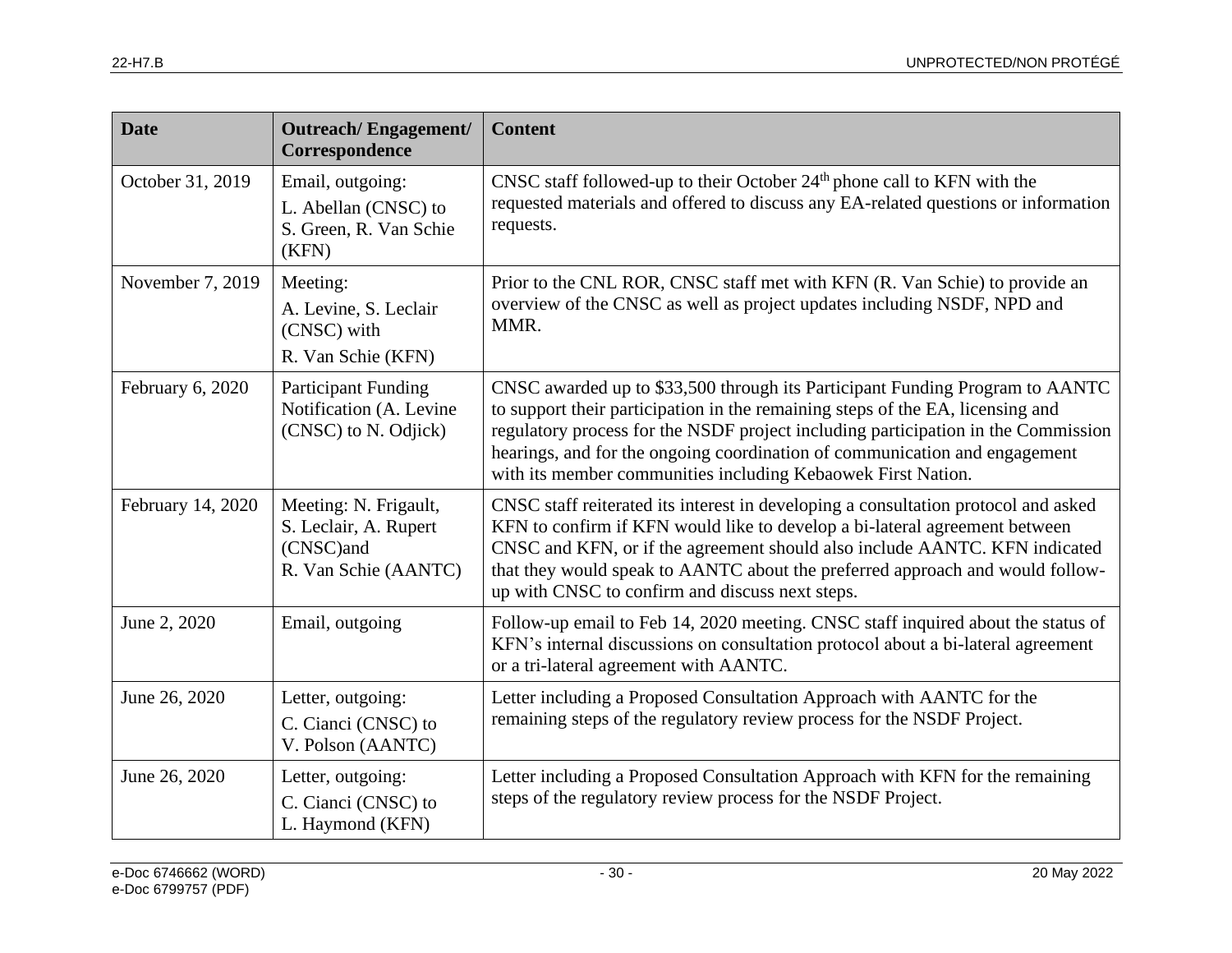| <b>Date</b>          | <b>Outreach/Engagement/</b><br>Correspondence                                                                       | <b>Content</b>                                                                                                                                                                                                                                                                                                                                                                                                                                                              |
|----------------------|---------------------------------------------------------------------------------------------------------------------|-----------------------------------------------------------------------------------------------------------------------------------------------------------------------------------------------------------------------------------------------------------------------------------------------------------------------------------------------------------------------------------------------------------------------------------------------------------------------------|
| June 29, 2020        | Email, outgoing:<br>A. Levine (CNSC) to<br>R. Van Schie, L.<br>Haymond (KFN),<br>V. Polson and N. Odjick<br>(AANTC) | Email correspondence between KFN and CNSC staff regarding setting up a virtual<br>meeting to discuss the development of a consultation framework for the NSDF<br>Project and other CNSC-led projects of interest including NPD and MMR. KFN<br>indicated that they were awaiting on direction from AANTC leadership before<br>agreeing to a meeting.                                                                                                                        |
| August 6, 2020       | Email, outgoing:<br>A. Levine (CNSC) to<br>R. Van Schie,<br>L. Haymond (KFN),<br>V. Polson and N. Odjick<br>(AANTC) | Email correspondence from CNSC staff regarding following up on the possibility<br>of setting up a virtual meeting to discuss the development of a consultation<br>framework for the NSDF Project and other CNSC-led projects of interest<br>including NPD and MMR. KFN indicated that they were still awaiting on<br>direction from AANTC leadership before agreeing to a meeting.                                                                                          |
| August 24, 2020      | Email, outgoing:<br>A. Levine (CNSC) to<br>R. Van Schie,<br>L. Haymond (KFN),<br>V. Polson and N. Odjick<br>(AANTC) | Email correspondence from CNSC staff regarding following up on the possibility<br>of setting up a virtual meeting to discuss the development of a consultation<br>framework for the NSDF Project and other CNSC-led projects of interest<br>including NPD and MMR. KFN indicated that they were still awaiting on<br>direction from AANTC leadership before agreeing to a meeting.                                                                                          |
| August 26, 2020      | Letter from KFN &<br><b>AANTC:</b><br>To Minister of Natural<br>Resources (CC) CNSC                                 | Letter indicating that KFN and AANTC are of the view that the CNSC has not met<br>its Duty to Consult obligations with regards to the MMR project as well as the<br>other major nuclear projects in their traditional territory (NSDF and NPD Closure<br>Projects). In the letter, AANTC and KFN request that the regulatory review<br>processes for all three of these Projects be put on pause until their concerns are<br>addressed and asked the Minister to intervene. |
| November 25,<br>2020 | Letter, outgoing:<br><b>KFN &amp; AANTC</b>                                                                         | CNSC response to August 26, 2020 letter from KFN and AANTC which included<br>an offer to consult on the NSDF Project as per earlier attempts.                                                                                                                                                                                                                                                                                                                               |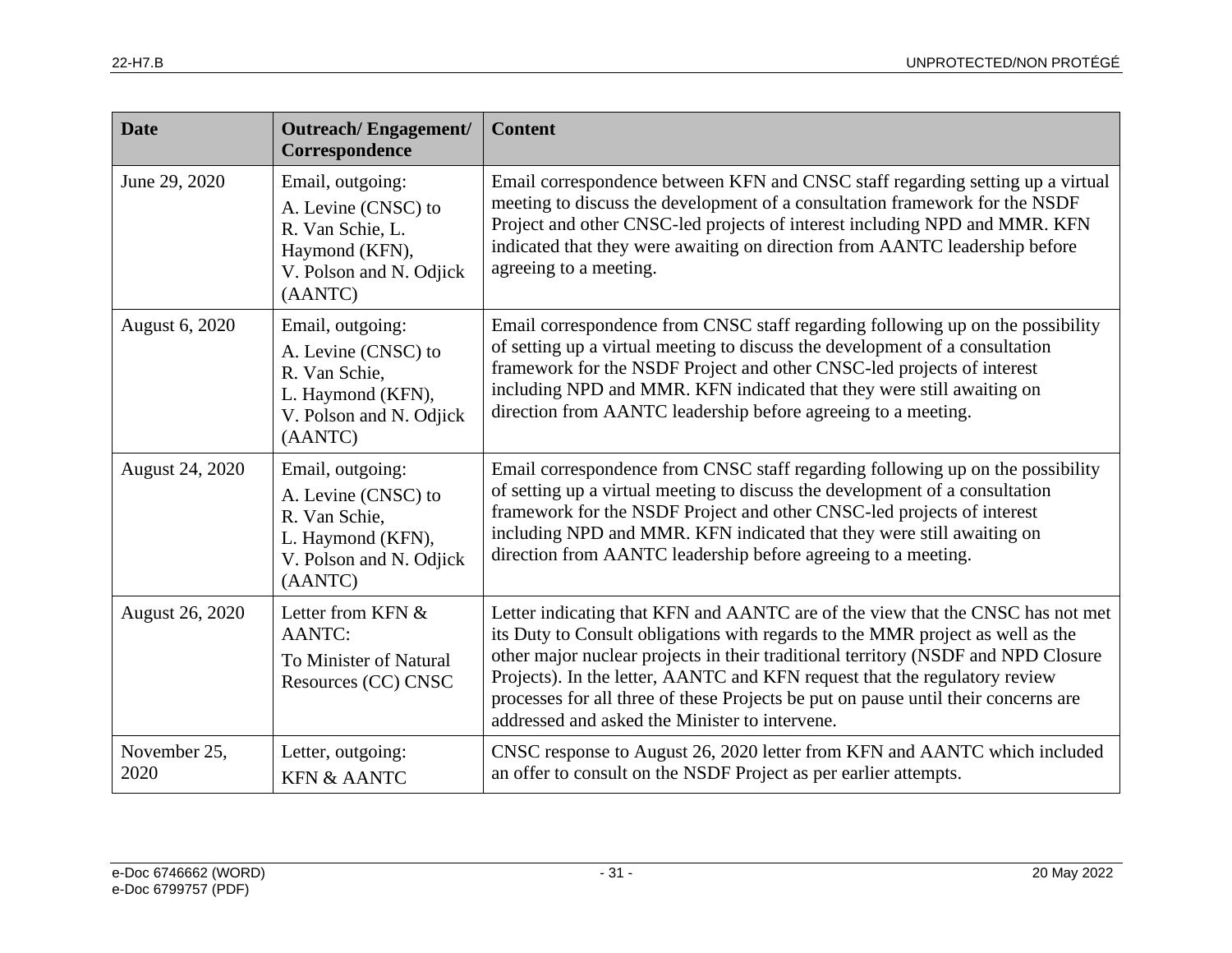| <b>Date</b>          | <b>Outreach/Engagement/</b><br>Correspondence                                            | <b>Content</b>                                                                                                                                                                                                                                                                                                                                                                                                                                                                                                |
|----------------------|------------------------------------------------------------------------------------------|---------------------------------------------------------------------------------------------------------------------------------------------------------------------------------------------------------------------------------------------------------------------------------------------------------------------------------------------------------------------------------------------------------------------------------------------------------------------------------------------------------------|
| November 13,<br>2020 | Email, outgoing:<br>N. Frigault (CNSC) to<br>R. Van Schie, N. Odjick;<br>(CC) L. Haymond | Email to KFN and AANTC with table summarizing the concerns and issues they<br>have raised regarding the NSDF project, seeking their review and feedback. In<br>addition, CNSC staff offered to meet to discuss the concerns that AANTC and<br>KFN have raised with regards to each project and to collaboratively work on a<br>mutually agreeable consultation process.                                                                                                                                       |
| January 2021         | Letter, outgoing:<br>R. Jammal (CNSC) to<br><b>KFN &amp; AANTC</b>                       | Letter sent to KFN and AANTC in response to their letter to the Minister of<br>Natural Resources on August 26, 2020, regarding three environmental assessment<br>(EA) processes occurring in and around the Chalk River site, for which the CNSC<br>is the Responsible Authority, including the NSDF project. CNSC staff reiterated<br>its commitment to developing a mutually agreeable consultation framework<br>together and working collaboratively together to address the concerns they have<br>raised. |
| January 5, 2021      | Email, outgoing:<br>B. Carter (CNSC) to<br>R. Van Schie (KFN)                            | Email following up on KFN & AANTC's review of the Issues Tracking Table for<br>NSDF. CNSC staff offered to meet to answer any questions related to the draft<br>table and to provide an update with the latest information on process timelines and<br>next steps for the NSDF, NPD and MMR projects.                                                                                                                                                                                                         |
| January 22,<br>2021  | Email, incoming:<br>R. Van Schie (KFN) to<br>B. Carter (CNSC)                            | Email from KFN indicating that they will reach out to CNSC to discuss a formal<br>consultation approach for the NSDF, NPD, MMR projects after they meet with<br>Minister O'Regan in February.                                                                                                                                                                                                                                                                                                                 |
|                      |                                                                                          | CNSC staff responded by email to KFN acknowledging their note about meeting<br>with Minister O'Regan on their consultation concerns for NSDF, NPD, & MMR.<br>CNSC staff indicated that we remain open to discussing their concerns and<br>discussing a path forward for consultation.                                                                                                                                                                                                                         |
| March 3, 2021        | Email, incoming:                                                                         | Email from KFN and AANTC indicating that they will share the results of<br>ongoing meetings and discussions with the Minister and his Office regarding a<br>consultation framework and process in relation to nuclear projects in their<br>territory.                                                                                                                                                                                                                                                         |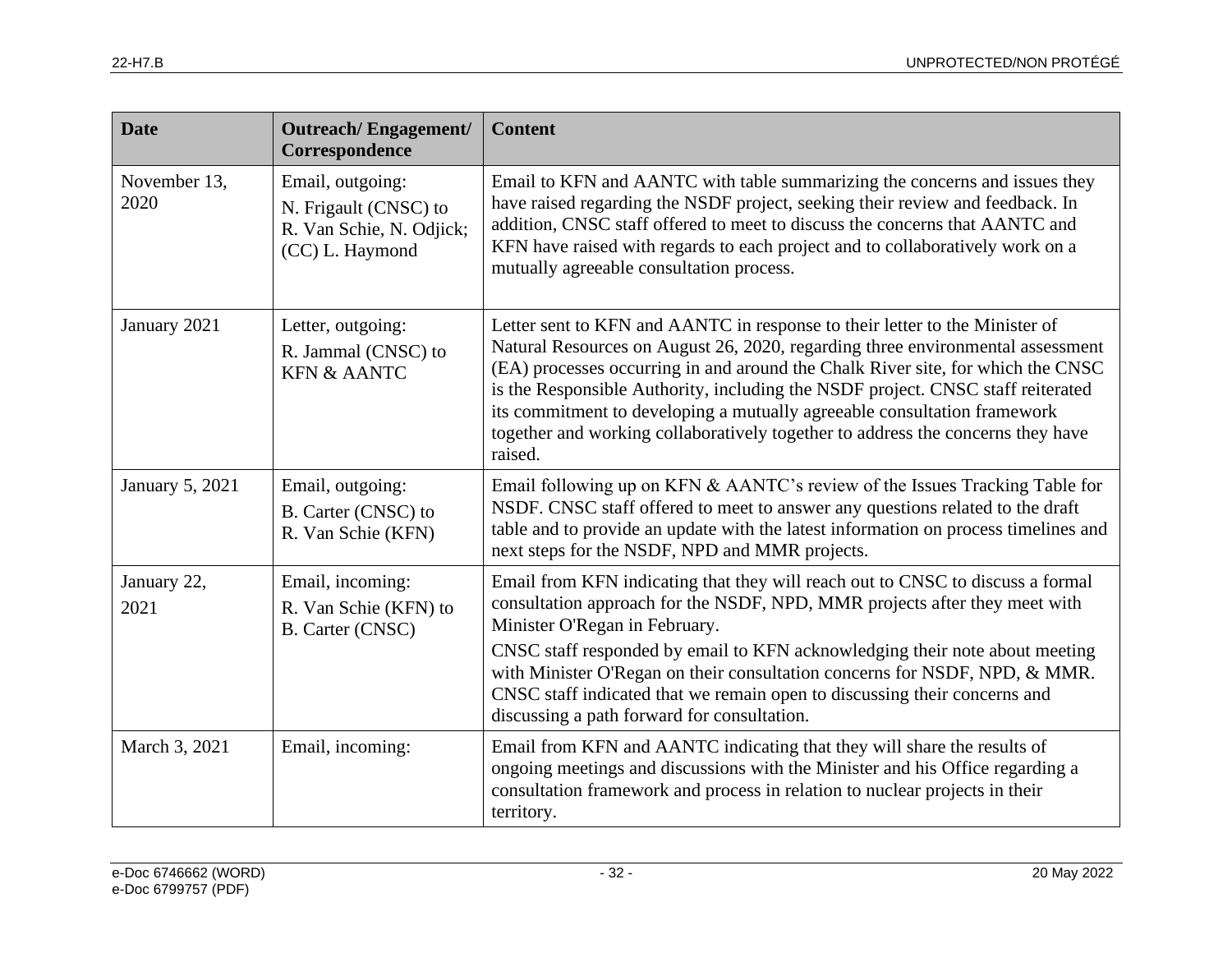| <b>Date</b>      | <b>Outreach/Engagement/</b><br>Correspondence                                                  | <b>Content</b>                                                                                                                                                                                                                                                                                                                                                                                                                                                                                                                                                        |
|------------------|------------------------------------------------------------------------------------------------|-----------------------------------------------------------------------------------------------------------------------------------------------------------------------------------------------------------------------------------------------------------------------------------------------------------------------------------------------------------------------------------------------------------------------------------------------------------------------------------------------------------------------------------------------------------------------|
| April 1,<br>2021 | Email, outgoing:<br>C. Blair (CNSC) to<br>R. Van Schie (KFN);<br>(CC) J. Duhaime               | Email offering to meet with KFN at their earliest convenience to provide an<br>update on the latest information and process timelines for the NSDF, NPD Closure<br>and MMR projects, and discuss KFN's concerns for consultation and engagement<br>for these projects.                                                                                                                                                                                                                                                                                                |
| May 26, 2021     | Phone call:<br>N. Frigault (CNSC) to<br>C. Leigh (AANTC)                                       | Phone call offering to meet with AANTC and member communities to provide<br>updates on the proposed NSDF and NPD EA processes, including current status<br>and next steps for each project.                                                                                                                                                                                                                                                                                                                                                                           |
| June 1, 2021     | Letter, incoming:<br>L. Haymond (KFN) to<br><b>Minister of Natural</b><br>Resources; (CC) CNSC | Dated May 31, 2021.<br>Letter from KFN to Minister Seamus O'Regan as a follow up to February 8, 2021<br>Chalk River Nuclear Meeting and Honour of the Crown.<br>NSDF, NPD, GFP, and Advanced nuclear materials research centre projects and<br>failure to consult, accommodate and build positive relationships.                                                                                                                                                                                                                                                      |
| June 8, 2021     | Letter, outgoing:<br>R. Velshi (CNSC) to<br>L. Haymond (KFN)                                   | Letter from President Velshi responding on behalf of the CNSC to the May 21st<br>letter from KFN to Minister Seamus O'Regan. President Velshi reiterated the<br>CNSC's commitment to meeting with KFN at a working level and offered to meet<br>with KFN leadership on the matter.                                                                                                                                                                                                                                                                                    |
| June 30, 2021    | Email, incoming:<br>R. Van Schie (KFN) to<br><b>B.</b> Carter (CNSC)                           | Email from KFN requesting updates on the NPD EIS & NSDF EIS ahead of a<br>meeting with President Velshi.<br>CNSC staff responded on June 30 <sup>th</sup> to inform KFN that CNL submitted a revised<br>EIS for the NSDF Project to CNSC staff on May 28th, which was undergoing a<br>completeness check. The revised EIS for the NPD Closure Project was not<br>submitted in April 2021 and is now expected in August 2021.<br>CNSC staff also offered to arrange a working-level meeting to discuss a<br>consultation approach for the remainder of the EA process. |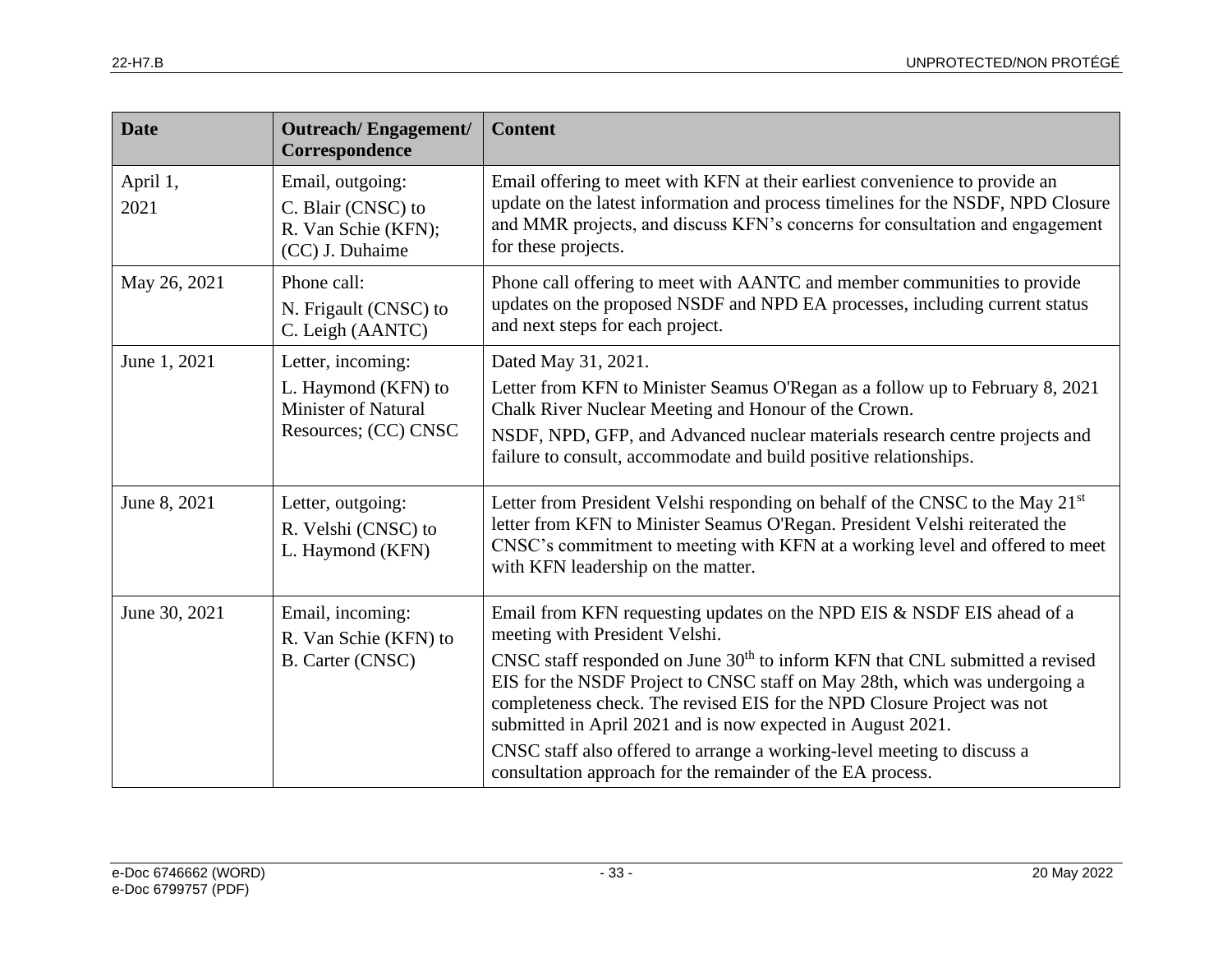| <b>Date</b>             | <b>Outreach/Engagement/</b><br>Correspondence                                                                                 | <b>Content</b>                                                                                                                                                                                                                                                                                                                                                                                                                                                                                                                                                                                                                                                                                                                                                                        |
|-------------------------|-------------------------------------------------------------------------------------------------------------------------------|---------------------------------------------------------------------------------------------------------------------------------------------------------------------------------------------------------------------------------------------------------------------------------------------------------------------------------------------------------------------------------------------------------------------------------------------------------------------------------------------------------------------------------------------------------------------------------------------------------------------------------------------------------------------------------------------------------------------------------------------------------------------------------------|
| June 30, 2021           | Email, outgoing:<br>C. Cattrysse (CNSC) to<br>L. Haymond (KFN);<br>(CC)<br>S. Green, K. Young,<br>J. Roy, M. Jawbone<br>(KFN) | Email proposing to organize a meeting between KFN and President Velshi to<br>discuss relationship- and trust-building, as well as a path forward on consultation<br>as per the CNSC's June 8, 2021 letter.                                                                                                                                                                                                                                                                                                                                                                                                                                                                                                                                                                            |
| July 15, 2021           | Meeting:<br>R. Velshi, C. Cattrysse,<br>(CNSC), L. Haymond<br>(KFN), J. Boudrias<br>(AANTC)                                   | KFN, AANTC and CNSC staff agreed to develop an action plan for a path<br>forward on the major projects on the CRL site which would include ongoing<br>collaboration on nuclear matters, that will articulate key steps, timelines and roles<br>and responsibilities. As part of the action plan development, parties will discuss<br>and strive to find resource funding options and/or solutions related to the activities<br>articulated in the plan.<br>AANTC agreed to brief the other Algonquin communities in August 2021 and<br>provide clarity on whether AANTC is continuing to represent them for the major<br>projects going forward. Following this meeting, AANTC will provide direction to<br>CNSC on who they are representing for consultation and on which projects. |
| Between 15 & 22<br>July | Email, outgoing:<br>C. Cattrysse (CNSC) to<br>M. Jawbone (KFN)                                                                | Email following up to July 15, 2021 meeting between leadership of KFN,<br>AANTC, & CNSC.<br>CNSC staff offered to meet the following week at a working-level with KFN and<br>AANTC to discuss concerns about MMR, NPD, and NSDF. CNSC staff proposed<br>then having a follow-up meeting to address an Action Plan and Terms of<br>Reference.<br>CNSC staff followed-up on July 28, 2021 and July 30, 2021 via email.                                                                                                                                                                                                                                                                                                                                                                  |
| August 12, 2021         | Letter, incoming:<br>L. Haymond. (KFN) to<br>M. Leblanc (CNSC)                                                                | Letter reiterating KFN's desire to establish an overarching consultation agreement<br>jointly with the CNSC and Natural Resources Canada (NRCan).<br>KFN also called on the CNSC to suspend decision-making on the MMR project<br>until such an agreement is in place.                                                                                                                                                                                                                                                                                                                                                                                                                                                                                                                |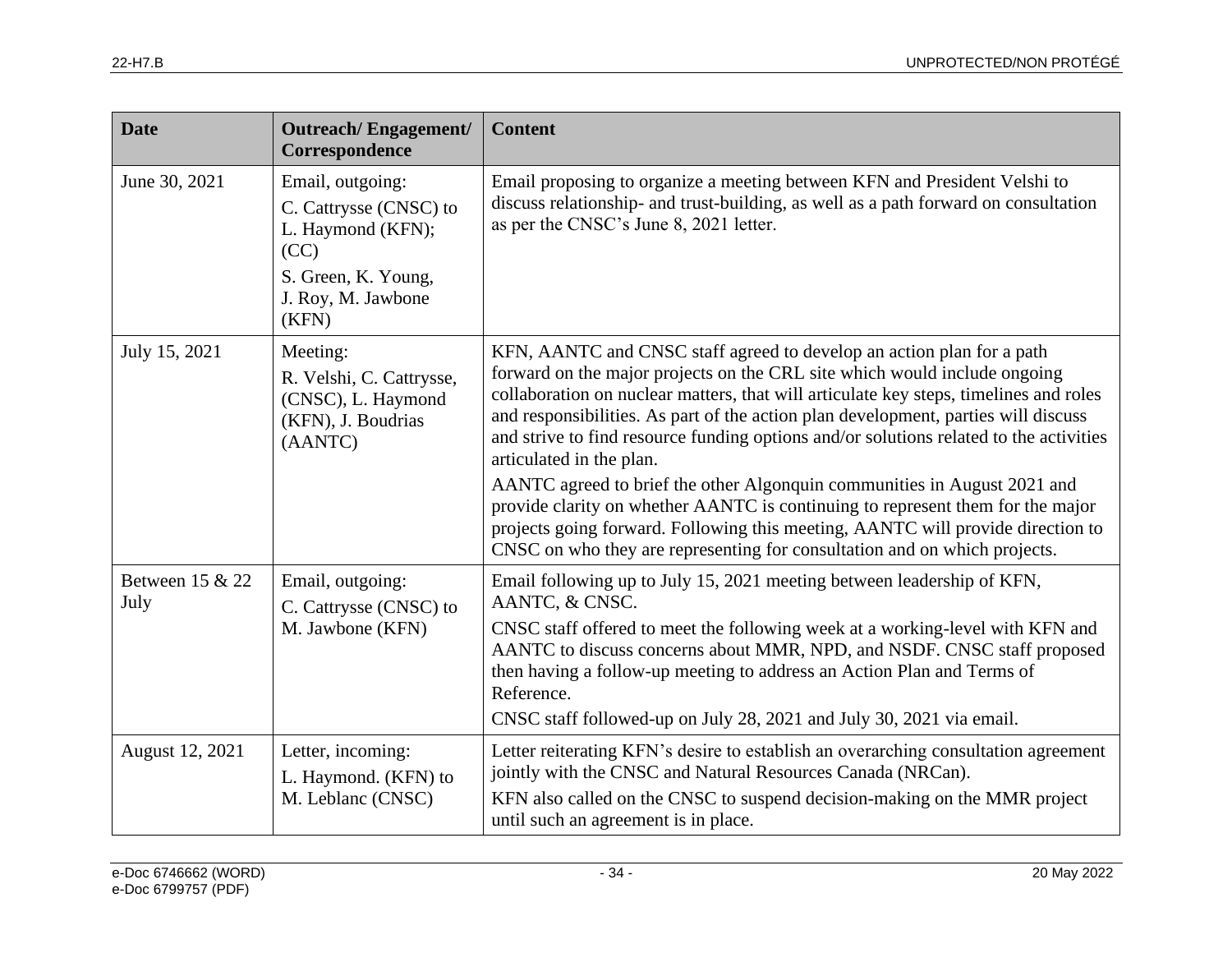| <b>Date</b>           | <b>Outreach/Engagement/</b><br>Correspondence                                                                                                         | <b>Content</b>                                                                                                                                                                                                                                                                                                                                                                                                                                                                                                                                                                                                                                                                                                                                                                                                                                                  |
|-----------------------|-------------------------------------------------------------------------------------------------------------------------------------------------------|-----------------------------------------------------------------------------------------------------------------------------------------------------------------------------------------------------------------------------------------------------------------------------------------------------------------------------------------------------------------------------------------------------------------------------------------------------------------------------------------------------------------------------------------------------------------------------------------------------------------------------------------------------------------------------------------------------------------------------------------------------------------------------------------------------------------------------------------------------------------|
| Sept 8, 2021          | Email, outgoing:<br>C. Cattrysse (CNSC) to<br>M. Jawbone (KFN)                                                                                        | Follow-up to July 15 <sup>th</sup> meeting between leadership of KFN, AANTC, & CNSC.<br>CNSC staff requested to meet with KFN to discuss next steps for consultation on<br>the NPD and NSDF projects.                                                                                                                                                                                                                                                                                                                                                                                                                                                                                                                                                                                                                                                           |
| September 08,<br>2021 | Letter, outgoing:<br>M. Leblanc (CNSC) to<br>L. Haymond (KFN)                                                                                         | Letter responding to KFN's letter from August 12, 2021.                                                                                                                                                                                                                                                                                                                                                                                                                                                                                                                                                                                                                                                                                                                                                                                                         |
| October 6, 2021       | Email, outgoing:<br>C. Cattrysse (CNSC) to<br>M. Jawbone (KFN)                                                                                        | Email following up to Sept 08, 2021 Secretariat response to August 12, 2021 letter<br>from KFN.<br>CNSC staff requested to meet with KFN in the coming weeks to discuss next steps<br>for consultation on the NPD and NSDF projects.                                                                                                                                                                                                                                                                                                                                                                                                                                                                                                                                                                                                                            |
| October 19, 2021      | Email, outgoing:<br>C. Cattrysse (CNSC) to<br>M. Jawbone (KFN)                                                                                        | Email requesting to meet with KFN at their earliest convenience to discuss next<br>steps for consultation on the NPD and NSDF projects.<br>KFN and CNSC set Nov 05 <sup>th</sup> to meet.                                                                                                                                                                                                                                                                                                                                                                                                                                                                                                                                                                                                                                                                       |
| November 5, 2021      | Meeting:<br>R. Van Schie,<br>R. Pelletier, K. Blaise<br>(KFN);<br>C. Cianci, C. Cattrysse,<br>N. Kwamena,<br>D. Saumure, A. Levine,<br>J. Wray (CNSC) | Meeting between CNSC staff and KFN to discuss a consultation agreement, the<br>Federal Lands processes, and concerns about ongoing Environmental Assessments<br>under CEAA 2012. CNSC staff confirmed that PFP funding had originally been<br>awarded to AANTC, who was intended to coordinate and engage with KFN as<br>part of the NSDF and NPD processes. KFN clarified that for the purposes of<br>consultation on CNSC regulatory processes the duty to consult authority rests with<br>KFN. KFN committed to discussing internally and with AANTC to determine the<br>approach for accessing the remaining funds to support KFN's participation and<br>engagement in the remaining phases of the NSDF and NPD projects. CNSC staff<br>also committed to providing further information regarding the funding that has<br>been previously awarded to AANTC. |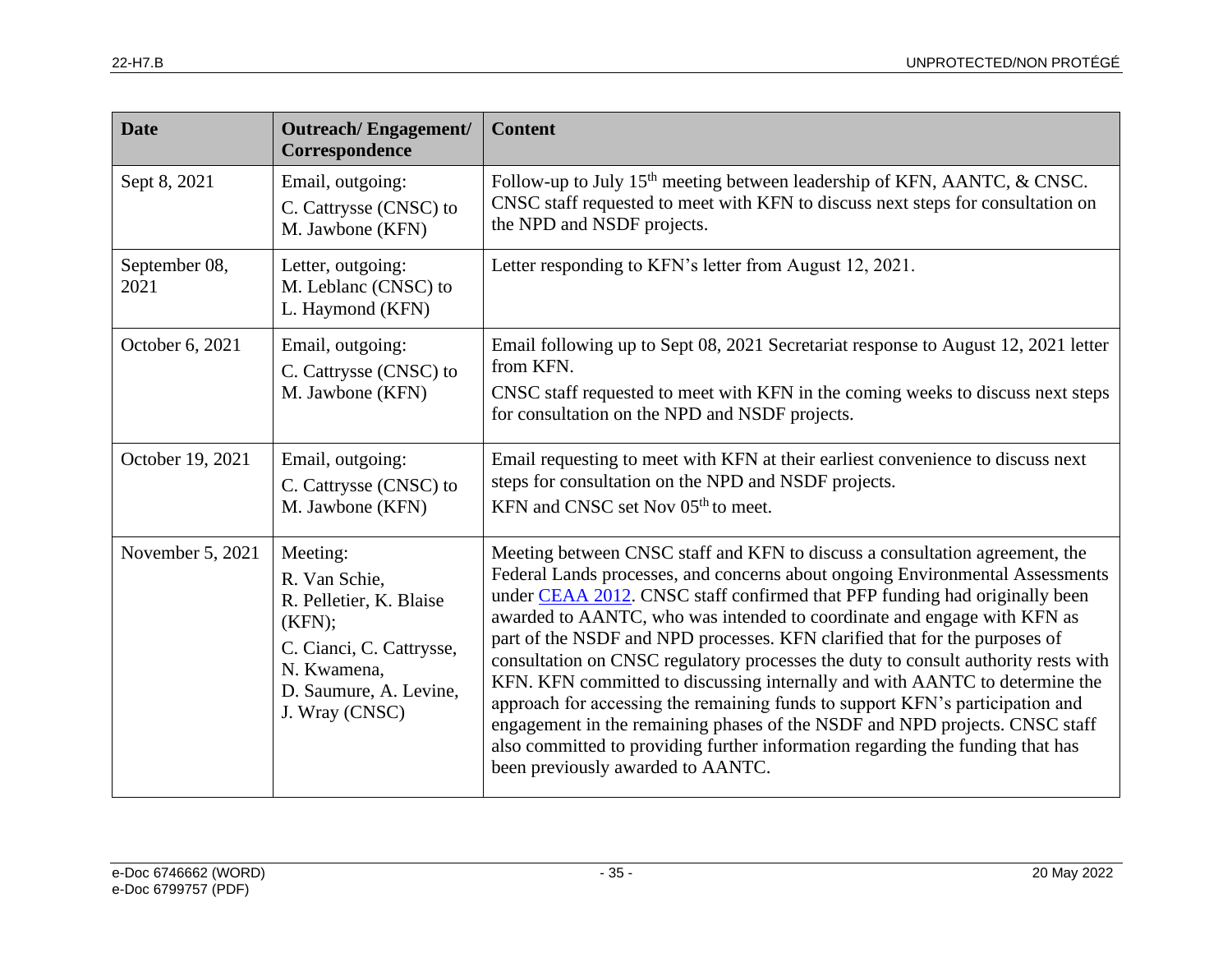| <b>Date</b>          | <b>Outreach/Engagement/</b><br>Correspondence                                                                       | <b>Content</b>                                                                                                                                                                                                                                                                                                                                                                                                                                                                                                                                                                                                                |
|----------------------|---------------------------------------------------------------------------------------------------------------------|-------------------------------------------------------------------------------------------------------------------------------------------------------------------------------------------------------------------------------------------------------------------------------------------------------------------------------------------------------------------------------------------------------------------------------------------------------------------------------------------------------------------------------------------------------------------------------------------------------------------------------|
| November 9, 2021     | Email, outgoing:<br>C. Cattrysse (CNSC) to<br>R. Van Schie, J. Roy,<br>L. Haymond,<br>M. Jawbone, C. Leigh<br>(KFN) | Email following up to Nov 5 <sup>th</sup> meeting with KFN. CNSC staff included<br>information on AANTC's awarded funding to date, as well as a link to the CNSC<br>Indigenous Policy Framework, and a draft project agreement for KFN and CNSC<br>on the MMR, NSDF, and NPD Projects.<br>CNSC staff proposed to meet again in December to continue discussion.                                                                                                                                                                                                                                                               |
| November 19,<br>2021 | Email, outgoing:<br>C. Cattrysse (CNSC) to<br>R. Van Schie (KFN)                                                    | Email offering to meet with KFN to continue discussing PFP for the ongoing<br>NPD, NSDF projects.                                                                                                                                                                                                                                                                                                                                                                                                                                                                                                                             |
| December 3, 2021     | Email, outgoing:<br>C. Cattrysse (CNSC) to<br>R. Van Schie (KFN)                                                    | Email offering to meet with KFN to continue discussing PFP for the ongoing<br>NPD, NSDF projects. CNSC staff also expressed that they expect the<br>Environmental Impact Statement for the NPD project later in December 2021.<br>CNSC also requested comments on the draft Terms of Reference for KFN and<br>CNSC on the MMR, NSDF, and NPD Projects shared on Nov 9 <sup>th</sup> .                                                                                                                                                                                                                                         |
| December 6, 2021     | Email, incoming:<br>R. Van Schie (KFN) to<br>C. Cattrysse (CNSC)                                                    | Email from KFN requesting \$30,000.00 in PFP to develop an action plan and<br>consultation agreement.<br>CNSC clarified that they had already made over \$83,000 available to KFN<br>through AANTC (for both the NSDF and NPD Projects), who specifically said<br>they were using the funds to consult on behalf of the rights holders including KFN<br>and Kitigan Zibi Anishinabeg. CNSC staff asked if KFN to clarify if they are<br>working or not with AANTC in this capacity using the existing funding that had<br>been awarded, or if KFN would be engaging directly with the CNSC on the NSDF<br>and other projects. |
| December 7, 2021     | Email, incoming:<br>N. Odjick (AANTC) to<br>C. Cattrysse (CNSC)                                                     | Email from AANTC clarifying that they are canceling their funding agreements<br>with the CNSC, and support KFN's approach to consulting with CNSC directly.                                                                                                                                                                                                                                                                                                                                                                                                                                                                   |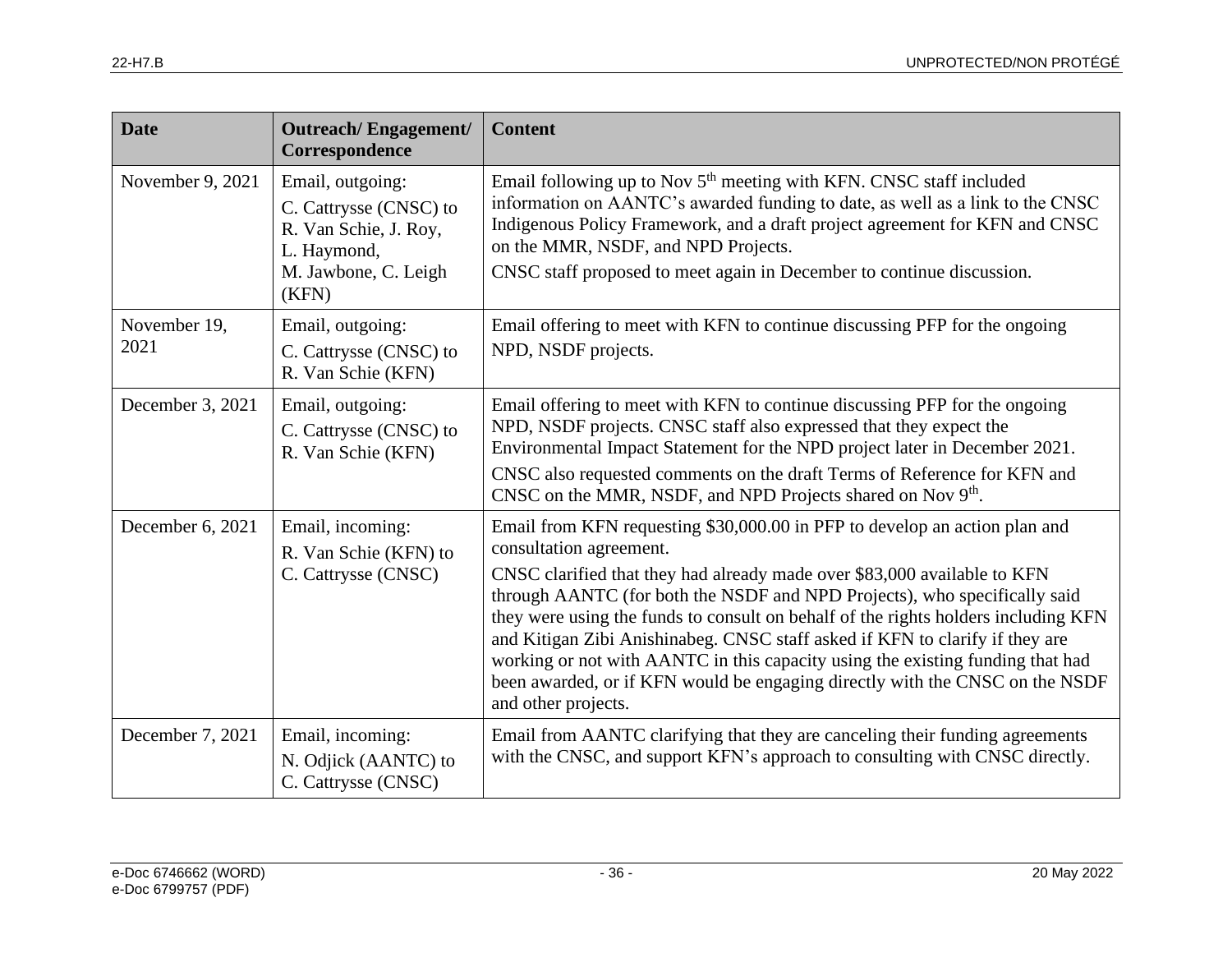| <b>Date</b>                  | <b>Outreach/Engagement/</b><br>Correspondence                                                                                                                 | <b>Content</b>                                                                                                                                                                                                                                                                                                                                                                                                                                                                                                                                                                                                                                                                                                    |
|------------------------------|---------------------------------------------------------------------------------------------------------------------------------------------------------------|-------------------------------------------------------------------------------------------------------------------------------------------------------------------------------------------------------------------------------------------------------------------------------------------------------------------------------------------------------------------------------------------------------------------------------------------------------------------------------------------------------------------------------------------------------------------------------------------------------------------------------------------------------------------------------------------------------------------|
| December 9, 2021             | Email, outgoing:<br>A. Zenobi (CNSC) to<br>S. Green, R. Van Schie<br>(KFN)                                                                                    | Email with a PFP application form for funding to assist KFN in co-developing a<br>Terms of Reference for consultation and a Rights Impact Assessment process for<br>the NPD Closure Project and the MMR Project. The CNSC also presented the<br>option of working with KFN on a separate application for funding, beyond the<br>funding previously awarded to AANTC, to assist with participating in the<br>remaining process steps for CNL's Near Surface Disposal Facility and NPD<br>Closure project, including consultation and engagement with CNSC staff, review<br>of CNSC staff's environmental assessment (EA) report/commission member<br>documents, and intervening in the Commission hearing process. |
| January 14, 2022             | Email, outgoing:<br>B. Carter (CNSC) to<br>R. Van Schie (KFN)                                                                                                 | Email providing advance notice of the NSDF public maildrop scheduled for the<br>week of January 24, 2022.                                                                                                                                                                                                                                                                                                                                                                                                                                                                                                                                                                                                         |
| January 18, 2022             | Email, incoming:<br>R. Van Schie (KFN) to<br><b>B.</b> Carter (CNSC)                                                                                          | Email from KFN requesting to cancel the NSDF public maildrop in KFN<br>community. CNSC staff responded to say that the request was made but was too<br>late to stop the mail drop.                                                                                                                                                                                                                                                                                                                                                                                                                                                                                                                                |
| February, 2022 to<br>ongoing | Meetings: C. Cattrysse,<br>A. Levine, K. Campbell,<br>N. Kwamena Owusa,<br>K. Magill (CNSC),<br>R. Van Schie (KFN),<br>R. Pelletier (KFN),<br>K. Blaise (KFN) | Bi-weekly meetings to discuss a consultation approach and agreement. NSDF<br>consultation process was also discussed, and concerns were raised by KFN.                                                                                                                                                                                                                                                                                                                                                                                                                                                                                                                                                            |
| March 17, 2022               | Email, outgoing:<br>A. Zenobi (CNSC), to<br>R. Van Schie (KFN)                                                                                                | Confirmation of CNSC awarding up to \$30,000 to support KFN's participation in<br>the remaining steps of the NSDF regulatory process including reviewing the EA<br>Report, CMDs, community feedback/engagement and participating in the<br>Commission hearing.                                                                                                                                                                                                                                                                                                                                                                                                                                                    |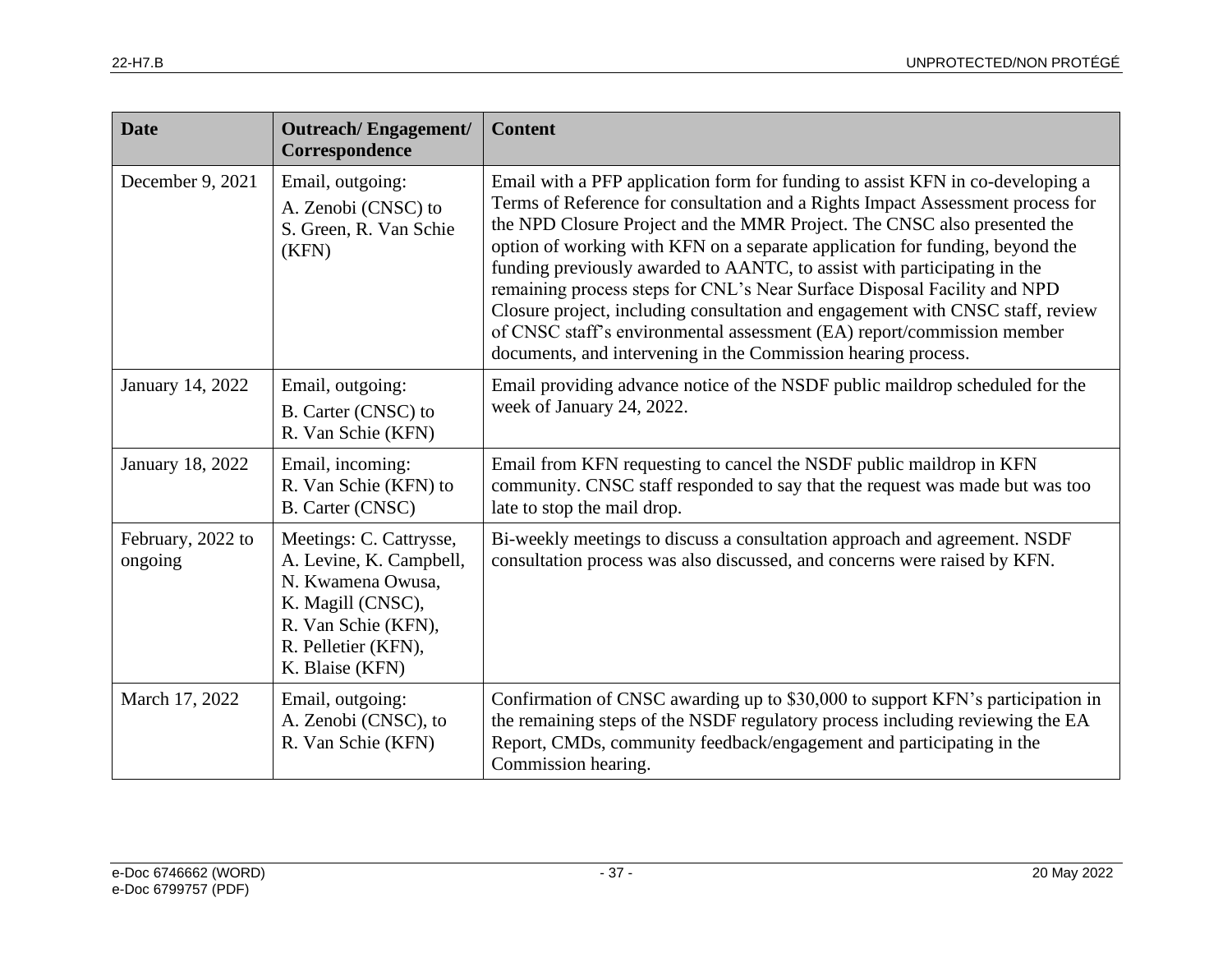| <b>Date</b>             | <b>Outreach/Engagement/</b><br>Correspondence                    | <b>Content</b>                                                                                                                                                                                                                                                      |
|-------------------------|------------------------------------------------------------------|---------------------------------------------------------------------------------------------------------------------------------------------------------------------------------------------------------------------------------------------------------------------|
| March to April,<br>2022 | Emails: R. Van Schie<br>(KFN) to C. Cattrysse<br>(CNSC)          | A dozen emails back and forth between KFN and CNSC regarding the funding<br>request and coordination of a contribution agreement for the remaining steps of the<br>NSDF regulatory process, and the request for postponement of the NSDF<br>Commission proceedings. |
| April 22, 2022          | Email, incoming:<br>R. Van Schie (KFN) to<br>C. Cattrysse (CNSC) | Signed contribution agreement sent from KFN to CNSC staff which included<br>proposed KFN-led community consultations on the proposed NSDF project should<br>KFN want to use the allocated funds to do this. CNSC staff agreed to this<br>proposal.                  |

Table 2: Engagement/Correspondence with Kitigan Zibi Anishinabeg (KZA) and Algonquin Anishinabeg Nation Tribal Council (AANTC) regarding NSDF Project 2016 -2022

| Date           | <b>Outreach/Engagement/</b><br>Correspondence                                                                               | <b>Content</b>                                                                                                                                                                                          |
|----------------|-----------------------------------------------------------------------------------------------------------------------------|---------------------------------------------------------------------------------------------------------------------------------------------------------------------------------------------------------|
| March 17, 2016 | Letter, outgoing:<br>C. Ducros (CNSC) to<br>Chief J.G. Whiteduck<br>(KZA) and N. Odjick<br>(AANTC): Project<br>Notification | Letter notifying the AANTC and KZA, of the NSDF Project and notification of<br>PFP opportunities. AANTC confirmed that they provide updates on information<br>shared with them on CNSC projects to KZA. |
| March 31, 2016 | Phone Call:<br>N. Frigault (CNSC) to<br>N. Odjick (AANTC)):<br>Follow-up on letter of<br>project notification               | Phone call following up on project notification letter and offer of PFP for the<br>NSDF and NPD Closure Projects EAs and licensing processes.                                                           |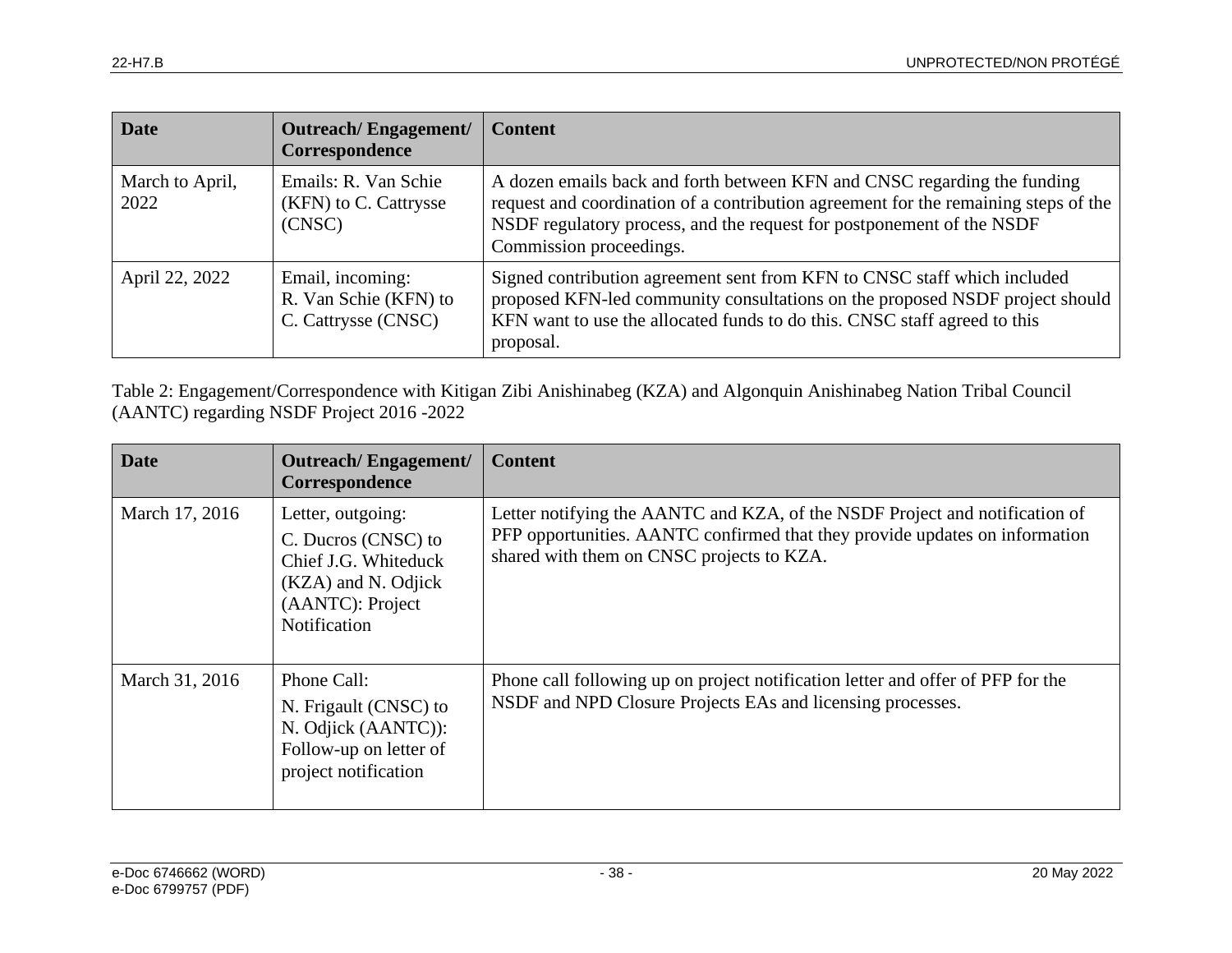| <b>Date</b>    | <b>Outreach/Engagement/</b><br>Correspondence                                                                                              | <b>Content</b>                                                                                                                                                                                                                                        |
|----------------|--------------------------------------------------------------------------------------------------------------------------------------------|-------------------------------------------------------------------------------------------------------------------------------------------------------------------------------------------------------------------------------------------------------|
| March 31, 2016 | Phone Call:<br>N. Frigault (CNSC) to<br>Chief J.G. Whiteduck<br>(KZA): Follow-up on<br>letter of project<br>notification                   | Phone call following up on project notification letter and offer of PFP for the<br>NSDF and NPD Closure Projects EAs and licensing processes. CNSC staff spoke<br>with S. Commanda-Riel and confirmed letter was received by Chief J.G.<br>Whiteduck. |
| May 25, 2016   | Letter, outgoing:<br>N. Frigault (CNSC) to<br><b>AANTC</b> and <b>KZA</b>                                                                  | Letter with notifying KZA of the comment period for the Project Descriptions for<br>both NSDF and NPD Closure Projects.                                                                                                                               |
| June 17, 2016  | Phone Call, outgoing:<br>N. Frigault (CNSC) to<br>N. Odjick (AANTC):<br>Follow-up on letter of<br>project description<br>notification      | Follow-up phone-call to May 25, 2016, letter with notice to comment on Project<br>Descriptions for both NSDF and NPD. CNSC staff left voicemail.                                                                                                      |
| June 17, 2016  | Phone Call, outgoing:<br>N. Frigault (CNSC) to<br>S. Commanda-Riel<br>(KZA): Follow-up on<br>letter of project<br>description notification | Follow-up phone-call to May 25, 2016, letter with notice to comment on Project<br>Descriptions for both NSDF and NPD. CNSC staff left voicemail.                                                                                                      |
| July 05, 2016  | Phone Call, outgoing<br>N. Frigault (CNSC) to<br>N. Odjick (AANTC):<br>Follow-up on letter of<br>project description<br>notification       | Follow-up phone-call to May 25, 2016, letter with notice to comment on Project<br>Descriptions for both NSDF and NPD. CNSC staff re-sent the Letter and Project<br>Description upon request.                                                          |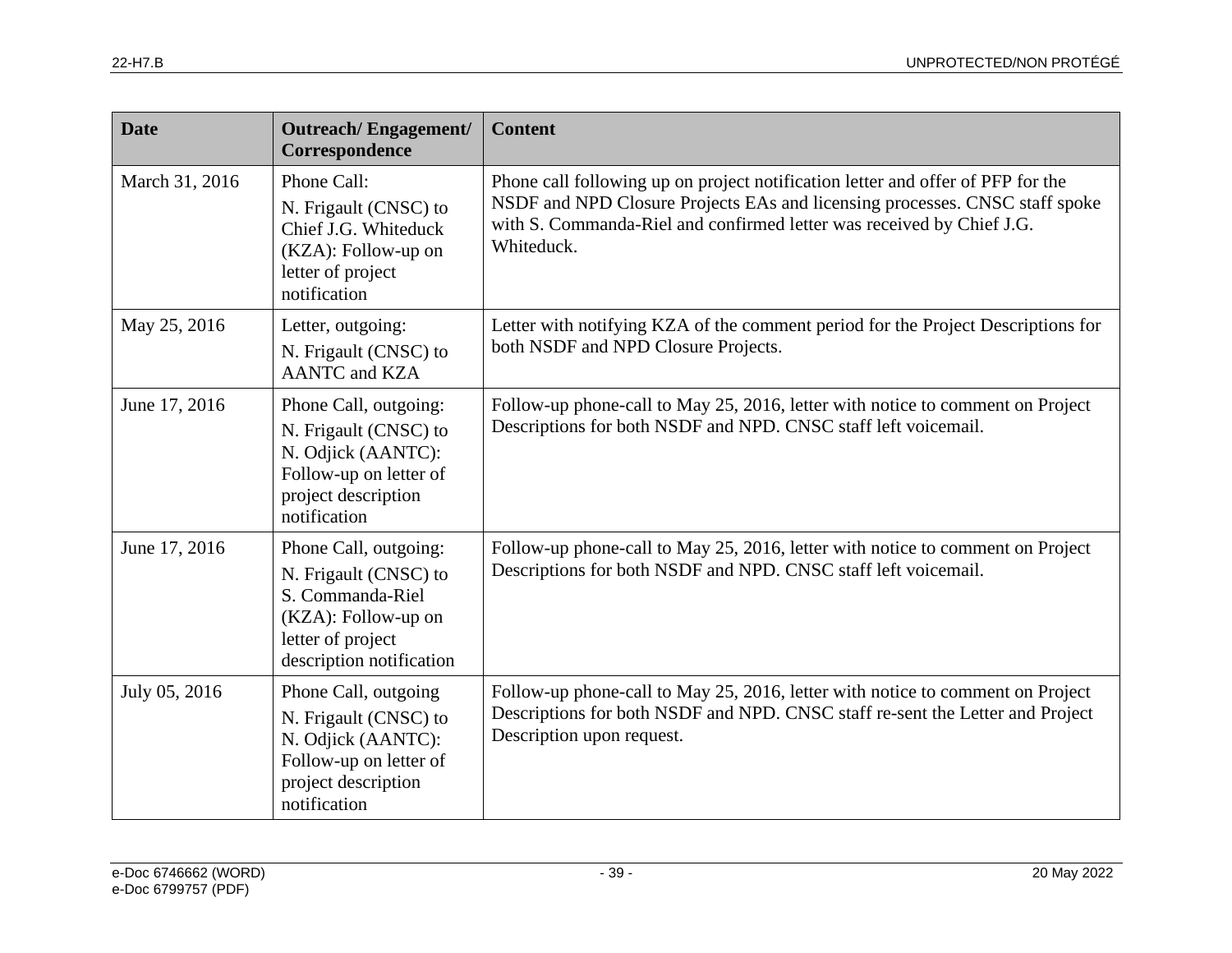| <b>Date</b>             | <b>Outreach/Engagement/</b><br>Correspondence                                                                                                                                                     | <b>Content</b>                                                                                                                                                  |
|-------------------------|---------------------------------------------------------------------------------------------------------------------------------------------------------------------------------------------------|-----------------------------------------------------------------------------------------------------------------------------------------------------------------|
| July 05, 2016           | Phone Call, outgoing:<br>N. Frigault (CNSC) to<br>S. Commanda-Riel<br>(KZA): Follow-up on<br>letter of project<br>description notification                                                        | Follow-up phone-call to May 25, 2016, letter with notice to comment on Project<br>Descriptions for both NSDF and NPD. CNSC staff left voicemail.                |
| July 12, 2016           | Letter, incoming: Chief<br>J.G. Whiteduck (KZA) to<br>C. Ducros (CNSC)                                                                                                                            | Letter responding to requests for comments on NSDF Project description. CNSC<br>staff responded.                                                                |
| August 25, 2016         | Email, outgoing:<br>C. Ducros (CNSC) to<br>Chief J.G. Whiteduck<br>(KZA)                                                                                                                          | Email offering to discuss NSDF Project description comments and NSDF and<br>NPD Closure Projects. Was resent on September 09, 2016 to correct email<br>address. |
| October 24, 2016        | Letter, outgoing:<br>C. Ducros (CNSC) to<br>Kitigan Zibi Anishinabeg<br>(KZA) and Algonquin<br><b>Nation Tribal Council</b><br>(AANTC): Comment<br>period on Revised NSDF<br>Project Description. | Letter notifying AANTC and KZA of comment period on Revised Project<br>Description for NSDF Project.                                                            |
| November 3 & 9,<br>2016 | Phone call, outgoing:<br>N. Frigault (CNSC) to<br>N. Odjick (AANTC) and<br>S. Commanda-Riel<br>(KZA): Follow-up on<br>letter of project<br>description notification                               | Follow up phone-calls on Notice to comment on Revised Project Description for<br>NSDF Project and a reminder about PFP availability.                            |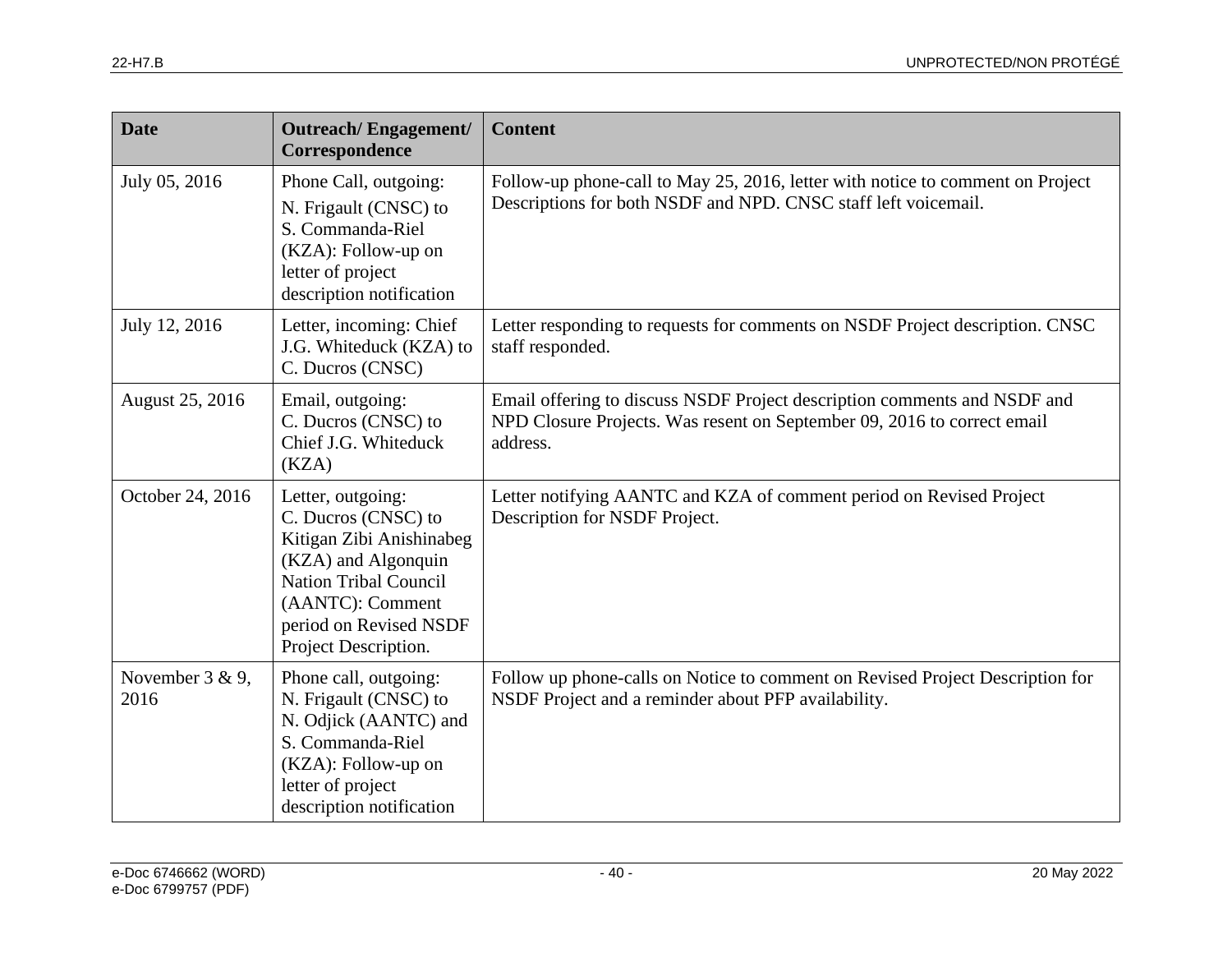| <b>Date</b>          | <b>Outreach/Engagement/</b><br>Correspondence                                                         | <b>Content</b>                                                                                                                                                                             |
|----------------------|-------------------------------------------------------------------------------------------------------|--------------------------------------------------------------------------------------------------------------------------------------------------------------------------------------------|
| November 16,<br>2016 | Email, incoming: Chief<br>J.G. Whiteduck and<br>S. Commanda-Riel<br>(KZA) to N. Frigault<br>(CNSC)    | Email regarding organization of meetings with CNL staff.                                                                                                                                   |
| December 20,<br>2016 | Meeting: N. Frigault,<br>L. Ethier, H. Mulye,<br>L. Abellan, A. Levine<br>(CNSC) and AANTC<br>and KZA | Meeting to introduce the CNSC, environmental assessment processes and the<br>NSDF and NPD Closure Projects at the AANTC offices in Maniwaki, Quebec.                                       |
| March 15, 2017       | Letter, outgoing:<br>C. Cianci (CNSC) to<br><b>AANTC</b> and <b>KZA</b>                               | Letter notifying AANTC regarding the draft Environmental Impact Statement<br>(EIS) and public comment period from March 17-May 17, 2017.                                                   |
| March 27, 2017       | Email, outgoing:<br>N. Frigault (CNSC) to<br><b>AANTC</b>                                             | Email following up March 15, 2017 notice of the draft EIS and public comment<br>period for the NSDF Project.                                                                               |
| April 12, 2017       | Email, outgoing:<br>N. Frigault (CNSC) to<br>N. Odjick (AANTC)                                        | Email with public Notices for two upcoming CNSC open house sessions taking<br>place on April 26, 2017 in Deep River, ON, and on April 27, 2017 in Sheenboro,<br>QC.                        |
| April 13, 2017       | Phone call, outgoing:<br>N. Frigault (CNSC) to<br>M. Olmstead (KZA)                                   | Follow up phone-call on March 15, 2017 Notice to comment on draft EIS for<br>NSDF Project. CNSC staff spoke to KZA who indicated that they planned to<br>submit comments on the draft EIS. |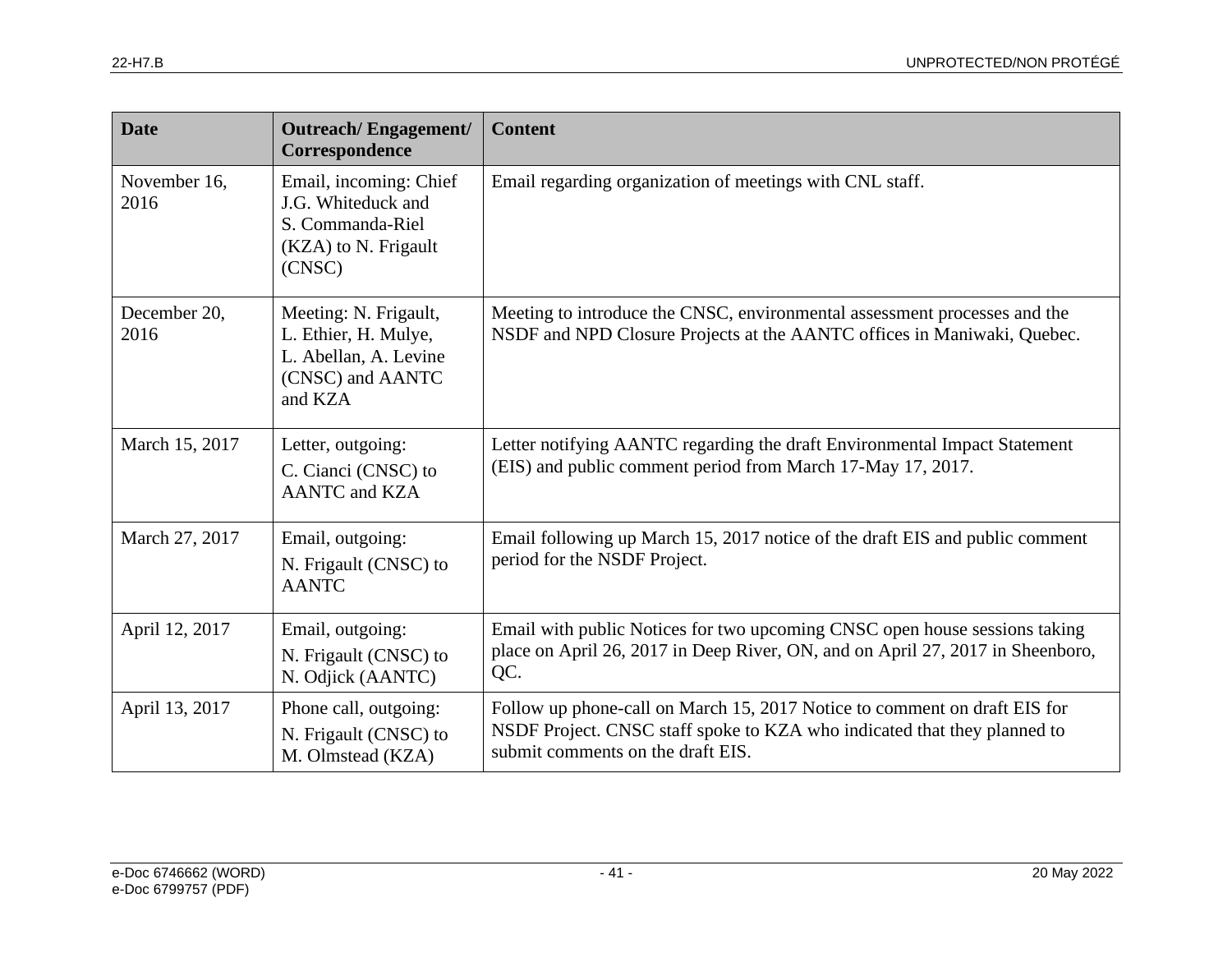| <b>Date</b>    | <b>Outreach/Engagement/</b><br>Correspondence                                                                                                                                                                       | <b>Content</b>                                                                                                                                                                                                                                                                                                                                                                                                                                                                                                                                                                                                                                                                                                                                                                                                                                                                                                                                                                                                                                                                                                                 |
|----------------|---------------------------------------------------------------------------------------------------------------------------------------------------------------------------------------------------------------------|--------------------------------------------------------------------------------------------------------------------------------------------------------------------------------------------------------------------------------------------------------------------------------------------------------------------------------------------------------------------------------------------------------------------------------------------------------------------------------------------------------------------------------------------------------------------------------------------------------------------------------------------------------------------------------------------------------------------------------------------------------------------------------------------------------------------------------------------------------------------------------------------------------------------------------------------------------------------------------------------------------------------------------------------------------------------------------------------------------------------------------|
| April 13, 2017 | Phone call:<br>N. Frigault (CNSC) to<br>N. Odjick (AANTC)                                                                                                                                                           | Follow up phone call to March 15 <sup>th</sup> letter Notification of the draft EIS and public<br>comment period, as well as Public Notices for two upcoming CNSC public open<br>house sessions for NSDF Project.<br>CNSC staff left a detailed message with AANTC staff who will pass the message<br>on to N. Odjick.                                                                                                                                                                                                                                                                                                                                                                                                                                                                                                                                                                                                                                                                                                                                                                                                         |
| April 26, 2017 | Meeting:<br>A. Levine, N. Frigault,<br>C. Ducros, L. Ethier,<br>D. Wylie (CNSC), KFN,<br>AANTC, Kitigan Zibi<br>Anishinabeg,<br>Lac Simon First Nation,<br>Abitibiwinni First<br>Nation, Kitcisakik First<br>Nation | CNSC staff and CNL provided separate presentations regarding the NSDF and<br>NPD projects.<br>The Nations raised concerns regarding the amount of capacity available for review<br>of the technical documentation and EIS. The length of the comment period for the<br>EIS. Potential impacts on the Ottawa River. Legacy of radioactive waste and<br>contamination at the Chalk River site. The need for Algonquin First Nations to<br>provide consent for anything that happens on their lands, including at Chalk River.<br>The need for CNSC staff to spend time with each of their communities to explain<br>more about our regulatory oversight role and the project review process.<br>CNSC staff committed to working with AANTC and each First Nation, including<br>KZA, to develop an approach to consultation with regards to the NPD and NSDF<br>Projects. CNSC staff discussed options for engagement and information sharing<br>with the leadership and community members for each community and working<br>together to address the concerns raised collaboratively throughout the regulatory<br>review process. |
| May 11, 2017   | Letter, incoming: KZA to<br>N. Frigault (CNSC)                                                                                                                                                                      | Response to CNSC letter on draft EIS and comment period. Kitigan Zibi<br>Anishinabeg FN outlined their concerns regarding the project.                                                                                                                                                                                                                                                                                                                                                                                                                                                                                                                                                                                                                                                                                                                                                                                                                                                                                                                                                                                         |
| May 19, 2017   | Email, outgoing:<br>N. Frigault (CNSC) to<br><b>AANTC</b> and <b>KZA</b>                                                                                                                                            | Email update on the public comment period on the draft EIS for the NSDF Project.                                                                                                                                                                                                                                                                                                                                                                                                                                                                                                                                                                                                                                                                                                                                                                                                                                                                                                                                                                                                                                               |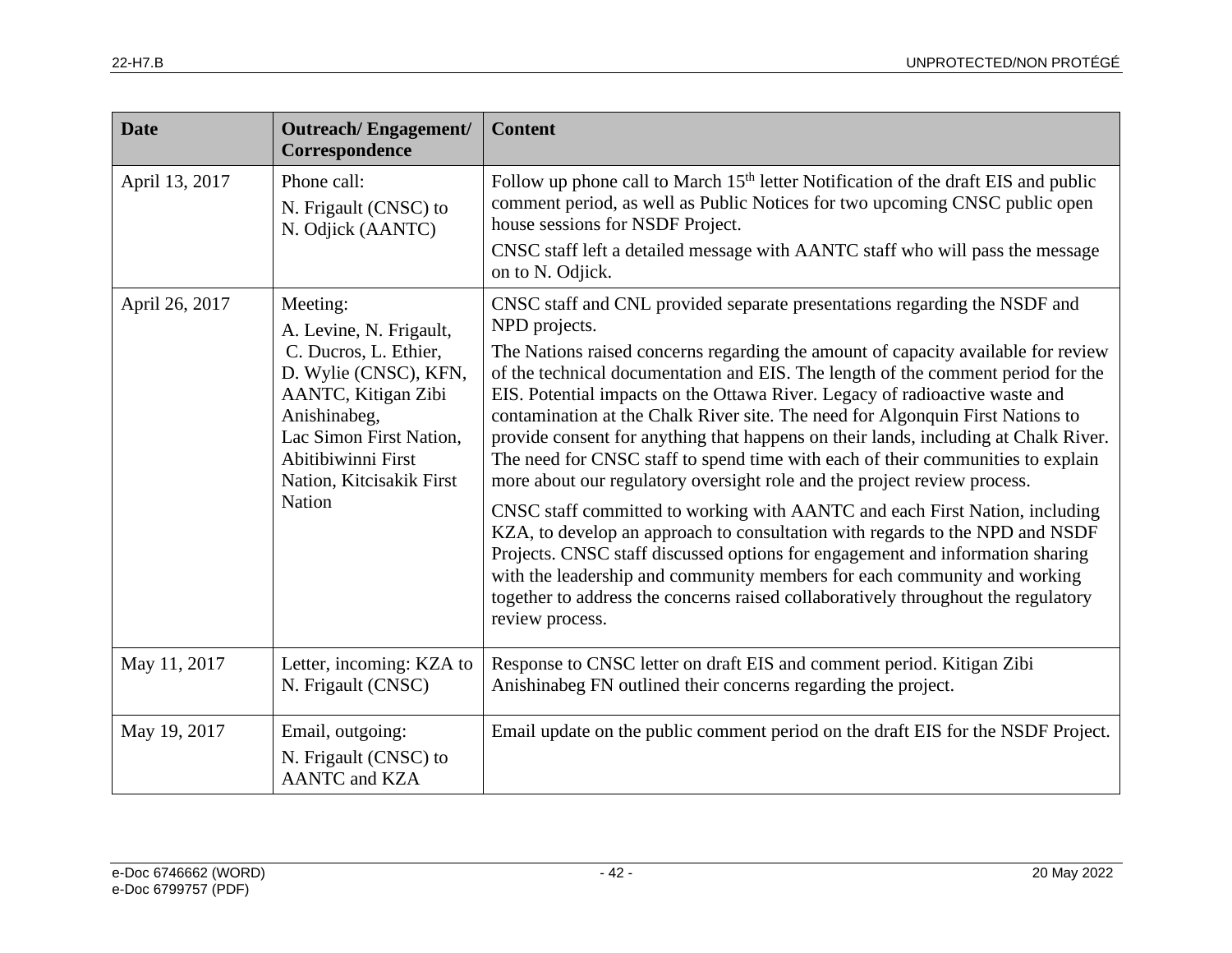| <b>Date</b>           | <b>Outreach/Engagement/</b><br>Correspondence                            | <b>Content</b>                                                                                                                                                                                                                                                                                                                                                                                                                       |
|-----------------------|--------------------------------------------------------------------------|--------------------------------------------------------------------------------------------------------------------------------------------------------------------------------------------------------------------------------------------------------------------------------------------------------------------------------------------------------------------------------------------------------------------------------------|
| May 24, 2017          | Letter, incoming:<br>V. Polson (AANTC) to<br><b>CNSC</b>                 | Letter from AANTC indicating that they are opposed to the NSDF project and that<br>the consultation process with them and their communities regarding the NSDF<br>Project has not been adequate to date due to the minimal amount of funding<br>awarded to them through the CNSC's PFP. They have requested for the CNSC to<br>remedy the situation.                                                                                 |
| June 7, 2017          | Letter, outgoing:<br>C. Ducros (CNSC) to<br>V. Polson (AANTC)            | Letter responding to AANTC letter received on May 24, 2017, offering to<br>coordinate future meetings and provide funding to cover meeting related costs.                                                                                                                                                                                                                                                                            |
| June 19, 2017         | Email, outgoing:<br>N. Frigault (CNSC) to<br><b>AANTC</b> and <b>KZA</b> | Notice of the CNSC relaunching the public comment period for 60 days for the<br>Draft EIS of the NSDF project.                                                                                                                                                                                                                                                                                                                       |
| August 14, 2017       | Email, incoming:<br>N. Odjick (AANTC) to<br>N. Frigault (CNSC)           | Email providing AANTC's comments to CNSC staff on CNL's Draft<br>Environmental Impact Statement, which as per the contribution agreement could<br>include feedback from AANTC's representative communities.                                                                                                                                                                                                                          |
| September 15,<br>2017 | Email, outgoing:<br>N. Frigault (CNSC) to<br><b>AANTC</b> and <b>KZA</b> | English and French copies of Advertisements for upcoming Open House Sessions<br>in Sheenboro (Oct 2), Pembroke (Oct 3) and Deep River (Oct 4)                                                                                                                                                                                                                                                                                        |
| September 27,<br>2017 | Phone call and email:<br>A. Levine (CNSC) to<br>N. Odjick (AANTC)        | Phone and email with CNSC staff providing updates to N. Odjick (AANTC) on<br>the timelines for the NSDF Project EA, including:<br>Public comment period deadline for Draft EIS document; CNSC Open House<br>Sessions for NSDF Project (EA focus) in Sheenboro, QC, Pembroke, ON and<br>Deep River, ON; 30-day public comment period (written interventions) on the EA<br>Report and the EA and licensing Commission Member Documents |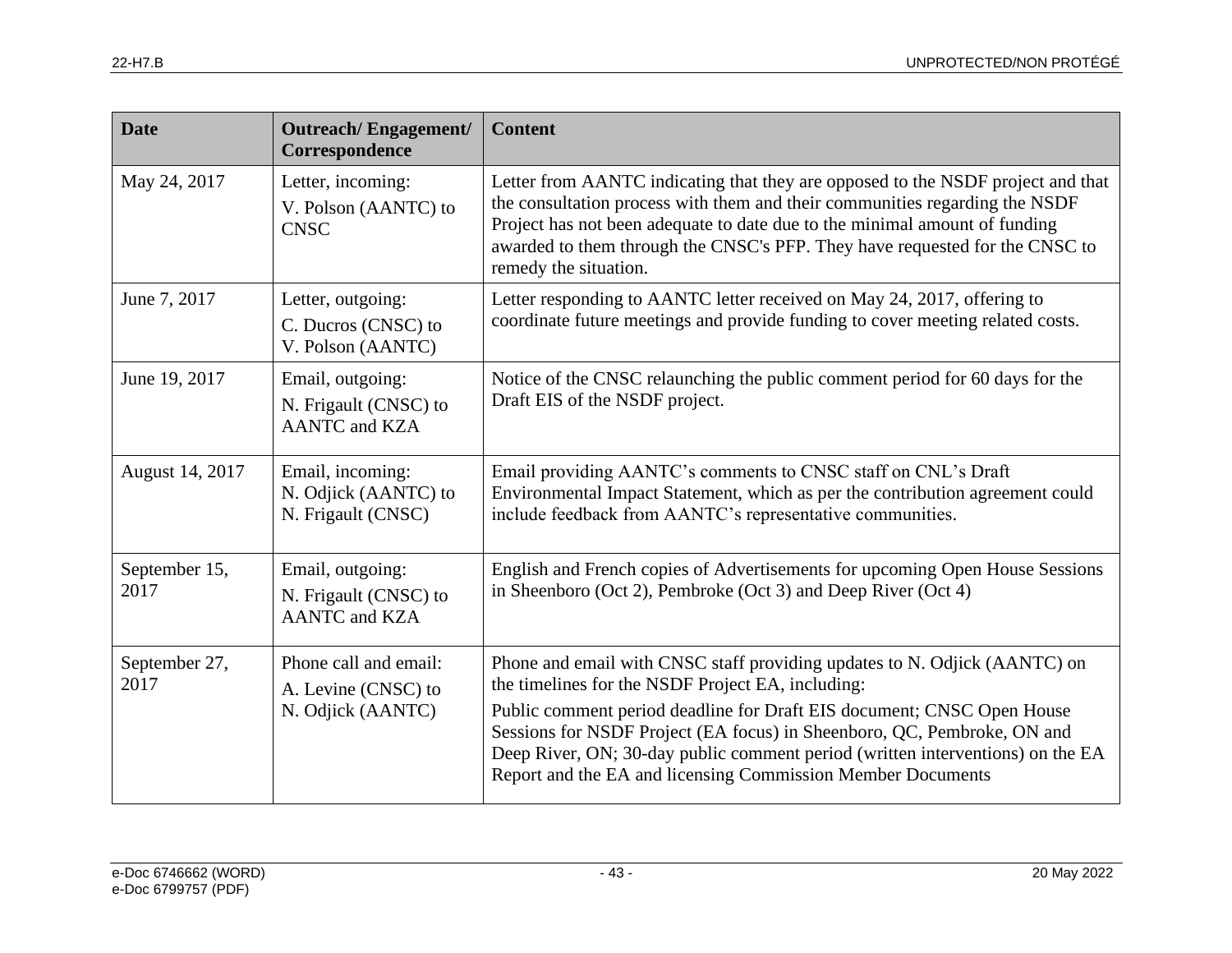| <b>Date</b>            | <b>Outreach/Engagement/</b><br>Correspondence                                                   | <b>Content</b>                                                                                                                                                                                                                                                                                                    |
|------------------------|-------------------------------------------------------------------------------------------------|-------------------------------------------------------------------------------------------------------------------------------------------------------------------------------------------------------------------------------------------------------------------------------------------------------------------|
| October 18, 2017       | Email, outgoing:<br>A. Levine (CNSC) to<br>N. Odjick (AANTC)                                    | Email from CNSC staff requesting to organize a discussion on Next Steps for<br>engagement on the NSDF and NPD Closure Projects, including additional<br>capacity for AANTC.<br>CNSC staff also offered to discuss potential funding to cover costs related to the<br>meetings and for AANTC to hire a consultant. |
| December 6, 2017       | Letter, outgoing:<br>C. Ducros to V. Polson,<br>N. Odjick (AANTC), and<br>J. G. Whiteduck (KZA) | Letter with an update on the status of the NSDF Project's Environmental Impact<br>Statement and pending revised timelines.                                                                                                                                                                                        |
| June 21, 2018          | Phone call: N. Frigault<br>(CNSC) to Chief. J.G.<br>Whiteduck (KZA)                             | CNSC staff spoke with Chief J.G. Whiteduck about key contacts. He clarified that<br>KZA would like to continue to be contacted separately for all communication.                                                                                                                                                  |
| August 02, 2018        | Email, outgoing:<br>L. Brunarski (CNSC) to<br>Chief J.G. Whiteduck<br>(KZA)                     | Email offering CNSC PFP for Indigenous Knowledge Studies related to the NSDF<br>and NPD Closure Projects.                                                                                                                                                                                                         |
| <b>August 28, 2018</b> | Phone call: N. Frigault<br>(CNSC) to Chief. J.G.<br>Whiteduck (KZA)                             | Follow-up phone call regarding the email offering CNSC PFP for Indigenous<br>Knowledge Studies related to the NSDF and NPD Closure Projects. KZA<br>indicated that they would get in contact with CNSC if they are interested, however<br>KZA indicated that such a study was not necessary at this time.         |
| September 27,<br>2018  | Letter, outgoing:<br>C. Cianci to N. Odjick<br>(AANTC), Chief. J.G.<br>Whiteduck (KZA)          | Letter with an update on NSDF and NPD Closure Projects including schematic of<br>process showing upcoming consultation opportunities. CNSC staff offered to<br>arrange a meeting to discuss CNL and CNSC responses to comments on the draft<br>EIS.                                                               |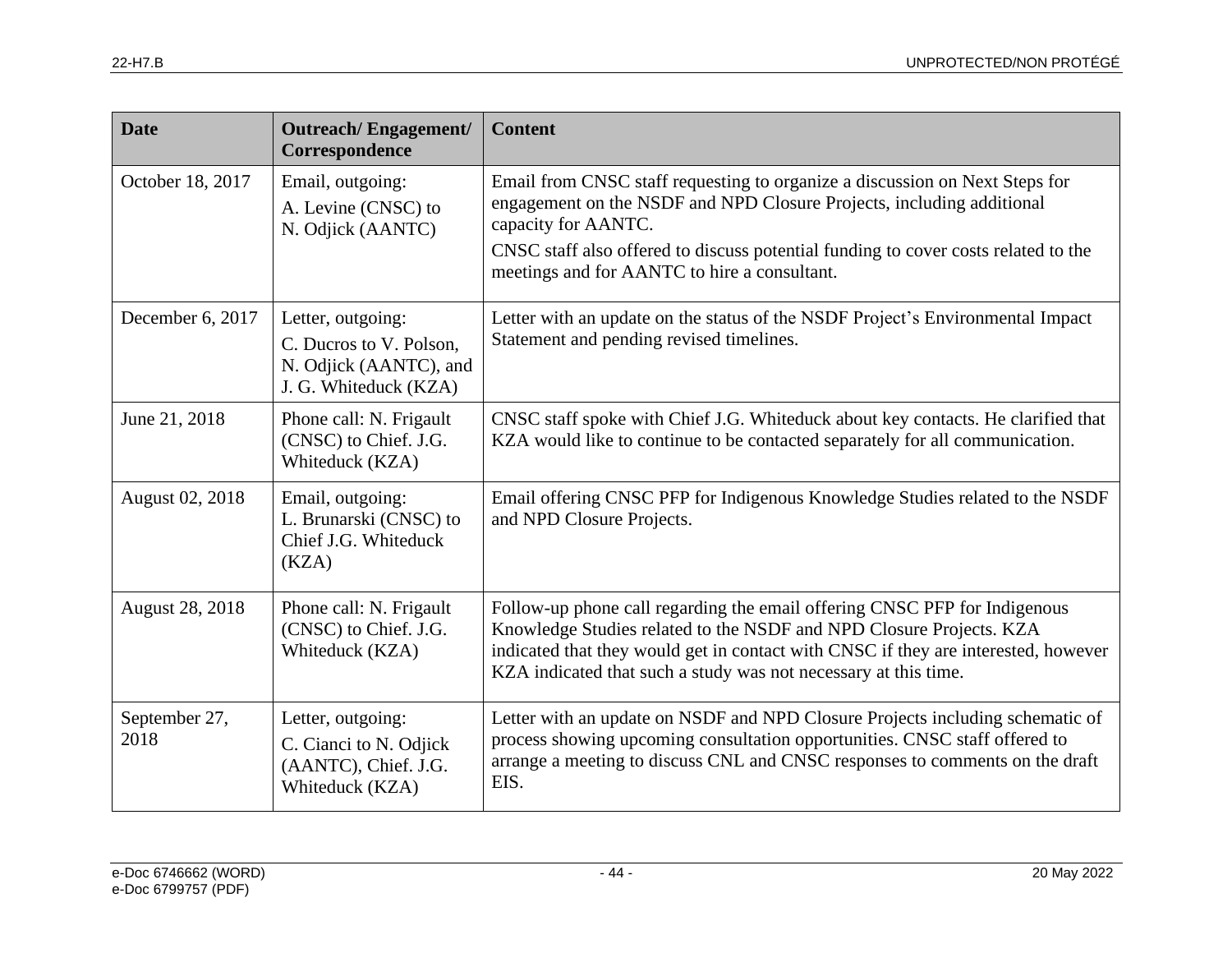| <b>Date</b>                                | <b>Outreach/Engagement/</b><br>Correspondence                            | <b>Content</b>                                                                                                                                                                                                                                                                                                                                                                                                                                                                                                                |
|--------------------------------------------|--------------------------------------------------------------------------|-------------------------------------------------------------------------------------------------------------------------------------------------------------------------------------------------------------------------------------------------------------------------------------------------------------------------------------------------------------------------------------------------------------------------------------------------------------------------------------------------------------------------------|
| October 16, 2018                           | Phone call:<br>N. Frigault (CNSC) to<br>N. Odjick (AANTC)                | Follow up phone call to letter sent Sept 27, 2018.<br>CNSC staff spoke to N. Odjick, who indicated that AANTC do not currently have<br>the resources to meet about these projects or to review any additional information.<br>CNSC staff reiterated the availability of PFP to support such activities.                                                                                                                                                                                                                       |
| October 16, 2018                           | Phone call:<br>N. Frigault (CNSC) to<br>Chief J.G. Whiteduck<br>(KZA)    | Follow up phone call to correspondence sent Sept 27, 2018. CNSC staff left<br>voicemail.                                                                                                                                                                                                                                                                                                                                                                                                                                      |
| January 10, 2019                           | Phone call:<br>A. Zenobi (CNSC) to<br>N. Odjick (AANTC)                  | Phone call to offer to set up a meeting between AANTC and CNSC in April 2019<br>and to offer PFP funding to support.                                                                                                                                                                                                                                                                                                                                                                                                          |
| January 11, 2019                           | Email, outgoing:<br>A. Zenobi (CNSC) to<br>N. Odjick (AANTC)             | Email with a Participant Funding Program application form for a meeting with<br>CNSC staff in April 2019. The meeting was to provide updates on the NSDF<br>project and discuss CNSC's responses to AANTC's comments on CNL's draft<br>EIS, as well as to discuss a path forward for consultation and engagement.<br>The CNSC proposed inviting KZA, KFN, and CNL to this meeting.<br>This meeting never occurred as the communities did not express a direct interest in<br>working with CNSC staff to organize the meeting. |
| January 29, 2019<br>& February 07,<br>2019 | Emails: A. Zenobi<br>(CNSC) to AANTC                                     | Email exchange between CNSC staff and AANTC regarding AANTC questions<br>on CNSC and CNL's responses to AANTC's comments on the draft EIS.                                                                                                                                                                                                                                                                                                                                                                                    |
| March 20, 2019                             | Email, outgoing:<br>N. Frigault (CNSC) to<br><b>AANTC</b> and <b>KZA</b> | CNSC staff sent out a notice on the re-opening of PFP and a project status update<br>for NSDF with CNL website Links.                                                                                                                                                                                                                                                                                                                                                                                                         |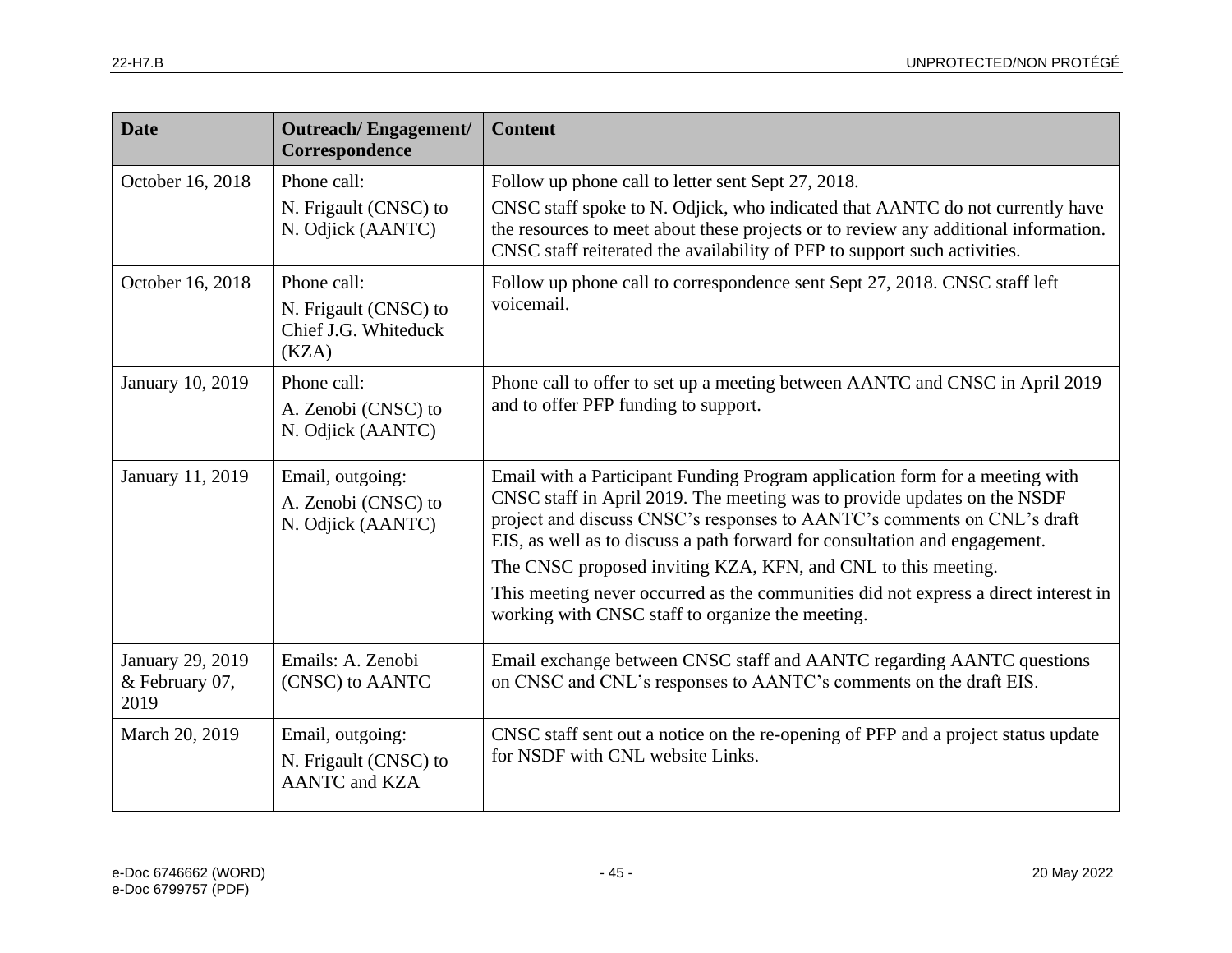| <b>Date</b>           | <b>Outreach/Engagement/</b><br>Correspondence                                                                                                                                                                                             | <b>Content</b>                                                                                                                                                                                                                                                                                                 |
|-----------------------|-------------------------------------------------------------------------------------------------------------------------------------------------------------------------------------------------------------------------------------------|----------------------------------------------------------------------------------------------------------------------------------------------------------------------------------------------------------------------------------------------------------------------------------------------------------------|
| July 12, 2019         | Email, outgoing:<br>N. Frigault (CNSC) to<br>KZA, Kitcisakik First<br>Nation, Lac Simon First<br>Nation, Abitibiwinni<br>First Nation,<br><b>Timiskaming First</b><br>Nation, Kebaowek First<br>Nation, Long Point First<br><b>Nation</b> | Email providing general updates and CNSC staff request a meeting with KZA and<br>other Algonquin communities on the NSDF and NPD Closure Projects. KZA<br>responded indicating ability to meet but no large group meeting occurred as<br>proposed due to a lack of interest and response from the communities. |
| November 21,<br>2019  | Meeting: CNSC staff and<br><b>KZA</b>                                                                                                                                                                                                     | Meeting in person to discuss the NSDF, NPD Closure and MMR Projects.                                                                                                                                                                                                                                           |
| June 29, 2020         | Letter, outgoing:<br>C. Cianci (CNSC) to<br>V. Polson (AANTC)                                                                                                                                                                             | Letter including a Proposed Consultation Approach with AANTC for the<br>remaining steps of the regulatory review process for the NSDF Project.                                                                                                                                                                 |
| June 29, 2020         | Letter, outgoing:<br>C. Cianci (CNSC) to<br><b>KZA</b>                                                                                                                                                                                    | Letter including a Proposed Consultation Approach with KZA for the remaining<br>steps of the regulatory review process for the NSDF Project.                                                                                                                                                                   |
| November 13,<br>2020  | Email, outgoing:<br>N. Frigault (CNSC) to<br>Chief J.G. Whiteduck<br>and L. Dwyer (CNSC)                                                                                                                                                  | Update on the EA process for NSDF and NPD and attached copy of Issues<br><b>Tracking Table for NSDF</b>                                                                                                                                                                                                        |
| September 22,<br>2021 | Meeting (virtual): CNSC<br>and KZA                                                                                                                                                                                                        | Meeting with Kitigan Zibi Anishinbeg to provide overview on all CNSC projects<br>(EA and Licensing), PFP and discuss a path forward. New contacts were provided.                                                                                                                                               |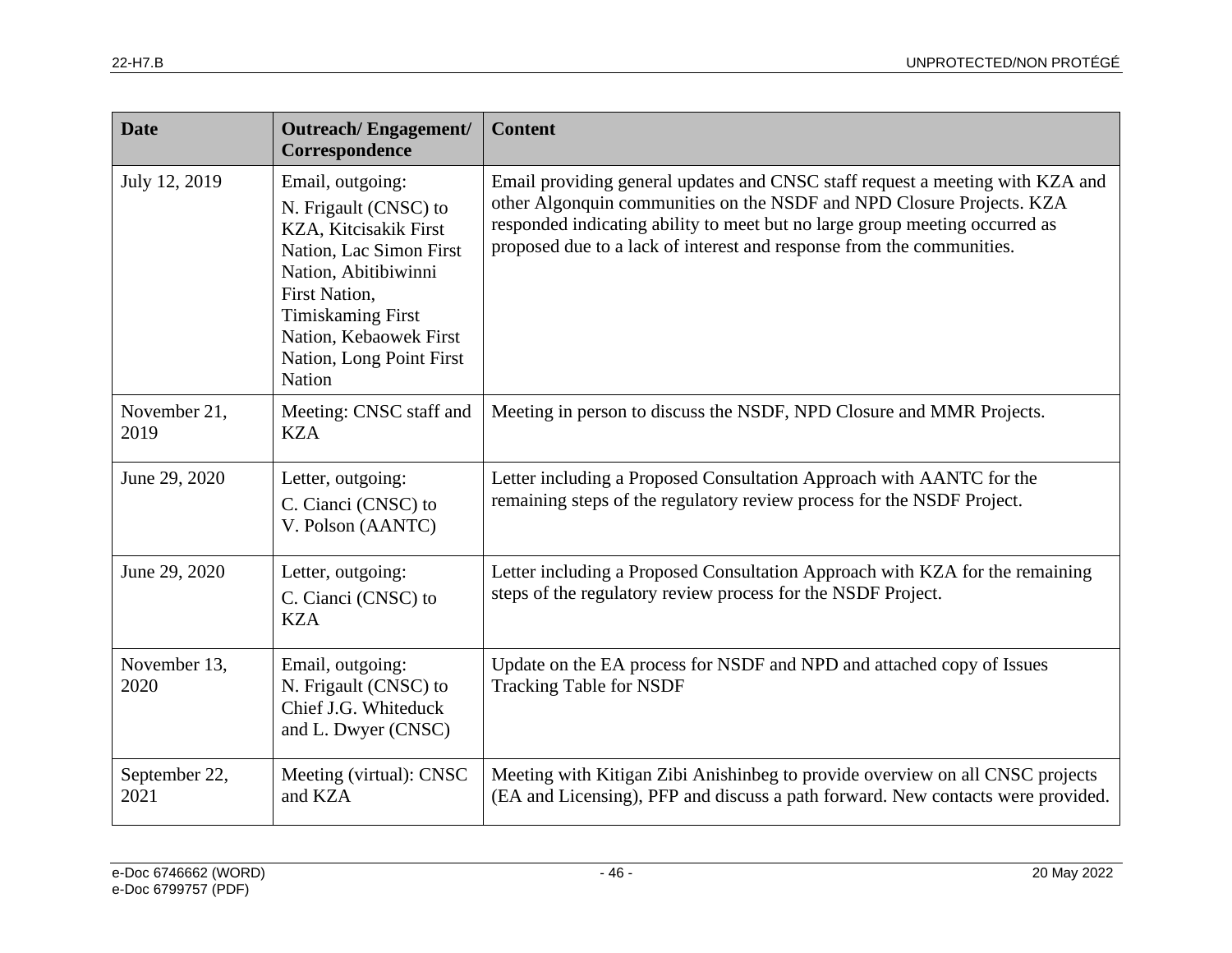| <b>Date</b>         | Outreach/Engagement/<br>Correspondence                                          | <b>Content</b>                                                                                                                                                                                                                                                 |
|---------------------|---------------------------------------------------------------------------------|----------------------------------------------------------------------------------------------------------------------------------------------------------------------------------------------------------------------------------------------------------------|
| January 14, 2022    | Email, outgoing:<br>B. Carter (CNSC) to<br>P.L. Bastien and<br>E. Higgins (KZA) | Email providing advance notice of the NSDF public maildrop scheduled for the<br>week of January 24, 2022.                                                                                                                                                      |
| January 20, 2022    | Email, incoming:<br>E. Higgins (KZA) to<br><b>B.</b> Carter (CNSC)              | Email from KZA concerns regarding NSDF maildrop being delivered without<br>KZA approval & CNSC response and proposal to meet to discuss NSDF and<br>possible Terms of Reference for Long-Term Engagement.                                                      |
| February 03, 2022   | Email: A. Zenobi<br>(CNSC) to E. Higgins<br>and P.L. Bastien (KZA)              | Confirmation of CNSC awarding up to \$30,000 to support KZA's participation in<br>the remaining steps of the NSDF regulatory process including reviewing the EA<br>Report, CMDs, community feedback/engagement and participating in the<br>Commission hearing. |
| $January - current$ | Meetings: CNSC and<br><b>KZA</b>                                                | CNSC staff are meeting regularly to discuss NSDF (hearing preparation), NPD<br>Closure and MMR Projects as well as a potential long-term relationship terms of<br>reference.                                                                                   |

Table 3: Engagement/Correspondence with Mitchikanibikok Inik (MI) also known as Algonquins of Barriere Lake through Algonquin Nation Secretariat (ANS) regarding NSDF Project 2016 -2022

| <b>Date</b>    | Outreach/<br>Engagement/<br>Correspondence                                                                               | <b>Content</b>                                                                                                                                                                                                                                                |
|----------------|--------------------------------------------------------------------------------------------------------------------------|---------------------------------------------------------------------------------------------------------------------------------------------------------------------------------------------------------------------------------------------------------------|
| March 17, 2016 | Letter, outgoing:<br>C. Ducros (CNSC) to<br><b>Algonquin Nation</b><br>Secretariat (ANS):<br><b>Project Notification</b> | Letter notifying the ANS who represents the MI also known as Algonquins of<br>Barriere Lake, of the NSDF Project and notification of PFP opportunities. ANS<br>confirmed that they provide updates on information shared with them on CNSC<br>projects to MI. |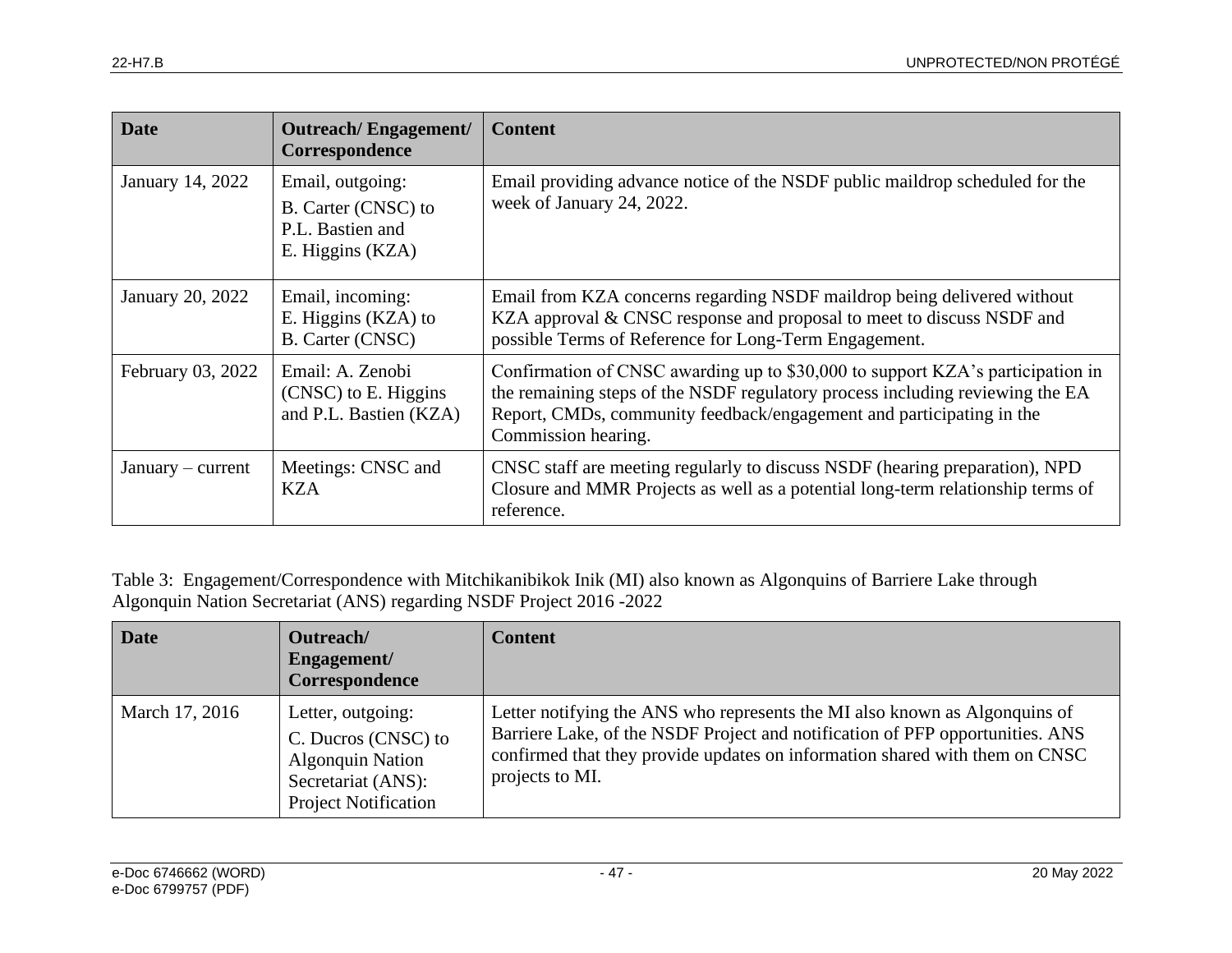| <b>Date</b>       | Outreach/<br>Engagement/<br>Correspondence                                      | <b>Content</b>                                                                                                                                                 |
|-------------------|---------------------------------------------------------------------------------|----------------------------------------------------------------------------------------------------------------------------------------------------------------|
| April 07, 2016    | Phone Call:                                                                     | Phone call following up on project notification letter and offer of PFP for the                                                                                |
|                   | N. Frigault (CNSC) to<br>ANS: Follow-up on<br>letter of project<br>notification | NSDF and NPD Closure Projects EAs and licensing processes.                                                                                                     |
| May 25, 2016      | Letter, outgoing:<br>N. Frigault (CNSC) to<br>P. Digangi (ANS)                  | Letter with notifying ANS of the comment period for the Project Descriptions for<br>both NSDF and NPD Closure Projects.                                        |
| June 17, 2016     | Voicemail, outgoing:<br>N. Frigault (CNSC) to<br>P. Digangi (ANS)               | Follow-up phone-call to May 25, 2016, letter with notice to comment on Project<br>Descriptions for both NSDF and NPD. CNSC staff left voicemail.               |
| July 05, 2016     | Voicemail, outgoing:<br>N. Frigault (CNSC) to<br>P. Digangi (ANS)               | Follow-up phone-call to May 25, 2016, letter with notice to comment on Project<br>Descriptions for both NSDF and NPD. CNSC staff left voicemail.               |
| October 24, 2016  | Letter, outgoing:<br>N. Frigault (CNSC) to<br>P. Digangi (ANS)                  | Letter notifying ANS of comment period on Revised Project Description for<br><b>NSDF</b> Project.                                                              |
| November 9, 2016  | Voicemail, outgoing:<br>N. Frigault (CNSC) to<br>P. Digangi (ANS)               | Follow up phone-call on Notice to comment on Revised Project Description for<br>NSDF Project and a reminder about PFP availability. CNSC staff left voicemail. |
| November 17, 2016 | Voicemail, outgoing:<br>N. Frigault (CNSC) to<br>P. Digangi (ANS)               | Follow up phone-call on Notice to comment on Revised Project Description for<br>NSDF Project and a reminder about PFP availability. CNSC staff left voicemail. |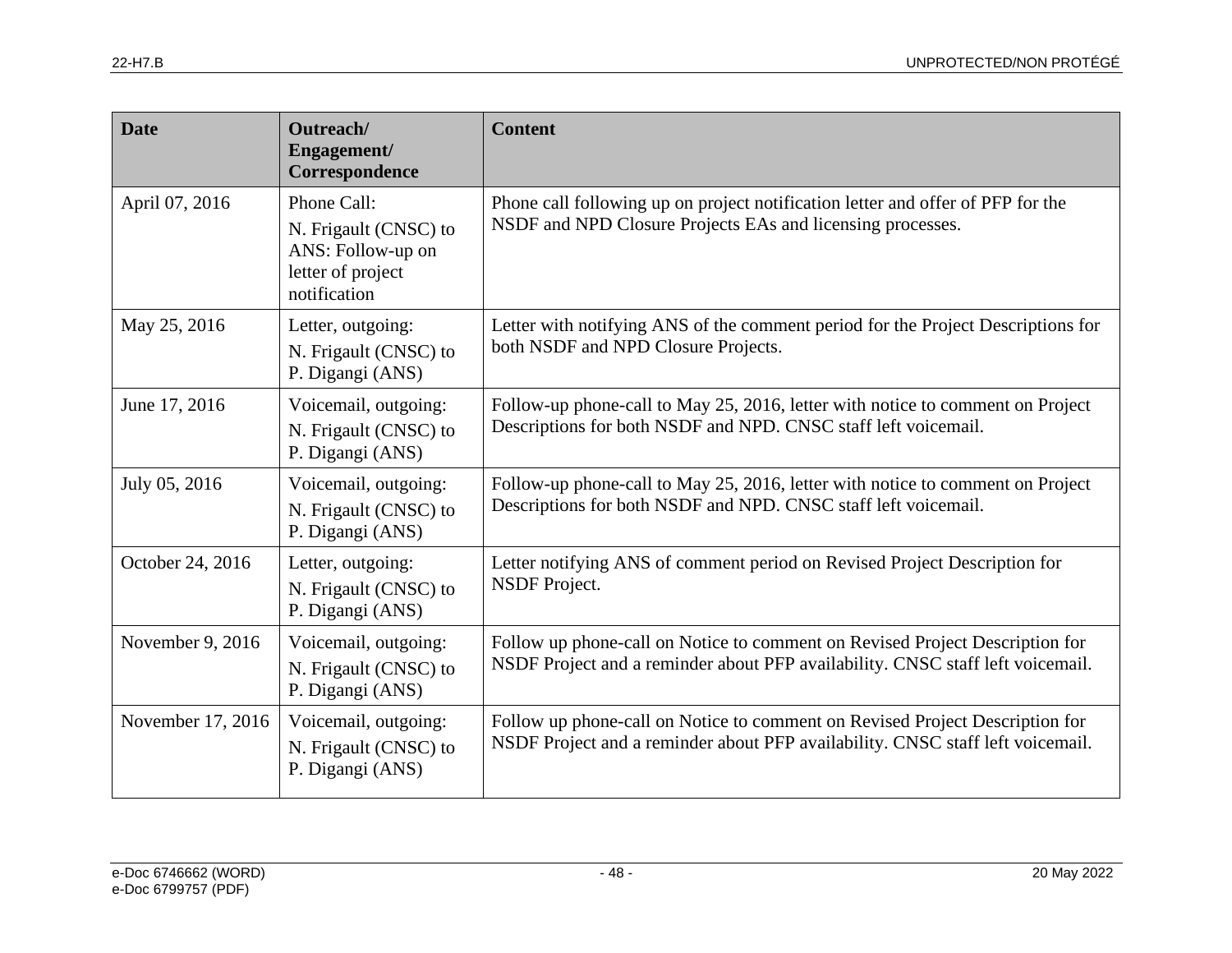| <b>Date</b>      | Outreach/<br>Engagement/<br>Correspondence                                                                                                                 | <b>Content</b>                                                                                                                                                                                                                               |
|------------------|------------------------------------------------------------------------------------------------------------------------------------------------------------|----------------------------------------------------------------------------------------------------------------------------------------------------------------------------------------------------------------------------------------------|
| March 15, 2017   | Letter, outgoing:<br>C. Ducros to P. Digangi<br>(ANS)                                                                                                      | Letter notifying AND regarding the draft EIS and public comment period from<br>March 17-May 17, 2017.                                                                                                                                        |
| March 27, 2017   | Email, outgoing:<br>N. Frigault (CNSC) to<br>P. Digangi (ANS)                                                                                              | Email following up March 15, 2017 notice of the draft EIS and public comment<br>period for the NSDF Project.                                                                                                                                 |
| April 13, 2017   | Voicemail, outgoing:<br>N. Frigault (CNSC) to<br>P. Digangi (ANS)                                                                                          | Follow up phone-call on March 15, 2017 Notice to comment on draft EIS for<br>NSDF Project. CNSC staff left voicemail.                                                                                                                        |
| May 19, 2017     | Email, outgoing:<br>N. Frigault (CNSC) to<br>P. Digangi (ANS)                                                                                              | Email update on the public comment period on the draft EIS for the NSDF Project.                                                                                                                                                             |
| December 6, 2017 | Letter, outgoing:<br>N. Frigault (CNSC) to<br>P. Digangi (ANS)                                                                                             | Letter providing an update on the status of the EIS and pending revised timelines<br>for the NSDF Project.                                                                                                                                   |
| March 20, 2019   | Email, outgoing:<br>N. Frigault (CNSC) to<br>P. Digangi (ANS)                                                                                              | Email update on re-opening of PFP and NSDF Project status.                                                                                                                                                                                   |
| June 25, 2020    | E-mail, outgoing<br>N. Frigault (CNSC) to<br>P. Digangi (ANS) and<br>cc to MI, Wolf Lake<br><b>First Nation and</b><br><b>Timiskaming First</b><br>Nation; | An update to the Algonquin Nation Secretariat and the communities they<br>represent and coordinate, on the regulatory review process, including the<br>environmental assessment, for the proposed Near Surface Disposal Facility<br>Project. |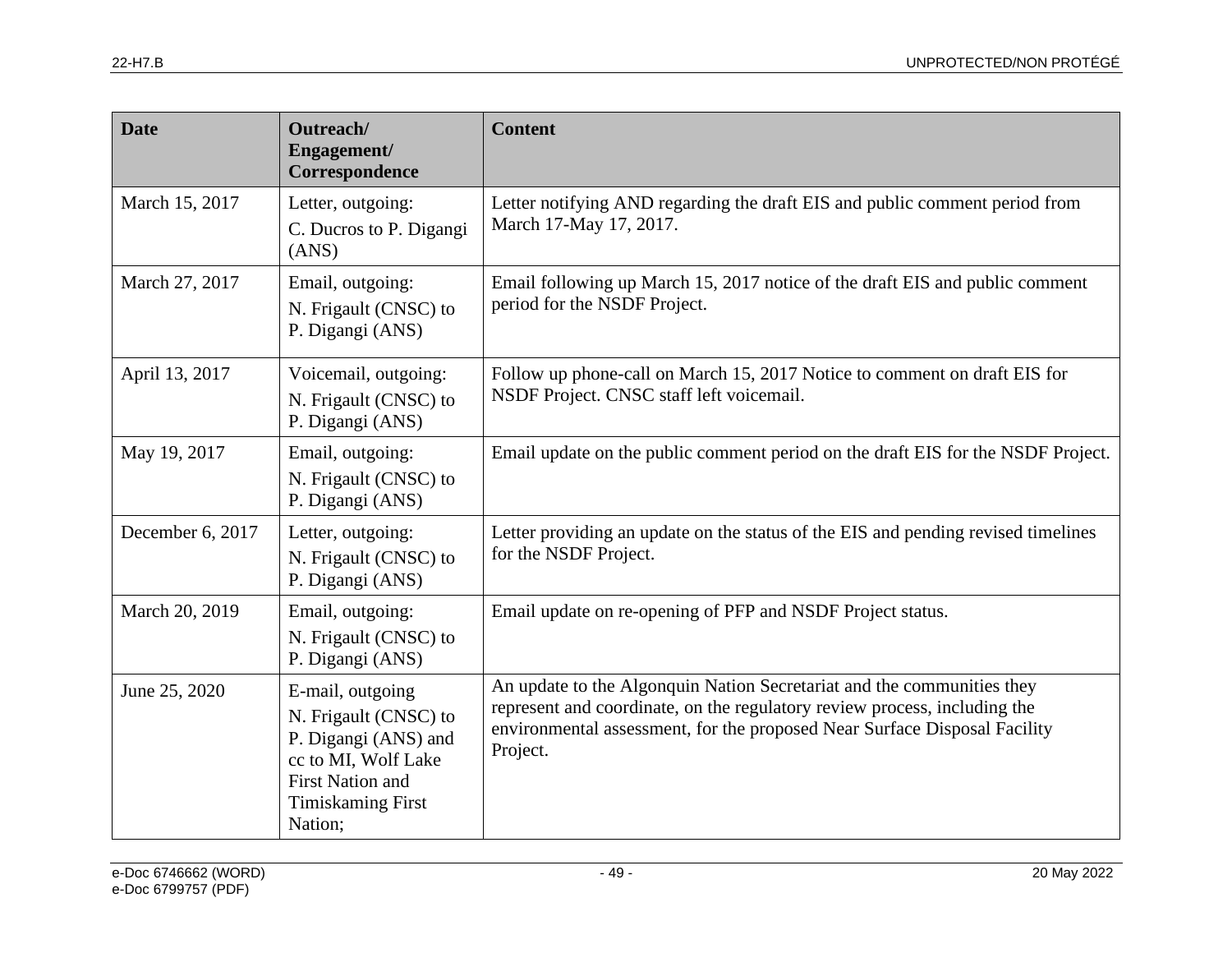| <b>Date</b>    | Outreach/<br>Engagement/<br>Correspondence                      | <b>Content</b>                                                                                                                                                                                                                                                   |
|----------------|-----------------------------------------------------------------|------------------------------------------------------------------------------------------------------------------------------------------------------------------------------------------------------------------------------------------------------------------|
| March 4, 2022  | Email, incoming:<br>R. Van Schie (MI) to<br>C. Cattrysse (CNSC) | Email indicating that on behalf of ABL that R. Van Schie would like to submit a<br>funding application for up to \$30,000 to support ABL's participation in the<br>remaining steps of the NSDF regulatory process.                                               |
| March 18, 2022 | Email, outgoing:<br>A. Zenobi (CNSC) to<br>R. Van Schie (MI)    | Email confirming that the CNSC has awarded up to \$30,000 to support ABL's<br>participation in the remaining steps of the NSDF regulatory process, including<br>opportunity to use allocated funds for community engagement if MI choose to,<br>through the PFP. |

Table 4: Engagement/Correspondence with Wolf Lake First Nation (WLFN) through Algonquin Nation Secretariat (ANS) regarding NSDF Project 2016 -2022

| Date           | Outreach/<br>Engagement/<br>Correspondence                                                                               | <b>Content</b>                                                                                                                                                                                                |
|----------------|--------------------------------------------------------------------------------------------------------------------------|---------------------------------------------------------------------------------------------------------------------------------------------------------------------------------------------------------------|
| March 17, 2016 | Letter, outgoing:<br>C. Ducros (CNSC) to<br><b>Algonquin Nation</b><br>Secretariat (ANS):<br><b>Project Notification</b> | Letter notifying ANS, who represents WLFN, of the NSDF Project and<br>notification of PFP opportunities. ANS confirmed that they provide updates on<br>information shared with them on CNSC projects to WLFN. |
| April 07, 2016 | Phone Call:<br>N. Frigault (CNSC) to<br>ANS: Follow-up on<br>letter of project<br>notification                           | Phone call following up on project notification letter and offer of PFP for the<br>NSDF and NPD Closure Projects EAs and licensing processes.                                                                 |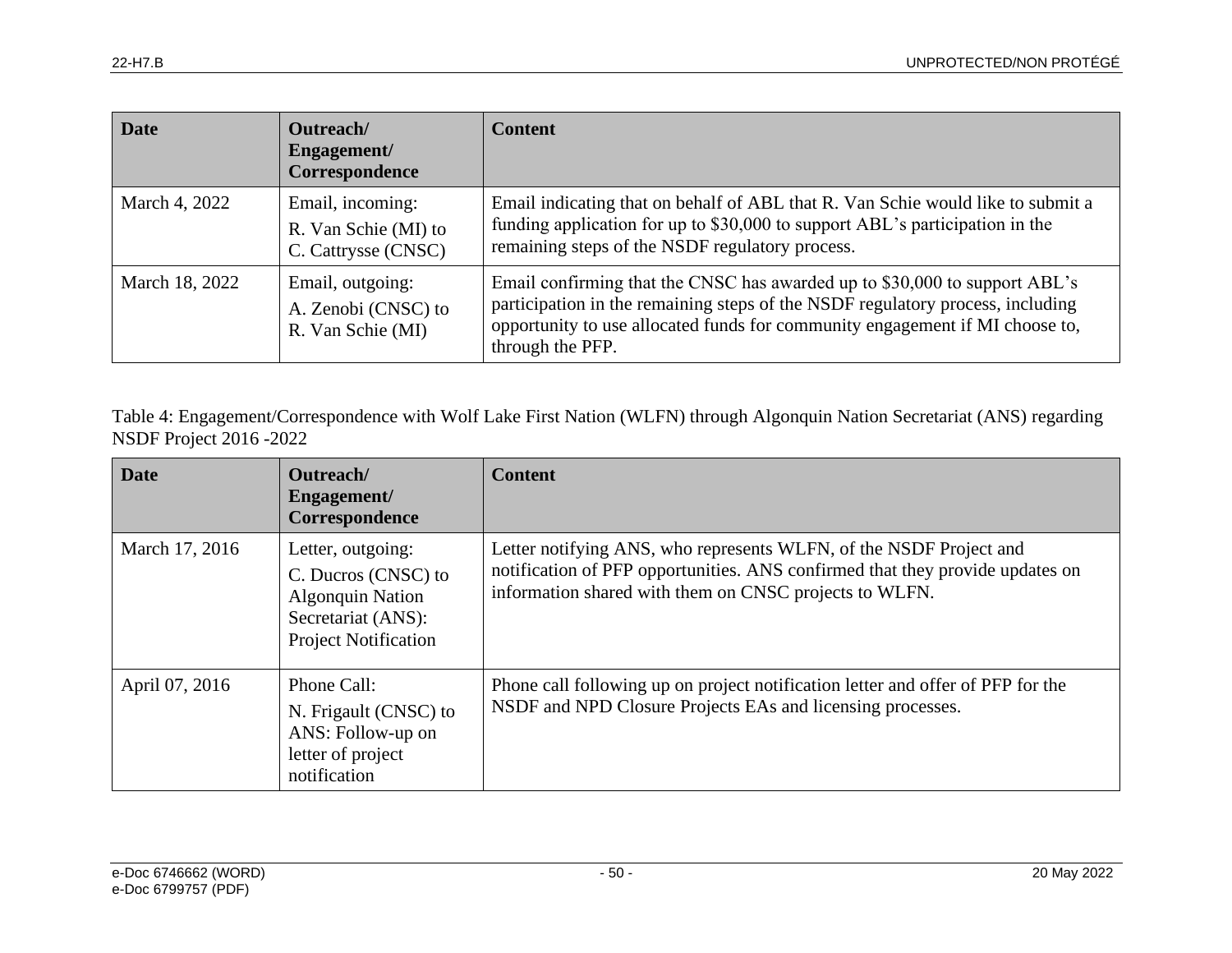| <b>Date</b>       | Outreach/<br>Engagement/<br>Correspondence                        | <b>Content</b>                                                                                                                                                 |
|-------------------|-------------------------------------------------------------------|----------------------------------------------------------------------------------------------------------------------------------------------------------------|
| May 25, 2016      | Letter, outgoing:<br>N. Frigault (CNSC) to<br>P. Digangi (ANS)    | Letter notifying ANS of the comment period for the Project Descriptions for both<br>NSDF and NPD Closure Projects.                                             |
| June 17, 2016     | Voicemail, outgoing:<br>N. Frigault (CNSC) to<br>P. Digangi (ANS) | Follow-up phone-call to May 25, 2016, letter with notice to comment on Project<br>Descriptions for both NSDF and NPD. CNSC staff left voicemail.               |
| July 05, 2016     | Voicemail, outgoing:<br>N. Frigault (CNSC) to<br>P. Digangi (ANS) | Follow-up phone-call to May 25, 2016, letter with notice to comment on Project<br>Descriptions for both NSDF and NPD. CNSC staff left voicemail.               |
| October 24, 2016  | Letter, outgoing:<br>C. Ducros (CNSC) to<br>P. Digangi (ANS)      | Letter notifying ANS of comment period on Revised Project Description for<br><b>NSDF</b> Project.                                                              |
| November 9, 2016  | Voicemail, outgoing:<br>N. Frigault (CNSC) to<br>P. Digangi (ANS) | Follow up phone-call on Notice to comment on Revised Project Description for<br>NSDF Project and a reminder about PFP availability. CNSC staff left voicemail. |
| November 17, 2016 | Voicemail, outgoing:<br>N. Frigault (CNSC) to<br>P. Digangi (ANS) | Follow up phone-call on Notice to comment on Revised Project Description for<br>NSDF Project and a reminder about PFP availability. CNSC staff left voicemail. |
| March 15, 2017    | Letter, outgoing:<br>C. Ducros to P. Digangi<br>(ANS)             | Letter notifying AND regarding the draft EIS and public comment period from<br>March 17-May 17, 2017.                                                          |
| March 27, 2017    | Email, outgoing:<br>N. Frigault (CNSC) to<br>P. Digangi (ANS)     | Email following up March 15, 2017 notice of the draft EIS and public comment<br>period for the NSDF Project.                                                   |